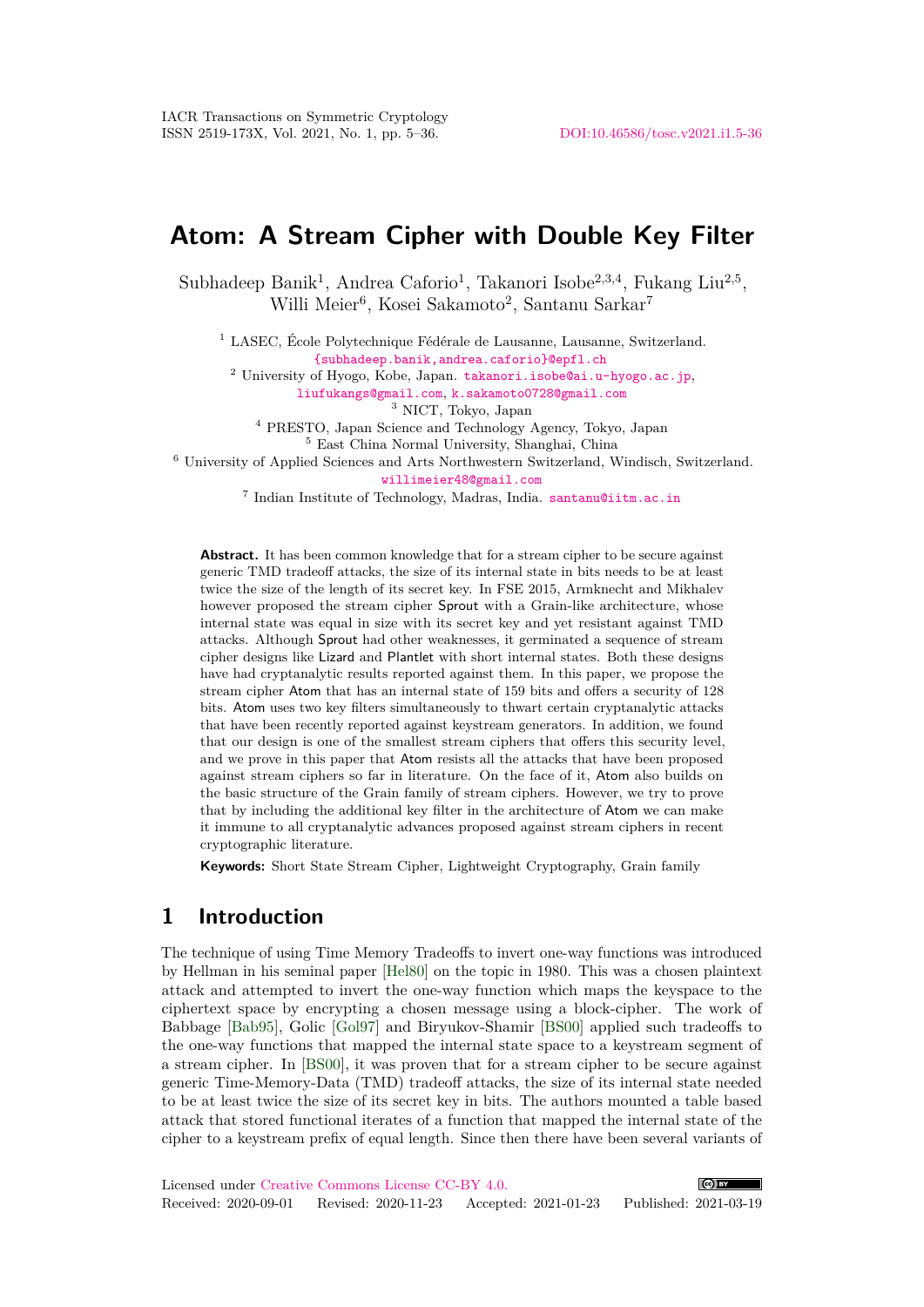this attack: in [HS05] the authors used the function that mapped the string consisting of Key and IV to the corresponding length keystream prefix to attack the A5/3 stream cipher and [DK08] which used the function that maps the key to the corresponding keystream prefix of same length for a fixed set of IVs. In FSE 2015, the stream cipher Sprout [AM15] was proposed that had a Grain-like architecture [HJM07] and surprisingly an internal state and key both of 80 bits. Yet the cipher seemed to be immune to any of the above TMD attacks. The reason for that is that although the internal state of Sprout was of 80 bits, the state update algorithm required a key input. And so it was impossible to construct any function that mapped internal state to keystream without the secret key.

Sprout was however cryptanalyzed in the following papers [LN15, Ban15, EK15, ZGM17]. The most important attack from a design point of view was reported in [EK15]. The function of the key that was used to update the state in Sprout was non-linear and so the authors were able to construct a table using some special states for which the key input was 0 for 40 consecutive cycles: hence a function mapping state to a 40-bit keystream prefix was possible for these special states. Using this the authors constructed a probabilistic attack that sampled random keystream prefix until they found one that was present in the tables. After this key recovery was possible in practical time. The attack underscored the fact that any key function that was used for state update had to be linear. This was exactly the approach used in later Grain-like designs like Lizard [HKM17] and Plantlet [MAM16].

Over the years there have been attacks reported against Lizard and Plantlet too. In [BICG17], the authors reported various distinguishing attacks against the full round version cipher and a key recovery attack against 223 of the 256 initialization rounds of the cipher. In  $[{\rm MSS}^+18]$ , a TMD tradeoff attack was proposed that found the internal state of the cipher. Very recently [BBI19] proposed a differential attack against Plantlet that finds the key in around  $2^{70}$  encryptions. In [TMA19] a correlation attack was proposed on Plantlet, albeit on a version that allowed more keystream to be extracted from a single key-IV pair than mentioned in the specifications. There even have been attacks reported against the Grain family:  $[TIM+18]$  reported a correlation attack against all 3 variants of the Grain family (Grain v1, Grain 128, Grain 128a), while [ZXM18] reported a near collision attack on Grain v1 based on recurrence of internal states with small internal difference.

Almost all stream ciphers with the Grain structure (including Grain v1 and Grain 128) have had some weaknesses or undesirable properties reported against them. Thus from a design point of view it is an important question whether it is possible to design stream ciphers securely in the long run. In this paper we take up this very challenge. Our primary goal was to see if we could improvise a circuit component that is able to prevent some of the attacks that have been proposed in literature. A secondary goal was to minimize the hardware footprint of the cipher, and keep it ideally less than other stream ciphers proposed in literature that offer a similar security level. We propose the stream cipher Atom that offers 128 bit security and has an internal state of around 159 bits (which is less than 25% more than the secret key size). On the face of it, Atom has the same Grain like structure adopted by Plantlet, Sprout and Lizard. However we do add a circuit-level novelty to the cipher specification that costs only around 150 Gate-Equivalents (GE) in hardware but guarantees immunity against all attacks proposed against small state ciphers in the recent past. In fact, we prove its security in the context of specific attacks that have been proposed against similar designs in literature and present implementation results that establish its competitiveness among ciphers popular in the symmetric cryptology community.

Note that what the additional filter essentially does, is update the internal state of the generator with a part of the secret key that depends on the internal state itself. One utilitarian aspect of this feature is that it prevents correlation-like attacks by misaligning the key bits in every window. Some similar ideas of using such state-dependent update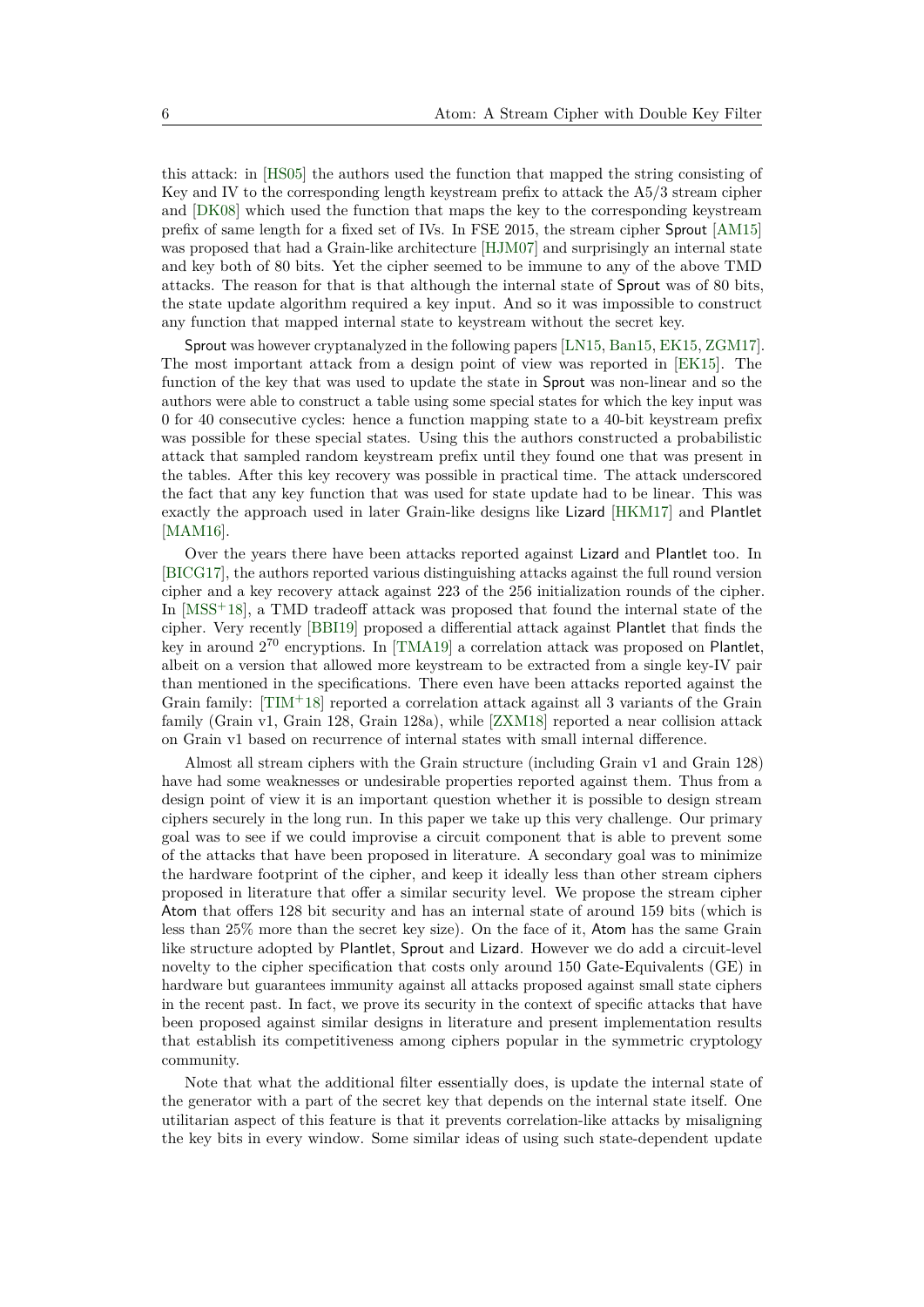in some sense has been previously seen in  $A5/1$  [Can11] and RC4 [Fon11]. In  $A5/1$ , the update routine first calculates the majority function over three specific control bits from the three LFSRs in its internal state. Each register is clocked if and only if the control bit of the register equals the majority bit. Also it is well known that RC4 selects elements to swap in its internal state using the index *j* which is computed as  $(j + S[i])$  mod 256. Although the idea is similar these state dependent updates do not provide immunity against correlation attacks in the same way that a state dependent key filter does.

### **1.1 Contributions and Organization of the Paper**

The main contribution of the paper is small state stream cipher Atom. Although it has the same grain like structure seen in many past designs, the novelty of Atom is an additional key filter that is used to update the NFSR update function. The bits controlling the additional filter is taken from the LFSR that not only increases the period of the keystream but solves many genres of cryptanalytic advances reported against short state stream ciphers in the past. In particular Atom has the following features:

- **•** Security level of 128 bits.
- **•** Immune against generic TMD tradeoff attacks, and also those against Sprout [EK15].
- **•** Immune against correlation attacks like those against Plantlet [TMA19].
- **•** Immune against key recovery attacks like those against Plantlet [BBI19].
- **•** Circuit area is competitive among hardware stream ciphers that provide the same security level.

In Section 2, we present the algebraic specifications of the cipher. In Section 3, we argue about some design choices and why they make sense for a short state cipher. Section 4, presents a comprehensive security analysis. Section 5 presents implementation results. Section 6 concludes the paper.

## **2 Specification**

Atom is a stream cipher similar to the Grain family, which is composed of a linear feedback shift register (LFSR) and a nonlinear feedback shift register (NFSR). An overview of Atom can be referred to Figure 1. The size of the secret key *k* of Atom is 128 bits. Similar to most stream ciphers, there will be an initialization phase and a keystream generation phase in Atom.

#### **2.1 Building Blocks**

We begin the paper with a description of the building blocks of our construction. Atom has a grain like structure with an LFSR and NFSR connected through a xor gate as shown in Fig. 1. The length of NFSR and LFSR are 90 bits and 69 bits, respectively. At clock  $t = 0, 1, \ldots$ , denote the contents in NFSR and LFSR by  $B^t = (b_0^t, \ldots, b_{89}^t)$  and  $L^t = (l_0^t, \ldots, l_{68}^t)$ , respectively. The definitions of the output function, LFSR and NFSR are specified in the following.

**Output function.** The output function  $O(B^t, L^t)$  of Atom is a sum of linear terms, a quadratic bent function and another 9-variable function *h*. It is defined in the following way:

$$
O(B^t, L^t) = \t b_1^t \oplus b_5^t \oplus b_{11}^t \oplus b_{22}^t \oplus b_{36}^t \oplus b_{53}^t \oplus b_{72}^t \oplus b_{80}^t \oplus b_{84}^t
$$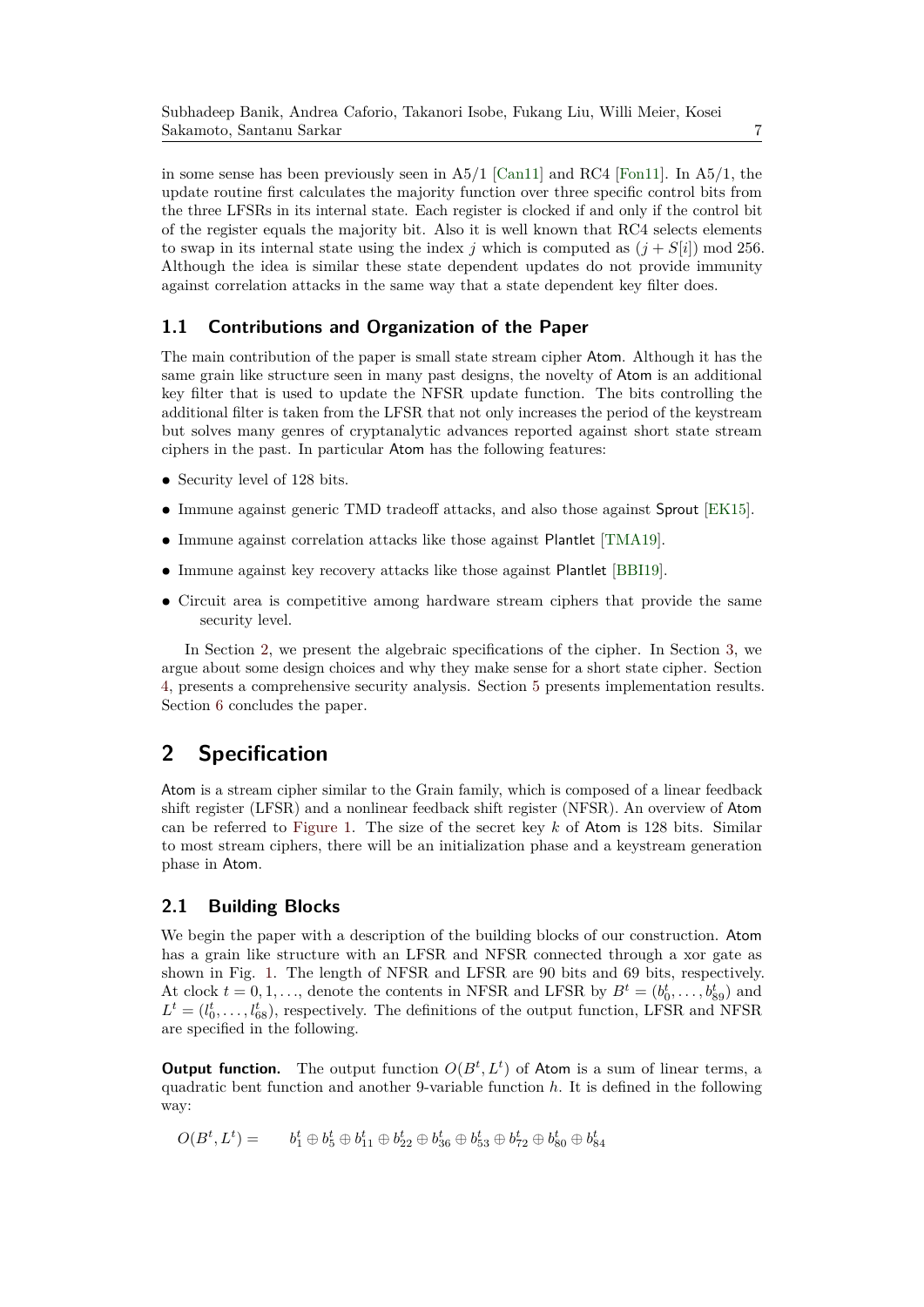

**Figure 1:** Overview of the construction. Note that during initialization the 69-bit LFSR is partitioned into 60 and 9 bits with each part updated by its own update logic as shown in this figure. During the keystream generation phase, both these parts function as a single 69-bit LFSR.

 $\oplus l_5^t l_{16}^t \oplus l_{13}^t l_{15}^t \oplus l_{30}^t l_{42}^t \oplus l_{22}^t l_{67}^t \oplus h(l_7^t, l_{33}^t, l_{38}^t, l_{50}^t, l_{59}^t, l_{62}^t, b_{85}^t, b_{41}^t, b_9^t),$ 

where  $h(X) = h(x_0, x_1, x_2, x_3, x_4, x_5, x_6, x_7, x_8)$  is defined as below.

$$
h(X) = x_0x_1x_2x_7x_8 \oplus x_0x_1x_2x_7 \oplus x_0x_1x_2x_8 \oplus x_0x_1x_2 \oplus x_0x_1x_3x_7x_8
$$
  
\n
$$
\oplus x_0x_1x_3x_7 \oplus x_0x_1x_4x_7x_8 \oplus x_0x_1x_4x_7 \oplus x_0x_1x_4x_8 \oplus x_0x_1x_4
$$
  
\n
$$
\oplus x_0x_1x_5x_7x_8 \oplus x_0x_1x_5x_7 \oplus x_0x_1x_6x_7x_8 \oplus x_0x_1x_6x_8
$$
  
\n
$$
\oplus x_0x_1x_7x_8 \oplus x_0x_2x_4x_7x_8 \oplus x_0x_2x_3x_7x_8 \oplus x_0x_2x_3x_7 \oplus x_0x_2x_3x_8
$$
  
\n
$$
\oplus x_0x_2x_3 \oplus x_0x_2x_4x_7x_8 \oplus x_0x_2x_4x_8 \oplus x_0x_2x_5x_7x_8 \oplus x_0x_2x_5x_7
$$
  
\n
$$
\oplus x_0x_2x_5 \oplus x_0x_3x_4x_7x_8 \oplus x_0x_3x_4x_7 \oplus x_0x_3x_5x_7x_8 \oplus x_0x_3x_5x_7
$$
  
\n
$$
\oplus x_0x_3x_6x_7x_8 \oplus x_0x_3x_6x_7 \oplus x_0x_3x_8 \oplus x_0x_3 \oplus x_0x_4x_5x_7x_8
$$
  
\n
$$
\oplus x_0x_4x_5x_7 \oplus x_0x_4x_6x_7x_8 \oplus x_0x_3x_8 \oplus x_0x_3x_5x_7x_8 \oplus x_0x_3x_5x_7
$$
  
\n
$$
\oplus x_0x_4x_5x_7 \oplus x_0x_3x_6x_7 \oplus x_0x_3x_8 \oplus x_0x_4x_7 \oplus x_0x_4
$$

Note that  $h$  is a  $(9, 5, 3, 240)$  function, i.e. it is of 9 variables, algebraic degree 5, its correlation immunity is 3 and its non-linearity is 240. It has one of the highest nonlinearities among all 9 variable Boolean functions (as shown in [KY10] the highest known non-linearity among 9 variable Boolean functions is 242). Thus the output is a sum of linear terms, a quadratic bent function and *h*. Since bent functions are known to have highest non-linearity for even variable functions, this provides us adequate protection from correlation attacks (see Section 3.3).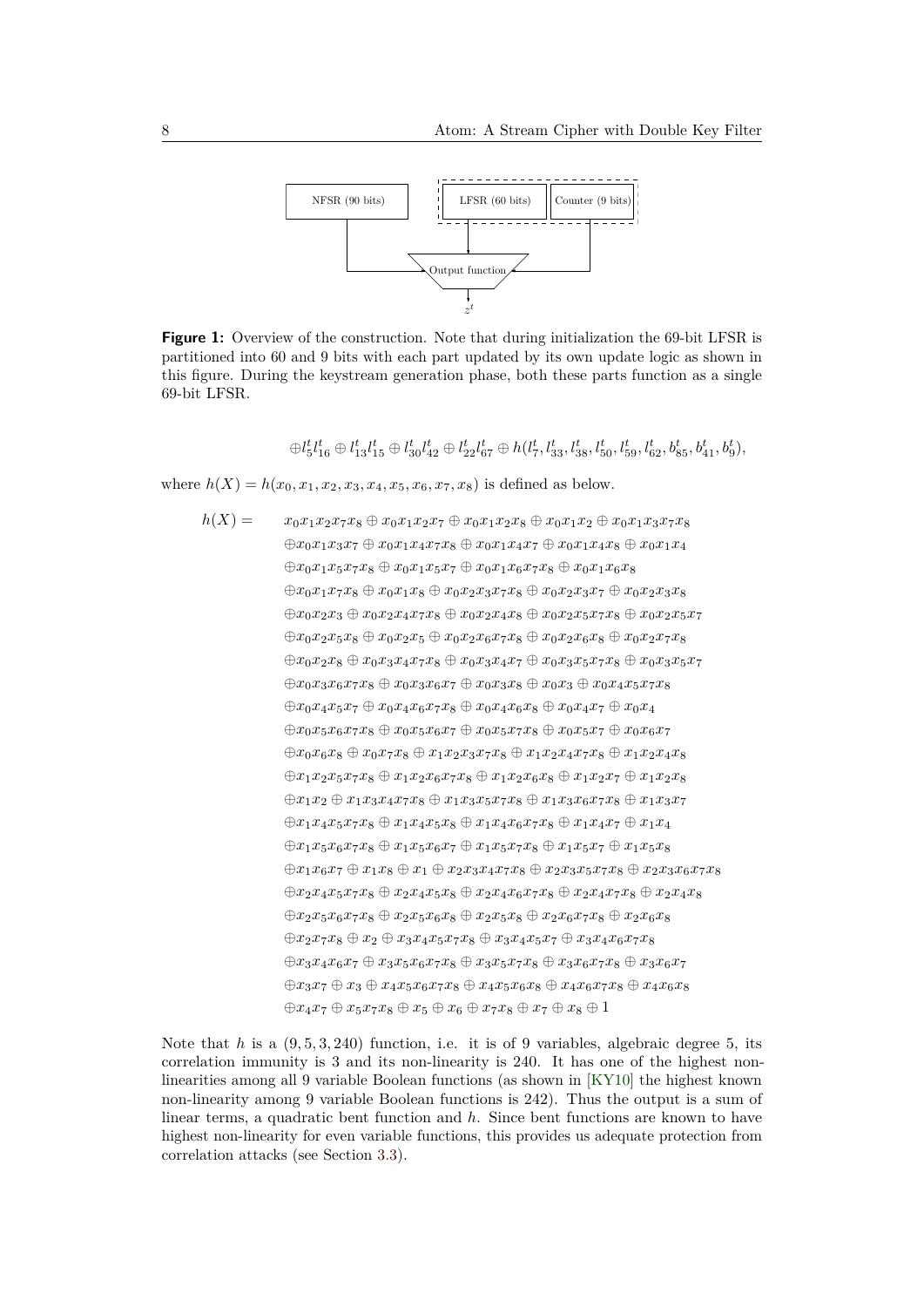**NFSR.** The definition of the update function  $G(B<sup>t</sup>)$  used in NFSR is specified as follows.

$$
G(Bt) = b0t \oplus b24t \oplus b49t \oplus b79t \oplus b84t \oplus b36t \oplus b10t \oplus b15t \oplus b15t \oplus b15t \oplus b15t \oplus b15t \oplus b15t \oplus b15t \oplus b15t \oplus b15t \oplus b15t \oplus b15t \oplus b15t \oplus b15t \oplus b15t \oplus b15t \oplus b15t \oplus b15t \oplus b15t \oplus b15t \oplus b15t \oplus b15t \oplus b15t \oplus b15t \oplus b15t \oplus b15t \oplus b15t \oplus b15t \oplus b15t \oplus b15t \oplus b15t \oplus b15t \oplus b15t \oplus b15t \oplus b15t \oplus b15t \oplus b15t \oplus b15t \oplus b
$$

**LFSR.** The update function  $F(L^t)$  used in LFSR is defined as below: it is based on a primitive polynomial over  $GF(2)$  and hence always ensures a period of  $2^{69} - 1$ .

$$
F(Lt) = l0t \oplus l5t \oplus l12t \oplus l22t \oplus l28t \oplus l37t \oplus l45t \oplus l58t.
$$

#### **2.2 Initialization Phase**

Denote the 128-bit secret key by  $k = (k_0, \ldots, k_{127})$  and the 128-bit initial value by  $IV = (IV_0, \ldots, IV_{127})$ . In addition, there will be extra 22-bit padding denoted by  $PD =$  $(PD_0, \ldots, PD_{21}) = 1^{22}$  (all one string). The two registers are initialized based on Equations (1) and (2), respectively.

$$
b_i^0 = IV_i \quad (0 \le i \le 89)
$$

$$
l_i^0 = \begin{cases} IV_{i+90} & (0 \le i \le 37) \\ PD_{i-38} & (38 \le i \le 59) \\ 0 & (60 \le i \le 68) \end{cases}
$$
 (2)

After the two registers are initialized, the state at clock  $t$  ( $0 \le t \le 510$ ) is updated as follows:

$$
z^{t} = O(B^{t}, L^{t}),
$$
  
\n
$$
cnt = l_{62}^{t} ||l_{63}^{t} ||l_{64}^{t} ||l_{65}^{t} ||l_{66}^{t} ||l_{67}^{t} ||l_{68}^{t},
$$
  
\n
$$
b_{89}^{t+1} = G(B^{t}) \oplus l_{0}^{t} \oplus k_{cnt} \oplus z^{t},
$$
  
\n
$$
b_{i}^{t+1} = b_{i+1}^{t} (0 \leq i \leq 88),
$$
  
\n
$$
l_{59}^{t+1} = F(L^{t}) \oplus z^{t},
$$
  
\n
$$
l_{i}^{t+1} = l_{i+1}^{t} (0 \leq i \leq 58),
$$
  
\n
$$
l_{i+60}^{t+1} = ((t+1) >> (8-i)) \wedge 1 (0 \leq i \leq 8).
$$

The corresponding illustration can be found at Figure 2. Thus in the initialization phase the LFSR is partitioned as two 60 and 9-bit registers. While the 60-bit part is updated using the LFSR logic, the 9-bit part operates as a decimal up-counter. Since the last 7 bits of the LFSR when interpreted as a decimal number (denoted by *cnt*) also forms the index of the key bit used in the NFSR update, this ensures that all the key bits influence the initialization function. Note that  $l_{i+60}^{t+1} = ((t+1) \gt (8-i))$  for  $i \in [0,8]$ simply means that in the  $(t+1)^{th}$  cycle the LFSR bits 60 to 68 are updated with the 8 bits of the decimal up-counter  $t + 1$ . The 60th LFSR location gets the MSB of the counter and 68th location gets the LSB.

#### **2.3 Keystream Generation**

After the initialization phase, the state in NFSR becomes  $B^{511} = (b_0^{511}, \dots, b_{89}^{511})$  and the state in LFSR becomes  $L^{511} = (l_0^{511}, \dots, l_{68}^{511})$ . Note that since the last 9 LFSR bits worked as a decimal up-counter during the initialization phase, and since the initialization phase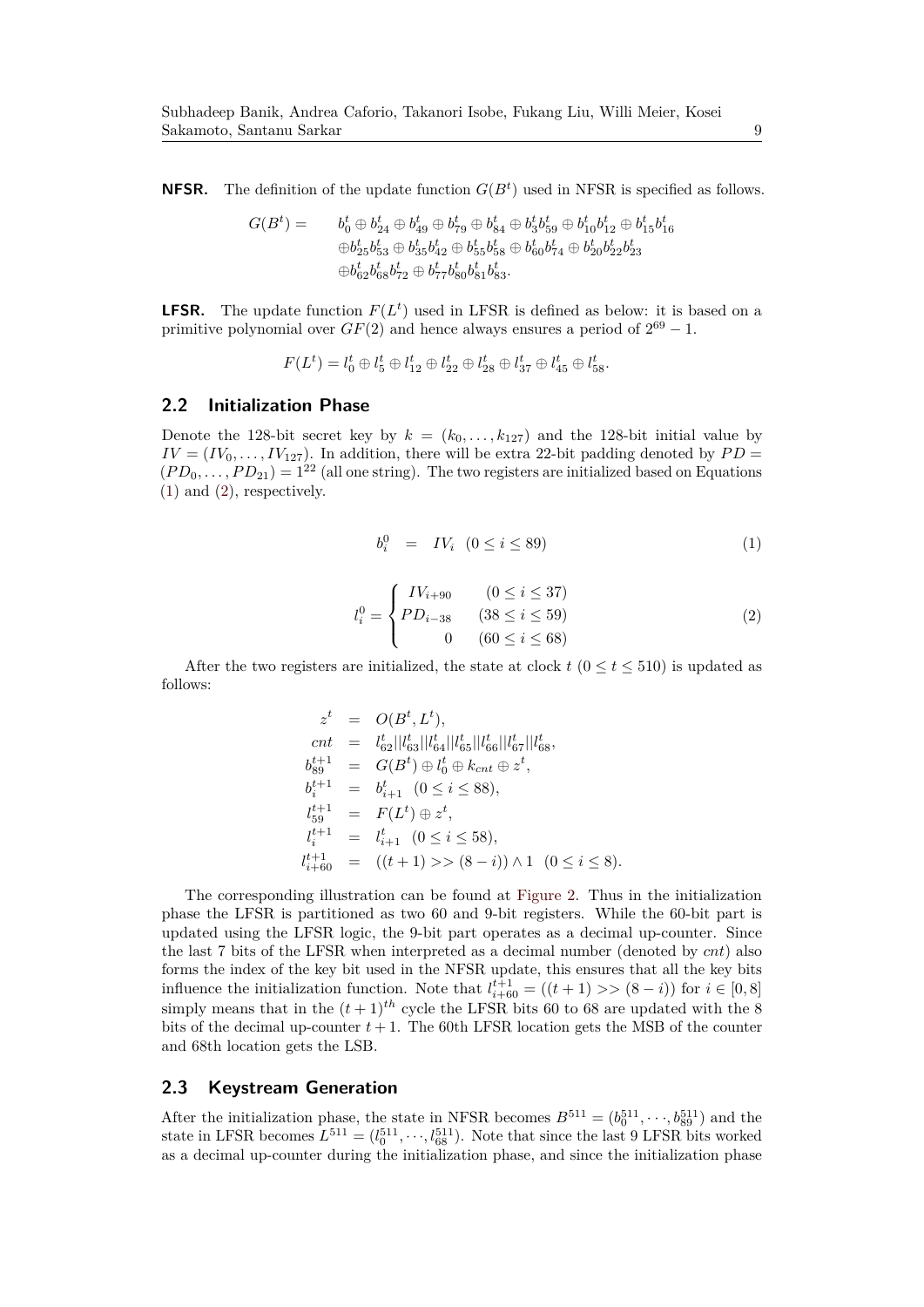

**Figure 2:** Illustration of the initialization phase

had 511 rounds, the last 9 bits of the LFSR at the beginning of the keystream generation phase will always be the all 1 vector. The first keystream used for plaintext encryption is  $z^{511}$ . At the keystream phase, the state at clock *t* (*t*  $\geq$  511) is updated as follows and the keystream bit  $z<sup>t</sup>$  will be output. Note that we limit the amount of keystream extractable from a single key-IV pair to  $2^{64}$  bits, which should be sufficient for most applications.

$$
z^{t} = O(B^{t}, L^{t}),
$$
  
\n
$$
cnt = l_{62}^{t} || l_{63}^{t} || l_{64}^{t} || l_{65}^{t} || l_{66}^{t} || l_{67}^{t} || l_{68}^{t},
$$
  
\n
$$
b_{89}^{t+1} = G(B^{t}) \oplus l_{0}^{t} \oplus k_{cnt} \oplus k_{t\%128},
$$
  
\n
$$
b_{i}^{t+1} = b_{i+1}^{t} (0 \leq i \leq 88),
$$
  
\n
$$
l_{68}^{t+1} = F(L^{t})
$$
  
\n
$$
l_{i}^{t+1} = l_{i+1}^{t} (0 \leq i \leq 67).
$$

The corresponding illustration can be found at Figure 3. The circuit level novelty that we were referring to the previous section is actually the additional key filter *kcnt* that we use. As we have seen earlier, the *cnt* sequence is derived from interpreting the last 7 bits of the LFSR as a decimal number. During the initialization phase it is simply the *i* mod 128 sequence with *i* ranging from 0 to 510. However during the keystream generation phase the *cnt* sequence depends on the evolution of the LFSR. Since the LFSR has a period of  $2^{69} - 1$ , so does the *cnt* sequence. This effectively garbles the order of key bits that is used to update the NFSR. Along with the *k<sup>t</sup>*%128 filter, this not only guarantees a high period of the keystream, but as we will show in the following sections, it also provides immunity against many known cryptanalytic techniques used to attack small state stream ciphers.

## **3 Design Rationale: Use of Double Key Filter**

Every design decision taken on a macro level has been predicated by the need to prevent previous known attacks on short state stream ciphers. In this section we try to reason why we took some of the steps to adopt the current algebraic structure of the cipher. Our aim is to clearly establish what the design challenges were and how we attempted to address them. Note that most of the attacks against Lizard leveraged on the fact that the Key-IV mixing function was not injective. This is not the case for Atom, and so we look to prevent other attacks reported in literature.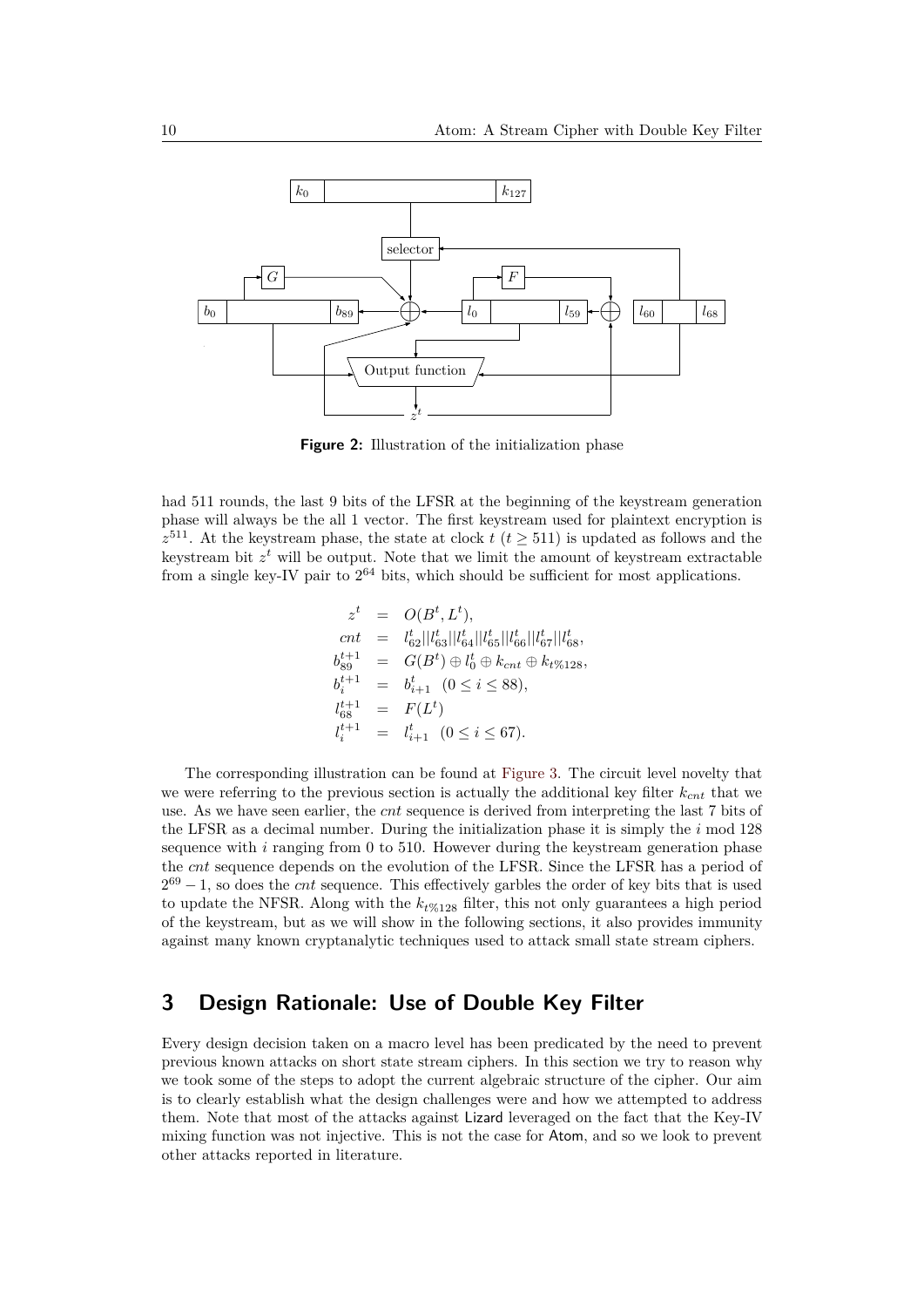

**Figure 3:** Illustration of the keystream generation phase

#### **3.1 Preventing Banik's Key-Recovery Attack Against** Sprout **[Ban15]**

In [Ban15], it was first pointed out that there exist around  $2^{30}$  IVs for every key in Sprout such that the LFSR becomes all 0 after the Key-IV mixing phase. In the keystream phase the LFSR does not receive feedback from the output bit and hence remains in the zero state throughout the evolution of the cipher, which made the algebraic structure of the cipher weak. The work in [Ban15] leveraged this fact to report the following:

- **•** Key-IV pairs were found in practical time that produced keystream bits with period equal to 80.
- **•** A key recovery attack was reported in the multiple IV mode. The attacker queries keystream for a fixed secret key and multiple secret IVs and waits till an IV is queried such that the LFSR falls into the all 0 state after the key-IV mixing. Once this happens key recovery was shown to be very efficient, since the algebraic structure of the cipher weakened, simple equations on the key bits could be obtained which could be solved to find the secret key.

The zero state problem was tackled quite elegantly in the design of Plantlet. In the key-IV mixing phase Plantlet fixes the final LFSR bit to 1, so that when the cipher finally enters the keystream generation mode the LFSR state is never all zero on the account of the fact that the final bit is 1. Since the Plantlet LFSR connection polynomial is primitive and has length 61, it has a period of  $2^{61} - 1$  and it never falls into the all zero state. This effectively prevents all the above attacks. In Atom, the solution we adopt is indeed inspired by Plantlet. During the key-IV mixing phase the last 9 bits of the LFSR effectively work as a decimal counter. Since the number of rounds in the initialization phase is 511, the last 9 bits of the LFSR are all 1 when we enter the keystream generation phase. The Atom LFSR connection polynomial is also primitive guaranteeing a period of  $2^{69} - 1$  and the fact that it never falls into the all 0 trap.

In the keystream generation phase the keybit-sum to update the NFSR is  $k_{cnt} \oplus k_{t\%128}$ . *cnt* is basically the decimal number formed by interpreting the last 7 LFSR bits as a decimal number. Since the LFSR has a period of  $2^{69} - 1$ , it is to be expected that the *cnt* sequence would also have the same period. Therefore it is clear that both the *cnt* and  $t\%128$  sequence taken together would repeat only after  $lcm(2^{69} - 1, 128) = 2^{76} - 128$  clock cycles. This also guarantees that the Atom keystream, produced by most key-IV pairs, has a minimum period of  $2^{76} - 128$  bits (unless we have some degenerate cases like the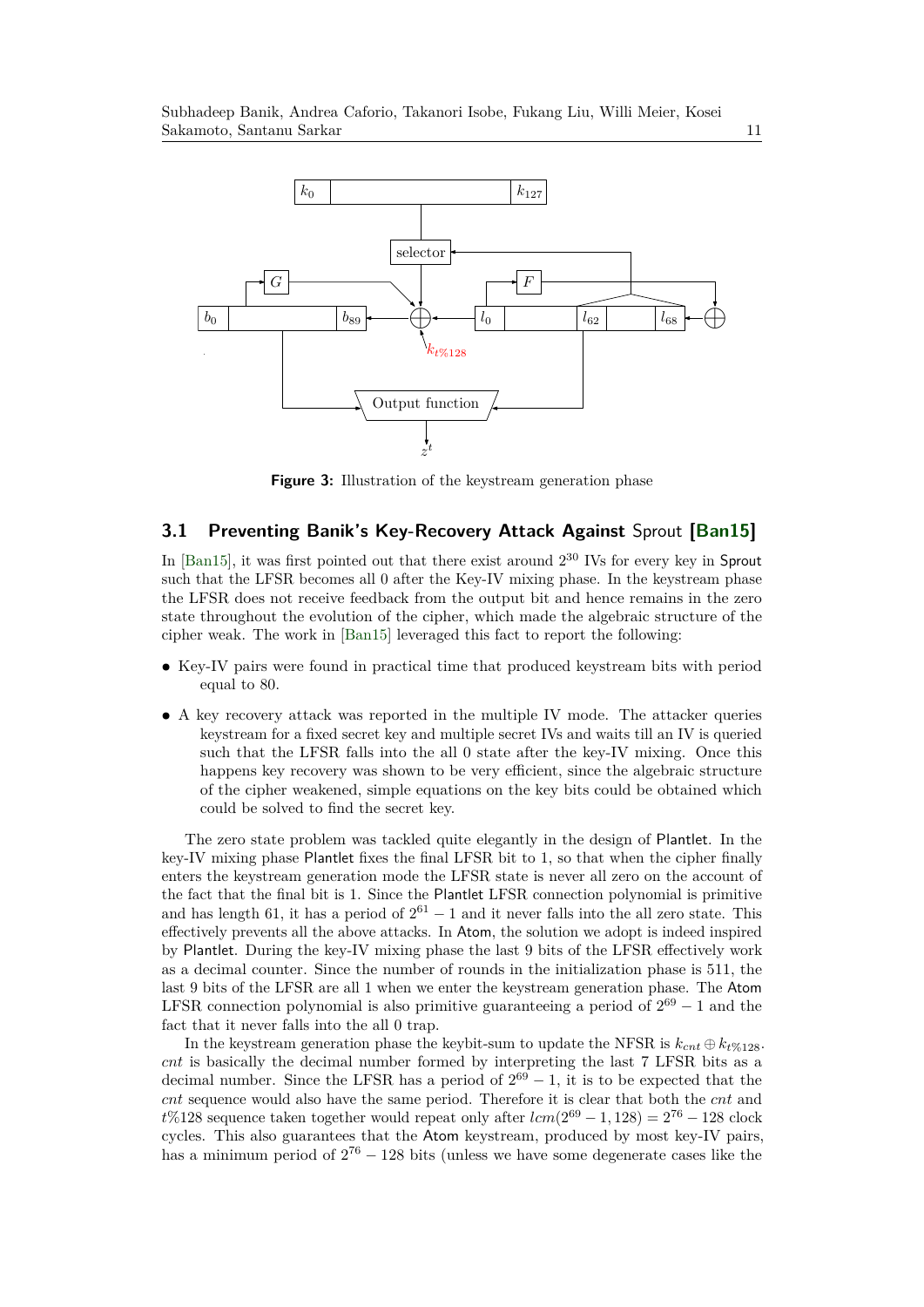all one/zero key for which the minimum period is given by the period of the LFSR i.e.  $2^{69} - 1$ ).

#### **3.2 Preventing Banik-Barooti-Isobe like Attacks Against** Plantlet **[BBI19]**

Before we outline how our design prevents the attack outlined in [BBI19] against Plantlet, it would be best to summarize the attack in a few words:

- The attackers observe that if two internal states of Plantlet differ by  $0^{40}||0^{42}||1||0^{18}$ , i.e. the 43rd LFSR bit, then they produce keystream vectors whose difference is 0 with probability 1 in 41 clock cycles. The difference is 1 also with probability 1 in 4 other clock cycles.
- They try to obtain two internal states with single bit difference in the 43rd LFSR location by querying some fixed key and random IVs. The keystream extractable with a single key-IV pair is limited to  $2^{30}$  bits. It was calculated that the probability that such difference in states will occur during the course of a single key-IV query is around 2<sup>−</sup>54*.*<sup>6</sup> . Hence to get the required difference at least once on average the attackers needed to query around 2<sup>54</sup>*.*<sup>6</sup> different IVs.
- They inspect the keystream blocks extracted with the  $2^{54.6}$  IVs. They can with some probability guess that when 2 segments of keystream blocks possess the 45 bit difference just mentioned, they have been produced by two internal states that differ only in the 43rd LFSR location.
- Thereafter by solving a system of polynomial equations given by the keystream bits, the attacker can find the secret key if his guess was indeed correct, or reach some kind of contradiction if his guess was incorrect. In the latter event, they repeat the procedure for other keystream blocks with the given difference. The process when repeated a finite number of times, does indeed yield the value of the secret key.

For Atom, we experimented with differences of up to hamming weight 4. The best differential characteristic was obtained when 2 Atom states differ at the 55th LFSR location: they are guaranteed to produce keystream that are either equal or unequal in only 18 clock cycles with probability 1. This number is quite small, compared to Plantlet where 45 keystream bits are guaranteed to be equal/unequal for a well chosen difference in the LFSR state. The reason for this is that, in Atom because of the fact that the last 7 bits of the LFSR provide the index of the key bit which is used to update the NFSR. Thus any LFSR difference will after a short amount of time be fed back into the 68th LFSR location through the LFSR taps. When this happens different key bits are used to update the NFSR and the so a difference is propagated into the NFSR relatively quickly.

In any case, when we generate N keystream bits, the probability that there exists 2 clock instances  $t_1, t_2$  at which the internal states differs only in the 55th LFSR bit is given by birthday bound considerations and is around  $p = N^2 \cdot 2^{-160}$ . For  $N = 2^{64}$ , this probability is around  $2^{-32}$ . The attacker would therefore need to query around  $V = p^{-1} = N^{-2} \cdot 2^{160}$ IVs to get one difference state on average. The attacker then filters out all internal state pairs for which the keystream segment does not produce the 18 bit difference pattern. The number of such pairs is around  $U = V \cdot \frac{(N)(N-1)}{2}$  $\frac{N-1}{2} \cdot 2^{-18} \approx 2^{141}$ . The attacker would have to then solve polynomial systems arising from these  $2^{141}$  state pairs. This is well above the complexity of exhaustive search. Note that the main reason that the attack is prevented is that the use of *kcnt* term used in the state update depending on the last 7 LFSR bits. This prevents us from getting a large enough differential pattern of equal/unequal bits that can bring down the value of  $U$  to less than  $2^{128}$ .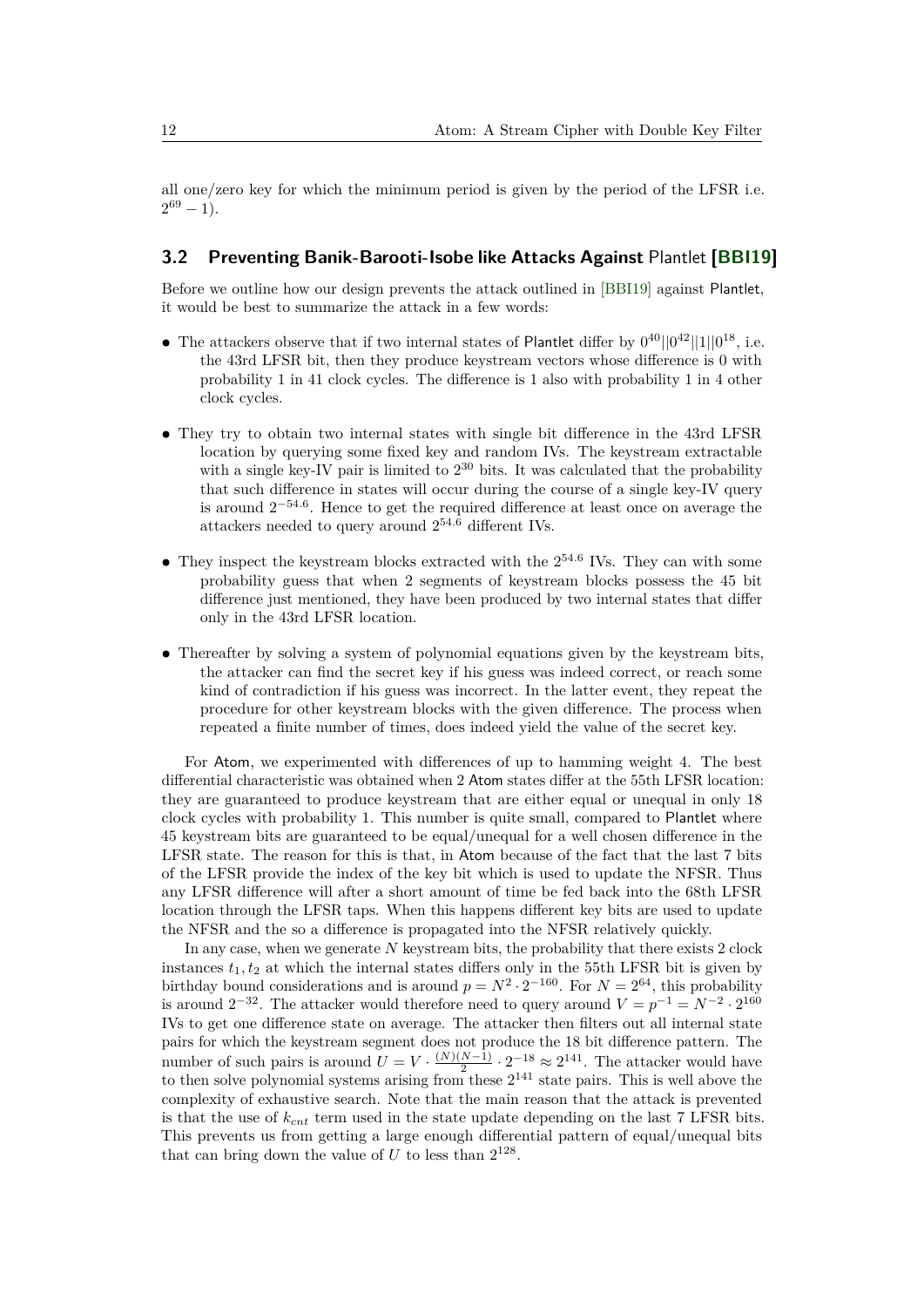#### **3.3 Preventing Todo-Meier-Aoki like Attacks Against** Plantlet **[TMA19]**

The attacks reported in [TMA19] are against an instance of Plantlet that allows up to 2 <sup>54</sup> keystream bits per key-IV pair and are correlation attacks of a similar type reported against the Grain family [BGM06, TIM+18]. The attack can be summarized as follows:

• The attackers try to formulate probabilistic equations of the following form:

$$
\bigoplus_{t \in \mathbb{T}_Z} z_t \; \oplus \; \bigoplus_{t \in \mathbb{T}_K} k_t \; \oplus \; \bigoplus_{t \in \mathbb{T}_L} l_i^t = \epsilon \tag{3}
$$

where  $\mathbb{T}_Z$ ,  $\mathbb{T}_K$ ,  $\mathbb{T}_L$  are linear masks that denote subsets of keystream, key and LFSR state bits that add up to form the probabilistic equations.  $\epsilon$  denotes a variable such that  $Pr[\epsilon = 0] = 1/2 \cdot (1 + \eta)$ , where  $\eta$  is the correlation term whose value determines the complexity of the attack algorithm.

- **•** The value of *η* depends on the linear biases of the NFSR update function and the output function.
- In Plantlet, the keybit used in the state update function repeats every 80 clock cycles. To apply the correlation attack to Plantlet, the attackers need  $\bigoplus_{t \in \mathbb{T}_K} k_t$  to be a constant. Therefore the attackers build up a bank of equations at intervals of 80 cycles each. For example if the original probabilistic equation was  $z_t \oplus z_{t+2} \oplus k_t \oplus z_t$  $k_{t+45} \oplus k_{t+51} \oplus l_{10}^t + l_{14}^t \oplus l_{31}^t = \epsilon$ , the attackers build equation banks of the form:

$$
z_0 \oplus z_2 \oplus k_0 \oplus k_{45} \oplus k_{51} \oplus l_{10}^0 + l_{14}^0 \oplus l_{31}^0 = \epsilon_1
$$
  
\n
$$
z_{80} \oplus z_{82} \oplus k_0 \oplus k_{45} \oplus k_{51} \oplus l_{10}^{80} + l_{14}^{80} \oplus l_{31}^{80} = \epsilon_2
$$
  
\n
$$
z_{160} \oplus z_{162} \oplus k_0 \oplus k_{45} \oplus k_{51} \oplus l_{10}^{160} + l_{14}^{160} \oplus l_{31}^{160} = \epsilon_3
$$
  
\n
$$
\vdots
$$

Note that the value of  $\bigoplus_{t\in\mathbb{T}_K} k_t$  remains constant in these equations because in Plantlet the keybits used in the state update repeat every 80 cycles.

- Once the attacker has around *N* such equations and the correlation of each  $\epsilon_i$  is  $\eta$ , then for the correct value of the LFSR internal state the difference between the number of correct and incorrect equations will be distributed according to  $\mathcal{N}(N\eta, N\eta^2)$  if  $\bigoplus_{t \in \mathbb{T}_K} k_t = 0$  or  $\mathcal{N}(-N\eta, N\eta^2)$  if  $\bigoplus_{t \in \mathbb{T}_K} k_t = 1$ . This distribution when the LFSR internal state is incorrect is given by  $\mathcal{N}(0, N\eta^2)$ , where  $\mathcal{N}(\mu, \sigma)$  denotes the normal distribution with mean  $\mu$  and variance  $\sigma$ . Note that around  $N = O(\eta^2)$  equations are needed to reliably distinguish the distributions  $\mathcal{N}(\pm N\eta, N\eta^2)$  and  $\mathcal{N}(0, N\eta^2)$ and mount the attack.
- **•** The authors use a maximum likelihood decoding algorithm like the Fast Walsh Hadamard transform (FHWT) to find the LFSR state efficiently. Thereafter the key and NFSR state can be found by solving polynomial equations on the keystream bits (see [BGM06]).

The reason why this attack can not be used against Atom is as follows. In Atom we can also derive probabilistic equations as given in Equation  $(3)$ . However, the key bits used in the state update depend on both the LFSR and the time counter and as such is not known completely to the attacker. Since the LFSR is guaranteed to begin the keystream phase with a non zero state and that its connection polynomial is primitive over  $GF(2)$ , it will only repeat after  $2^{69} - 1$  cycles. The mod 128 counter repeats only after 128 cycles. Hence the keybits repeat only after  $\tau = lcm(2^{69} - 1, 128) = 2^{76} - 128$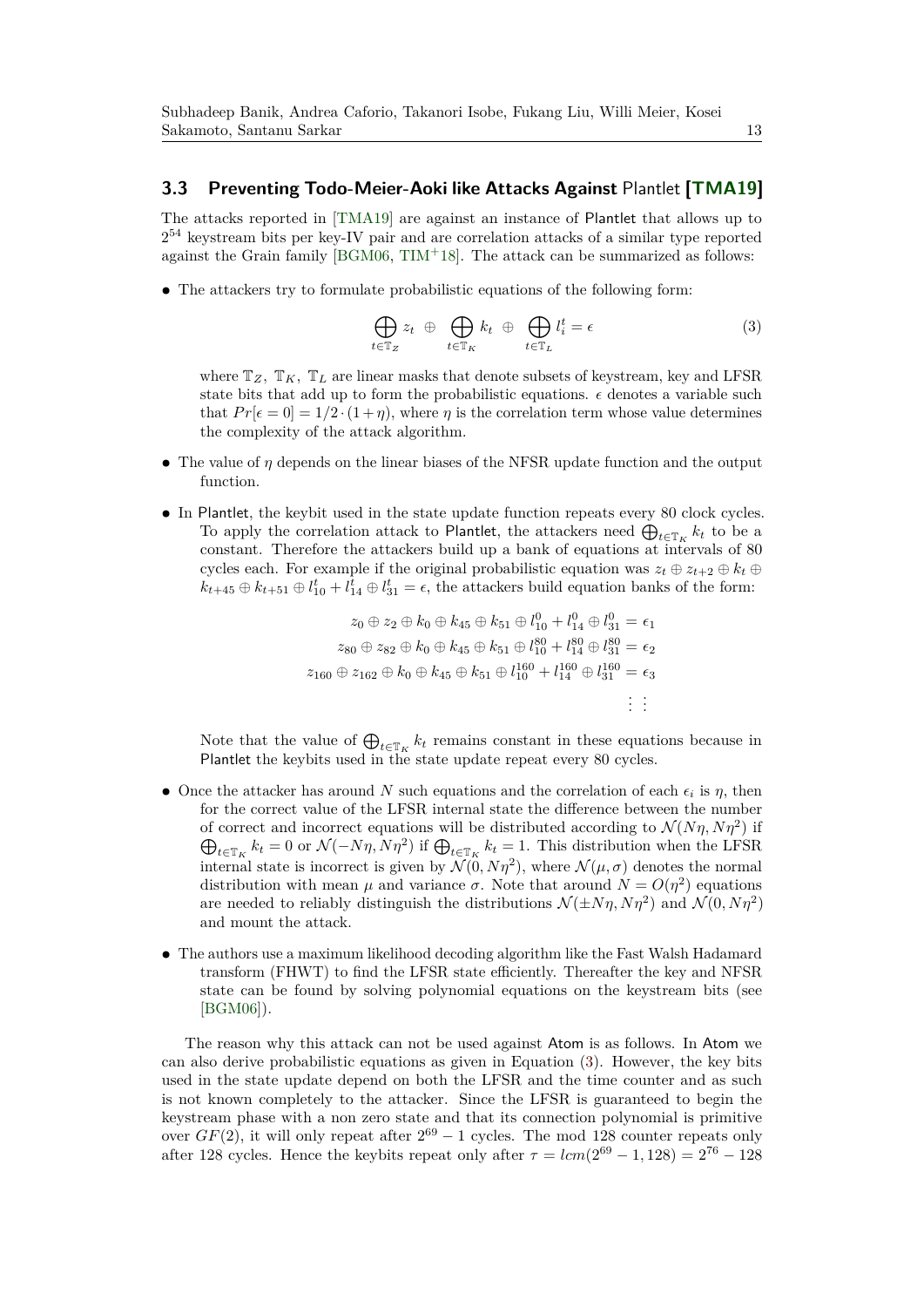clock cycles. This greatly increases the data complexity of any correlation attack on Atom. Since we limit the amount of keystream to  $2^{64}$  per key-IV pair, this type of attack seems infeasible. Nevertheless, we heuristically searched different linear combinations to mount a linear attack. However, we did not find any efficient linear combination of keystream bits that has a high enough correlation with the sum of LFSR bits and keybits. We give one such example in Appendix C.

#### **3.3.1 When less than the full LFSR sequence repeats**

So far our arguments for security have relied on the fact that the entire LFSR must take  $P = 2^{69} - 1$  iterations before it repeats. However, note that if we are able to formulate an attack that requires only a part of the LFSR sequence to repeat then it may take less than *P* iterations. First of all, let us try to answer the question: when can a part of the LFSR sequence repeat? We are primarily interested in the situation when the sequence *cnt* denoted by the last 7 bits of the LFSR repeats. To simplify notations denote by  $cnt_t = l_{62}^t || l_{63}^t || l_{64}^t || l_{65}^t || l_{66}^t || l_{67}^t || l_{68}^t$  to be the value of  $cnt$  at any instant t of the keystream generation phase. We are interested in finding whether  $cnt_{t+i} = cnt_{t+T+i}$  for  $i = 0, 1, \ldots, r - 1$ , for some particular value of  $T > 7$ . In other words, we want to see if the sequence *cnt* repeats for *r* successive iterations exactly *T* iterations apart. We already know that if  $T = P$ , then the above will hold for any value of *r*: however, if  $T < P$ , then the above may hold for smaller values of  $r < 63$ . For any arbitrary value of  $T < P$ ,  $cnt_{t+i} = cnt_{t+T+i}$  for  $i = 0, 1, \ldots, r-1$ , is system of  $r+6$  linear equations in the 69 LFSR variables  $X = l_0^t, l_1^t, \ldots, l_{68}^t$ . In matrix notation this can be written as  $L_T X = 0$ , where  $L_T$  is a  $(r+6) \times 69$  matrix over GF(2) which of course depends on the exact value of *T*. The rank of  $L_T$  is at most  $r + 6$  and so the above equation can have at least  $2^{63-r}$ solutions. Discarding the all zero state, and assuming that all other LFSR states occur equally during the keystream generation, the probability that there is a repetition for *r* cycles exactly *T* iterations apart is around  $\frac{2^{63-r}-1}{2^{69}-1} \approx 2^{-r-6}$ .

Now let us get back to the example we looked at in the previous subsection. Let us say we have a probabilistic equation of the form

$$
Eq_t: \bigoplus_{t \in \mathbb{T}_Z} z_t \oplus \bigoplus_{t \in \mathbb{T}_K} k_t \oplus \bigoplus_{t \in \mathbb{T}_L} l_i^t = \epsilon.
$$

Note that the attacker does not know the value of the internal bits  $l_i^t$  of the state of Atom. In order for the attacker to continue the correlation attack, he needs the value of the sum of keybits  $\bigoplus_{t\in\mathbb{T}_K} k_t$  to be a constant in the system of equations to apply a method like the FHWT to recover the LFSR state. We have already seen that if the correlation in each probabilistic equation is  $\eta$  then it requires  $N = O(\eta^{-2})$  equations to successfully mount the attack. Let us say that the attacker chooses  $T_1, T_2, \ldots, T_N \equiv 0 \mod 128$ , to generate the *N* equations required for the attack i.e. the equations he chooses are

$$
\bigoplus_{t \in \mathbb{T}_Z} z_{t+T_j} \oplus \bigoplus_{t \in \mathbb{T}_K} k_{t+T_j} \oplus \bigoplus_{t \in \mathbb{T}_L} l_i^{t+T_j} = \epsilon
$$

for  $j \in [1, N]$ . Since the attacker does not know the internal state of Atom, he can not do better than guess the  $T_j$ 's randomly. The probability that the sum of keybits  $\bigoplus_{t \in \mathbb{T}_K} k_{t+T_j}$ are constant is

- $2^{-(r+6)\cdot N}$ , if the values  $T_j$  are selected so that  $cnt_t = cnt_{t+T_j}$  for all *j*, and
- $2^{-N}$ , if the above does not hold.

In the above example *r* is the number of successive values of *cnt* used to formulate each equation  $Eq_t$ . Its value is not immediately deduced from the algebraic form of  $Eq_t$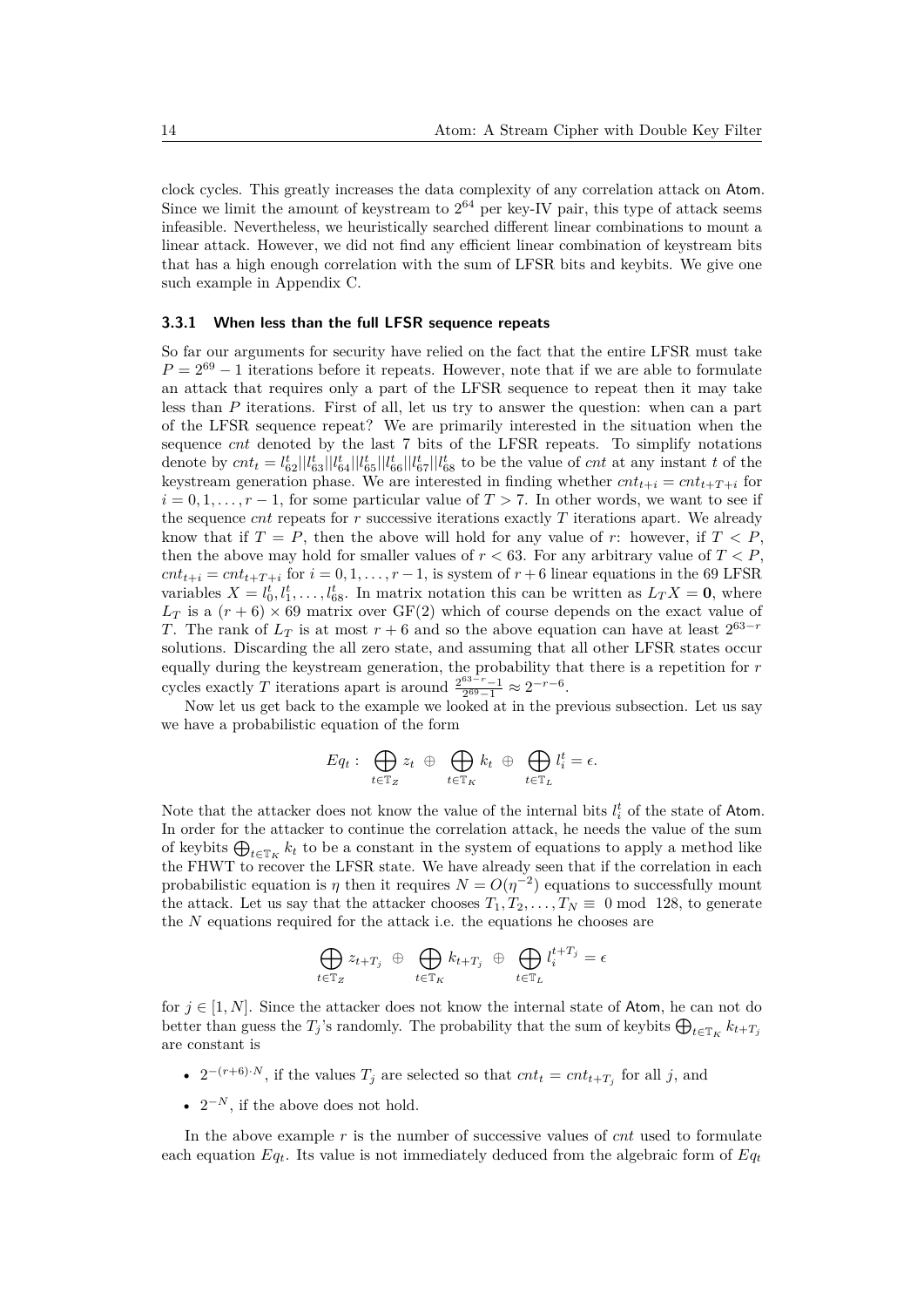but would depend on the internal structure of the cipher. Summing the above probability with Bayes theorem, the above comes to around  $2^{-(r+6)\cdot N} + (1 - 2^{-(r+6)\cdot N}) \cdot 2^{-N} \approx 2^{-N}$ . Since the attacker is not aware of the internal state, he can do no better than collect *N* randomly selected equations of the above form, and hope that the sum of keybits are constant in these equations. The probability that he succeeds is exponentially low.

#### **3.4 Preventing Esgin-Kara like Attacks Against** Sprout **[EK15]**

One of the reasons Sprout was immune to the TMD Tradeoff attacks of [BS00], (despite having state size equal to the size of the key), was that the key was used to update the state update transitions, and so it was impossible to construct a function that mapped state to any length of keystream prefix, without using the key. Thus the effective size of the internal state was twice the size of the key as required. The attack against Sprout proposed in [EK15] can be summarized as follows:

- The authors showed that in spite of all the above, there existed special states of Sprout for which it is possible to map the state to keystream without requiring the secret key. This is because the round key function used to update the state at time *t* was of the form  $(k[t \mod 80]) \cdot (\sum n_i^t + \sum l_i^t)$ , where  $k[i]$  is the *i*-th key bit. Now if the expression  $(\sum n_i^t + \sum l_i^t)$  is 0 for 40 consecutive cycles then the contribution of the key to the state update is 0, which in other words means that it is now possible for these special states to produce keystream without requiring the key and so a function mapping state to a 40-bit keystream segment is now possible, which does not additionally require the secret key.
- The authors showed that it was possible to efficiently enumerate these special states and tabulate these states along with the 40 bit keystream segment produced by them.
- In the online stage of the attack, the authors examined every available keystream segment and look for the segment in the precomputed tables and try to extract the state. It was shown that if done sufficient number of times, Sprout will degenerate into a special state and the attacker can extract the corresponding state from the table. After this the attacker solves some algebraic equations to find the secret key.
- **•** The authors showed that both the online and offline stages of the attack had practical time, memory and data complexities.

Ever since [EK15] was published, all subsequent stream cipher designs like Plantlet and Lizard have been proposed with strictly linear key bit contributions to the state update function, i.e. of the form  $k[t \mod k]$ . We too adopt linear key addition to the state update, but the key bit to be used is not indexed by a counter but by the last 7 bits of the LFSR. This gives rise to some unique opportunities. To understand better, let us consider an altered variant of Atom in which the state update function does not include the  $k_{t}\%$ <sub>128</sub> term, i.e.

$$
b_{89}^{t+1} = G(B^t) \oplus l_0^t \oplus k_{cnt},
$$
  

$$
l_{68}^{t+1} = F(L^t).
$$

Note that the LFSR runs autonomously during keystream generation, and since initialization lasts 511 cycles, the cipher always enters keystream phase with last 9 bits all 1. Since the connection polynomial is primitive, it is well known, that the LFSR has a period of  $2^{69} - 1$  and never enters the all zero state. Now let us say that for some t, the last 7 bits of the LFSR is 000 0001 (in hex 01) which occurs with probability  $2^{-7}$ .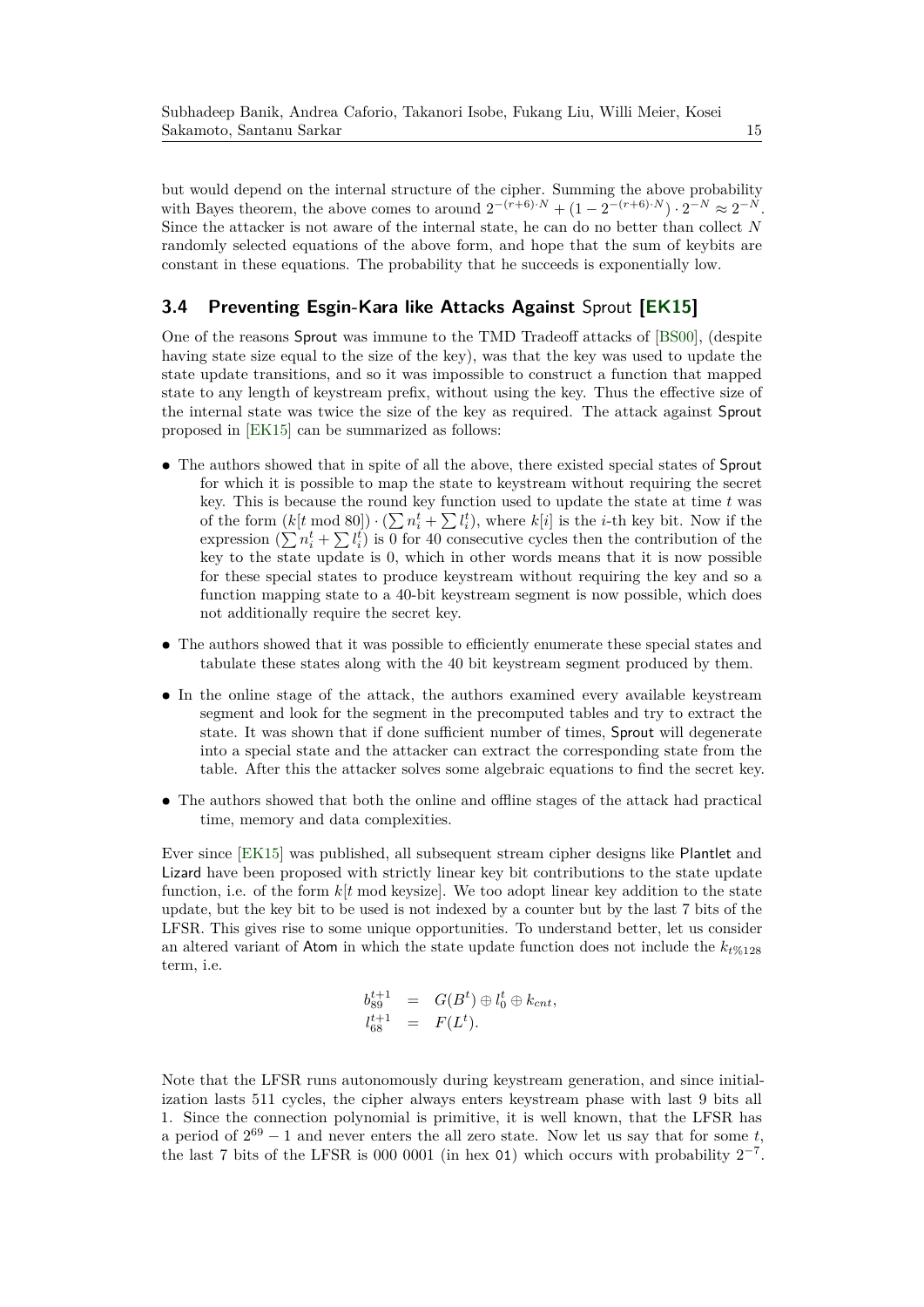We want that for *T* consecutive cycles the last 7 bits of the LFSR take the following values 01,02,04,08,10,20,40,01*. . .* and so on. This way the only keybits involved in the update of the NFSR state will be from the 7-element set  $K = \{k_1, k_2, k_4, k_8, k_{16}, k_{32}, k_{64}\}.$ For this to happen the following equations to hold

- 1.  $l_{62}^t, l_{63}^t, l_{64}^t, l_{65}^t, l_{66}^t, l_{67}^t, l_{68}^t = [000\ 0001]$
- 2.  $l_{68}^{t+i} = F(L^{t+i-1}) = 0$  for  $i = 1, 2, 3, 4, 5, 6 \mod 7$  and  $1 \le i < T$
- 3.  $l_{68}^{t+i} = F(L^{t+i-1}) = 1$  for  $i = 0 \mod 7$  and  $1 \le i < T$ .

There are a total of  $T + 6$  conditions to fulfill and it is not difficult to see that the solution space of the above linear system of equations has dimension  $69 - (T + 6) = 63 - T$ . Since the system is linear it is easily possible to enumerate all such states. Note that for all such  $2^{63-T}$  LFSR states, we could easily define a function that maps the entire internal state + K to a *T*-bit keystream segment. So our attack would be as follows:

#### **Offline:**

- **A:** For all  $2^{90}$  NFSR states,  $2^{63-T}$  LFSR states enumerated above and all  $2^7$  values of K  $(\text{total } 2^{160-T} \text{ iterations})$ 
	- [1:] Compute the *T* bit keystream segment *Z* produced by it.
	- [2:] Store in a Table *T ab*[*Z*]= State|| 7 Keybits used to produce it.

[3:] Note that each table cell will store around  $2^{160-2T}$  entries (a total of  $2^{160-7}$ entries are divided among  $2<sup>T</sup>$  table cells).

**B:** Time complexity =  $2^{160-T}$ , Memory complexity =  $160 \cdot 2^{160-T}$ 

#### **Online:**

- **A:** Take any keystream segment *Z*.
- **B:** Extract all  $2^{160-2T}$  entries *S* from  $Tab[Z]$
- **C:** For all such S:
	- [1:] Solve for the keybits not in K.
	- [2:] If a solution exists then output key else try another value of *S*.

Let us try to find the complexity of the online phase. Note that we have stored a fraction  $1/2^{T+6}$  of all internals states. Under standard randomness assumptions, the online stage will extract the correct state in  $2^{T+6} \cdot 2^7$  attempts when both the state and key are correctly extracted. Hence the complexity of the online phase is  $2^{T+13+160-2T} = 2^{173-T}$  attempts to solve for the remainder of keybits. Assuming that finding the rest of the key bits is efficient, taking  $T \approx 60$ , would put the complexity of both the online and offline phase below the complexity of exhaustive search.

Now when we include the  $k_{t \text{ mod } 128}$  term in the update function it ensures that we can never get a relation between the state and keystream segment that only involves a few key bits. More precisely any function mapping into  $T \leq 128$  keystream bits must involve at least  $159 + T$  input bits of the state and key. Thus this attack is prevented.

**Replacing the Decimal Counter**: For the purpose of saving area, one can probably consider replacing the decimal counter by a simpler register like an LFSR. Consider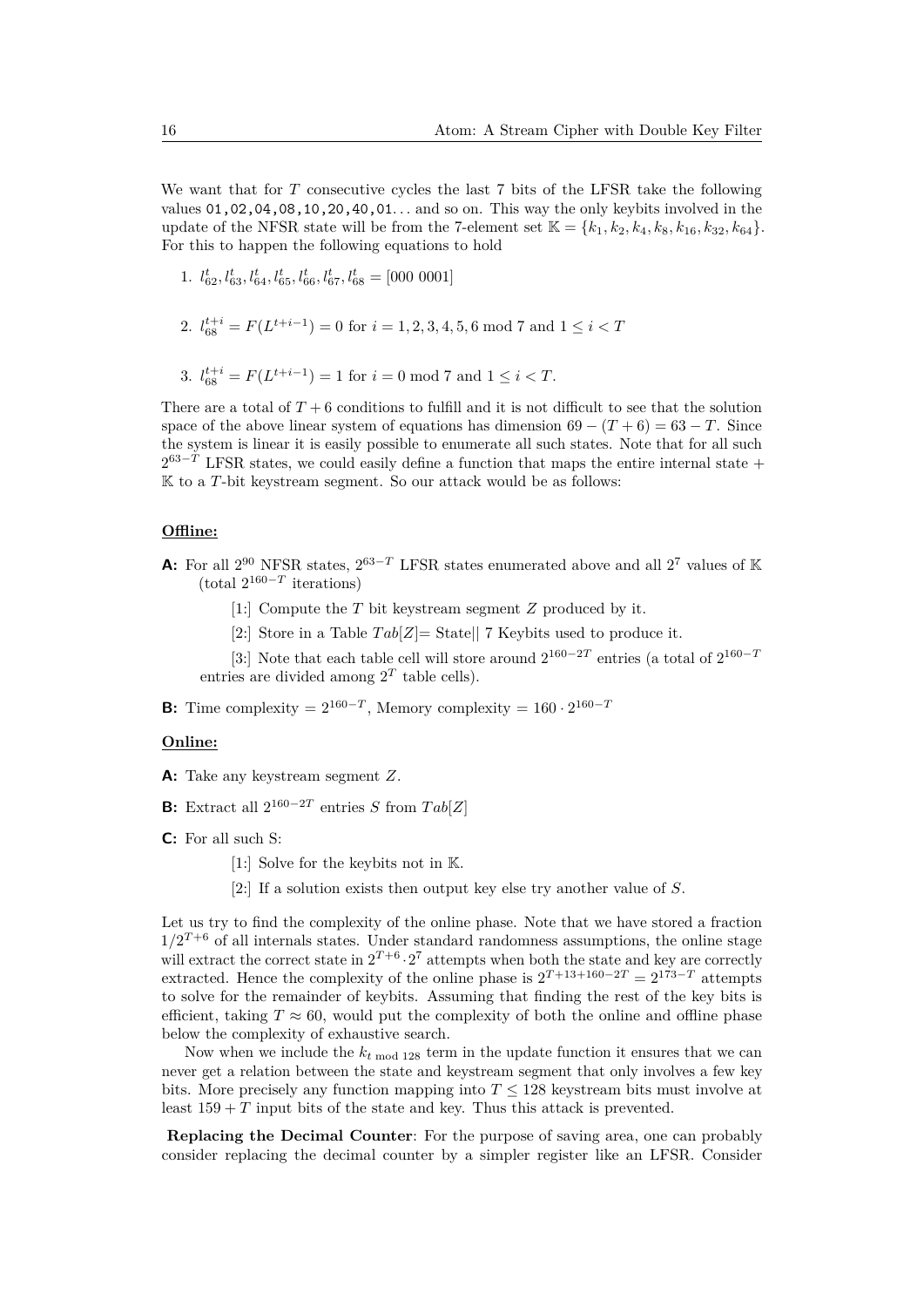what happens when we do this: for example, let us say we have a 9-bit primitive LFSR  $d_0, d_1, \ldots, d_8$ , which updates as  $d_0, d_1, \ldots, d_8 \to d_1, d_2, \ldots, d_0 \oplus d_4$ , or the 9-bit maximum length NFSR  $d_0, d_1, \ldots, d_8 \to d_1, d_2, \ldots, 1 \oplus d_0 \oplus d_4 \oplus \prod_{i=1}^8 d_i$ . Let  $dec_t$  be the integer formed at time *t* by the last 7 bits  $d_2, d_3, \ldots, d_8$ . If this register replaces the decimal counter, then the contribution of the keybits to the update function becomes  $k_{cnt} \oplus k_{dec}$ , in place of  $k_{cnt} \oplus k_{t\%128}$ . Then it is possible to have  $T = 60$  consecutive clock cycles in which only as less as 42 keybits are involved in the state update. This is because the sequence  $dec_t, dec_{t+1}, \ldots, dec_{t+59}$  can have as low as 42 separate values for some *t* for both the LFSR and the maximum length NFSR. Then we would no longer be able to argue that "any function mapping into  $T \leq 128$  keystream bits must involve at least  $159 + T$  input bits of the state and key". To counter this problem, we could instead use a 7 bit register (and interpret *dec<sup>t</sup>* to be the integer formed by the entire state of the counter). But such a register can not count up to 511 which is the required number of initialization rounds. So to overcome this we would need additional logic to count upto 511 which makes the total gate count quite close to an ordinary decimal counter.

Note that including the  $k_f$ %128 term in the update function also automatically prevents the attack of [ZGM17]. The attack in [ZGM17] was an extension of [EK15], in the sense that the authors used an additional property of the output Boolean function called knormality to simplify the construction of special states. A function is called k-normal if it is constant on a k-dimensional subspace of its input bits. Using this property, the attack further refines the definition of special states to mean those for which the output function is evaluated in the k-dimensional space for a given number of rounds, which are again listed in tables. Using this technique the TMD tradeoff attack they propose is around 2<sup>10</sup> times faster than [EK15]. Again, since Atom does not use non-linear mixing, this attack is not applicable.

## **4 Security Evaluation**

#### **4.1 TMD Tradeoff Attacks**

TMD tradeoff attacks aim to invert a one way function *f* at a single point in the range of function. The attack is probabilistic and the attacker may need access to multiple points in the range of *f*. For stream ciphers, the one way function is typically the map between the internal state and the prefix of the keystream bits produced by the internal state. We have already seen in the previous section that any function mapping into  $T \leq 128$  keystream bits must involve at least  $159 + T$  input bits of the state and key. In this context, let us look at some of the common TMD Tradeoff attacks reported against stream ciphers:

**Biryukov-Shamir Attack [BS00]:** Given that *N* is the cardinality of the set of internal states, the attacker chooses  $m, t, D$  so that  $mt^2 = N$  and  $t \ge D$ , where *D* will be the data complexity required for the attack. The attacker builds  $\frac{t}{D}$  tables of size  $m \times t$ in the following manner: he randomly chooses *m* initial states. For each initial state, he forms a chain of length *t* by iteratively applying the stream cipher function *f* and using the keystream as the state for the next point. For each table some unique reordering of the bits after applying the function  $f$  is used so that the tables do not store the same set of states. For the attacker to be able to do this he must be able to formulate the stream cipher function in such a manner that it maps equal length input and output bit vectors. The only choice the attacker has is to choose  $T = 159 + 128 = 287$ , which enables him to formulate the function f as mapping the key and state to the first 287 keystream bits produced by the generator.

In the process,  $mt \cdot \frac{t}{D} = \frac{N}{D}$  of the state space is covered by all the chains. This also happens to be the offline complexity  $T_{offline}$  of this stage. Also only the start and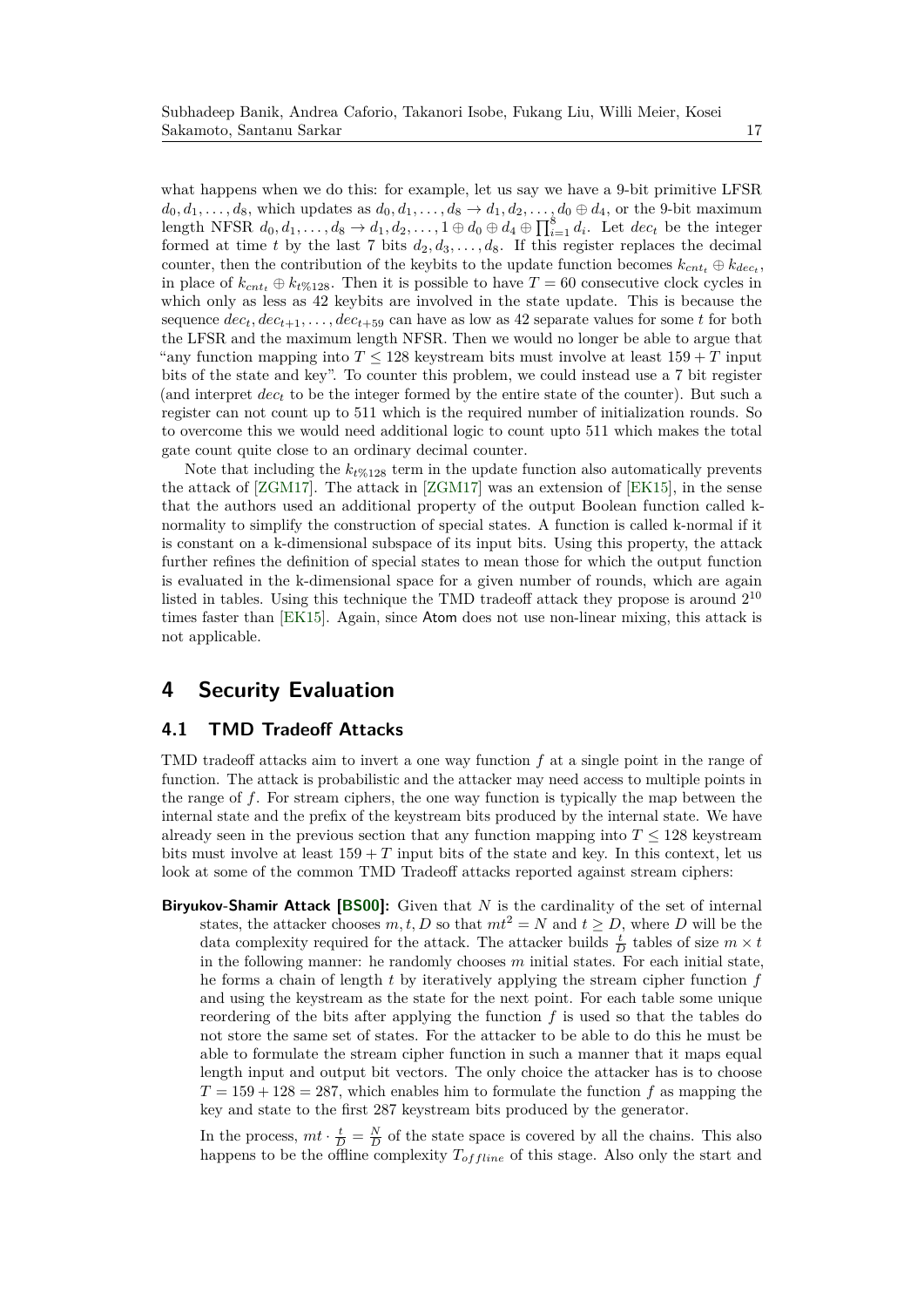endpoints of each chain are stored in tables, and so  $M = m \cdot \frac{t}{D}$  bits of memory is used.

In the online phase, the attacker has access to *D* segments of keystream. For each target keystream segment  $y$ , he applies  $f$  on  $y$  upto  $t$  times checks if  $y$  is present as an endpoint in any table. If yes, he goes back to the starting point and retrieves the state just before *y* in the chain. The total time complexity is thus  $T_{online} = D \cdot t \cdot \frac{t}{D} = t^2$ . This gives us the tradeoff curve  $T_{online} M^2 D^2 = N^2$ , with the limitation that  $T_{online} \geq D^2$ . For Atom,  $N = 2^{287}$  and there is no point in the tradeoff curve for which  $T_{online}$  and  $T_{offline}$  are both less than  $2^{128}$ .

**Using Sampling Resistance of Atom:** The main idea of sampling is to find an efficient way to generate and enumerate "special" cipher states, for which the first few keystream bits generated by the cipher is a fixed string. If this happens for a run of *x* bits, the sampling resistance of the cipher is defined to be  $R = 2^{-x}$ . This leads to improved trade-off attacks when the value of *x* is significant.

For Atom, the taps are extremely densely packed. The sampling resistance is quite large and around 2−<sup>5</sup> . Observe the following set of equations in the generator:

$$
b_{22}^{t} = z_{t} \oplus b_{1}^{t} \oplus b_{5}^{t} \oplus b_{11}^{t} \oplus b_{36}^{t} \oplus b_{53}^{t} \oplus b_{72}^{t} \oplus b_{80}^{t} \oplus b_{84}^{t}
$$
  
\n
$$
\oplus l_{5}^{t}l_{16}^{t} \oplus l_{13}^{t}l_{15}^{t} \oplus l_{30}^{t}l_{42}^{t} \oplus l_{22}^{t}l_{67}^{t} \oplus h(l_{7}^{t}, l_{33}^{t}, l_{38}^{t}, l_{50}^{t}, l_{59}^{t}, l_{62}^{t}, b_{85}^{t}, b_{41}^{t}, b_{9}^{t})
$$
  
\n
$$
b_{23}^{t} = z_{t+1} \oplus b_{2}^{t} \oplus b_{6}^{t} \oplus b_{12}^{t} \oplus b_{37}^{t} \oplus b_{54}^{t} \oplus b_{73}^{t} \oplus b_{81}^{t} \oplus b_{85}^{t}
$$
  
\n
$$
\oplus l_{6}^{t}l_{17}^{t} \oplus l_{14}^{t}l_{16}^{t} \oplus l_{31}^{t}l_{43}^{t} \oplus l_{23}^{t}l_{68}^{t} \oplus h(l_{8}^{t}, l_{34}^{t}, l_{39}^{t}, l_{51}^{t}, l_{60}^{t}, l_{63}^{t}, b_{86}^{t}, b_{42}^{t}, b_{10}^{t})
$$
  
\n
$$
\vdots
$$
  
\n
$$
b_{26}^{t} = z_{t+4} \oplus b_{5}^{t} \oplus b_{9}^{t} \oplus b_{15}^{t} \oplus b_{40}^{t} \oplus b_{57}^{t} \oplus b_{76}^{t} \oplus b_{84}^{t} \oplus b_{88}^{t}
$$

$$
{}\quad \oplus\ l_9^t l_{20}^t\oplus l_{17}^t l_{19}^t\oplus l_{34}^t l_{46}^t\oplus l_{26}^t l_{71}^t\oplus h(l_{11}^t,l_{37}^t,l_{42}^t,l_{54}^t,l_{64}^t,l_{66}^t,b_{89}^t,b_{45}^t,b_{13}^t)
$$

This means that given the value of 282 particular state and key bits of Atom and the first 5 keystream bits produced from that state, another 5 internal state bits may be deduced efficiently. The equation for  $b_{27}^t$  involves  $b_{90}^t$  which already contains the  $b_{25}^t$ term.

This helps us define a function  $f : \{0,1\}^{282} \rightarrow \{0,1\}^{282}$ . We fix a specific 5 bit string say  $1^5$ . For any 282-bit string x we expand it to a 287-bit string by interpreting it as a partial state of Atom and calculating the remaining 5 bits  $b_{22}^t, b_{23}^t, \ldots, b_{26}^t$  by assuming that  $z_t, z_{t+1}, \ldots, z_{t+4} = 1^5$ . Generate the remaining 282 bits  $y = z_{t+5}, z_{t+6}, \ldots, z_{t+286}$  by clocking the Atom generator with the full state. We define  $f(x) = y$ . Using this technique, in the online stage we wait till we observe the  $1<sup>5</sup>$  vector in the keystream sequence. If so we try to invert  $f$  using the subsequent 282 bits of the keystream.

It can be shown that the tradeoff curve resulting thereof is  $T_{online}M^2(RD)^2 = (RN)^2$ , with the condition  $(RD)^2 \leq T$ . Again there is no point in the tradeoff curve for which  $T_{online}$  and  $T_{offline}$  are both less than  $2^{128}$ .

**Hong-Sarkar Attack [HS05]:** This attack is exactly same as [BS00], except that the definition of the underlying one way function is now changed. In this attack *f* maps the string consisting of the Key and IV to an equal length keystream bits. Thus if *K* and *V* refer to the size of the Key space and IV space respectively, then  $N = KV$ . and we will have the new tradeoff curve  $T_{online}M^2D^2 = K^2V^2$  with the limitation that  $T_{online} \geq D^2$ . This attack becomes applicable if  $V \ll K$ , as in the case of the A5/3 cipher (in which the size of the secret key in 64 bits, and the size of the IV is 22 bits). In our case  $K = V$ , and  $N = KV = 2^{256}$ , and again there is no point in the tradeoff curve for which  $T_{online}$  and  $T_{offline}$  are both less than  $2^{128}$ .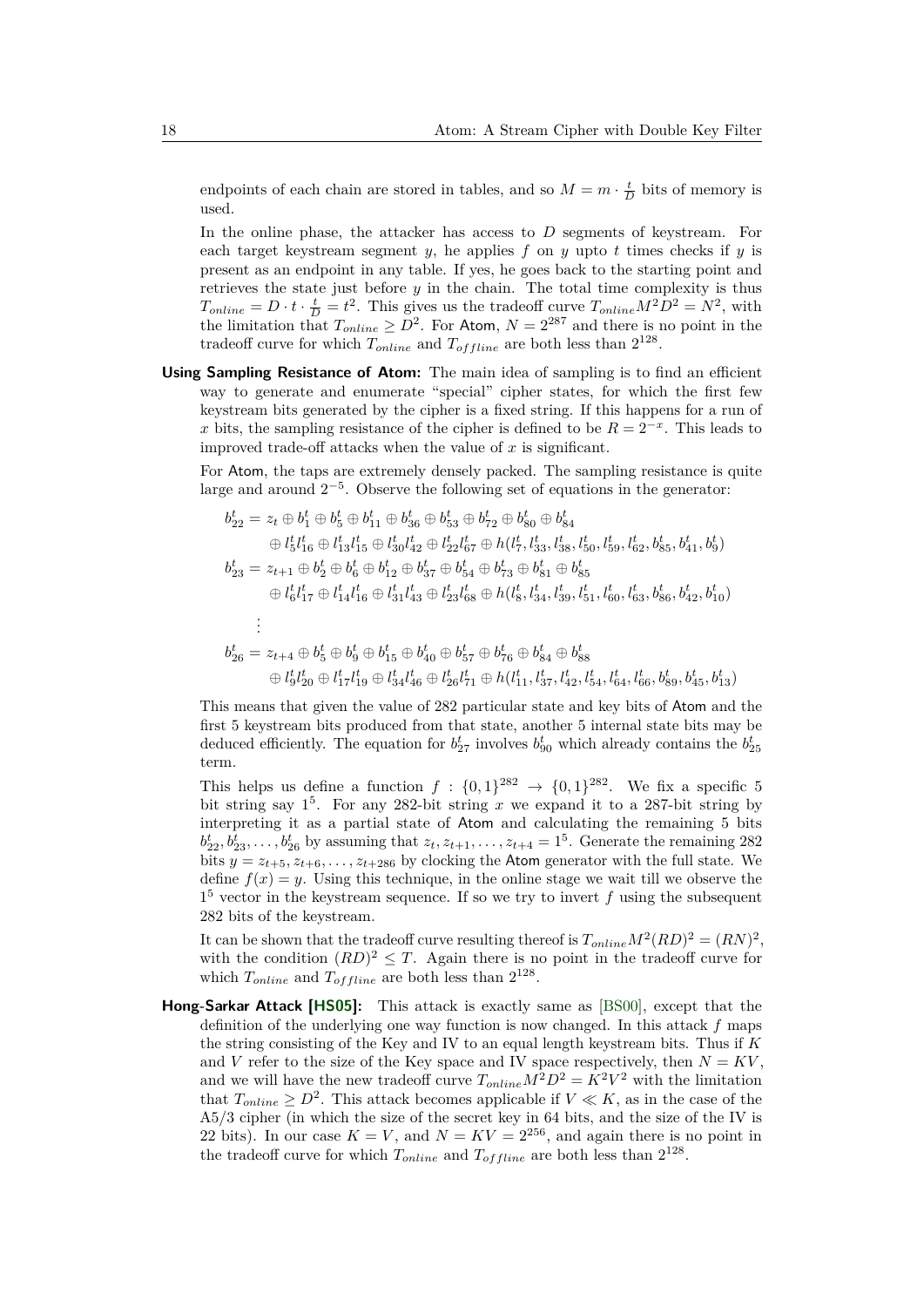**Dunkelman-Keller Attack [DK08]:** The Dunkelman-Keller TMD attack is a multiple IV attack, i.e. the attacker obtains keystreams from multiple IVs and the same Key in order to perform the attack. The definition of the underlying one way function *f* is slightly different from the Hong-Sarkar attack. Given a fixed IV, the function *f* maps the secret key to the keystream sequence of equal length. The attacker chooses  $\frac{V}{D}$ random IVs. For each IV he constructs *t* tables as before, by iterative application of the function *f* from *m* random starting points, with  $mt^2 = K$ . Again only the start and end points are stored and so for each IV the storage required is  $M_{single} = mt$ , and the total storage is therefore  $M_{single} \cdot \frac{V}{D}$ , and the total offline complexity is  $T_{offline} = K \cdot \frac{V}{D}$ .

In the online phase, the attacker waits until he receives keystream for one of the  $\frac{V}{D}$ IVs he had made tables for. This happens in roughly *D* IV resynchronizations. Once he gets such keystream from such an IV, he retrieves the *t* tables he had constructed for the particular IV and tries to find the inverse image of the keystream string in each of the tables. Therefore the online complexity is given by  $T_{online} = D + t^2$  $D + \frac{K^2}{M_{single}^2} = D + \frac{K^2 V^2}{M^2 D^2}$  with the constraints  $T_{online} \ge D, V \ge D$ . In the case of Atom,  $KV = 2^{256}$  and again this attack is not feasible.

A note about amortization of  $T_{offline}$ : So far, our security argument has heavily relied on the fact that the total cost of any attack in terms of computational complexity, including the time spent on building offline tables can not be smaller than the complexity of exhaustive search. However, it is possible to amortize the complexity of  $T_{of \, line}$  over many cryptanalysis attempts. For example consider the tradeoff curve for Atom for the Biryukov-Shamir Attack:  $T_{online}M^2D^2 = N^2$ , with  $T_{online} \geq D^2$ and  $T_{offline} = \frac{N}{D}$ . A point on this curve is  $M = 2^{166}$ ,  $D = 2^{60}$ ,  $T_{offline} = 2^{227}$  with  $T_{online} = 2^{122}$ . Note in this point we have brought down the online complexity of the attack below exhaustive search, though the offline complexity is many times more. Note that the complexity of offline tables etc is a one-time cost. So the same tables can be used to attack the cipher multiple times. Consider the situation when we try to recover the key for  $2^{100}$  independently generated keystreams. The total complexity for this using the TMD approach is  $2^{100} \cdot T_{online} + T_{offline} \approx 2^{227} < 2^{100} \cdot 2^{128}$ . This is less than the time complexity of  $2^{100}$  exhaustive searches, and in a sense we have managed to amortize/average out the higher complexity of  $T_{offline}$  over multiple attacks. This is exactly the approach attempted in some papers [Bjo08, HK05]. The cryptographical community seems divided over this issue: while some papers see amortization of the offline complexity as a legitimate attack approach, whereas [BS00], for example, consider the time taken to mount one attack representative of the true security level of the design (in fact the "state size should equal at least twice the size of key" argument was posited in [BS00] when considering a single attack). In this paper, we argue the security of our design in the context of a single attack.

#### **4.2 Differential Attack**

Differential cryptanalysis was first introduced to analyze the block ciphers DES and Feal and the hash function N-Hash by Biham and Shamir [BS90, BS91]. Since then, it has been applied to many symmetric cryptographic primitives, not limited to block ciphers. To evaluate the resistance against differential attacks for block ciphers, one way is to obtain the lower bound of the number of active S-boxes, which is a nonlinear operation. For Atom, there are two nonlinear components of NFSR and output function *h*, which include AND operations as nonlinear operation. Therefore, instead of an active S-box, we search the lower bound of the number of sum of active  $AND$  and  $h(X)$ , which means having at least 1 active bit as input. In our evaluation, since the maximum differential probability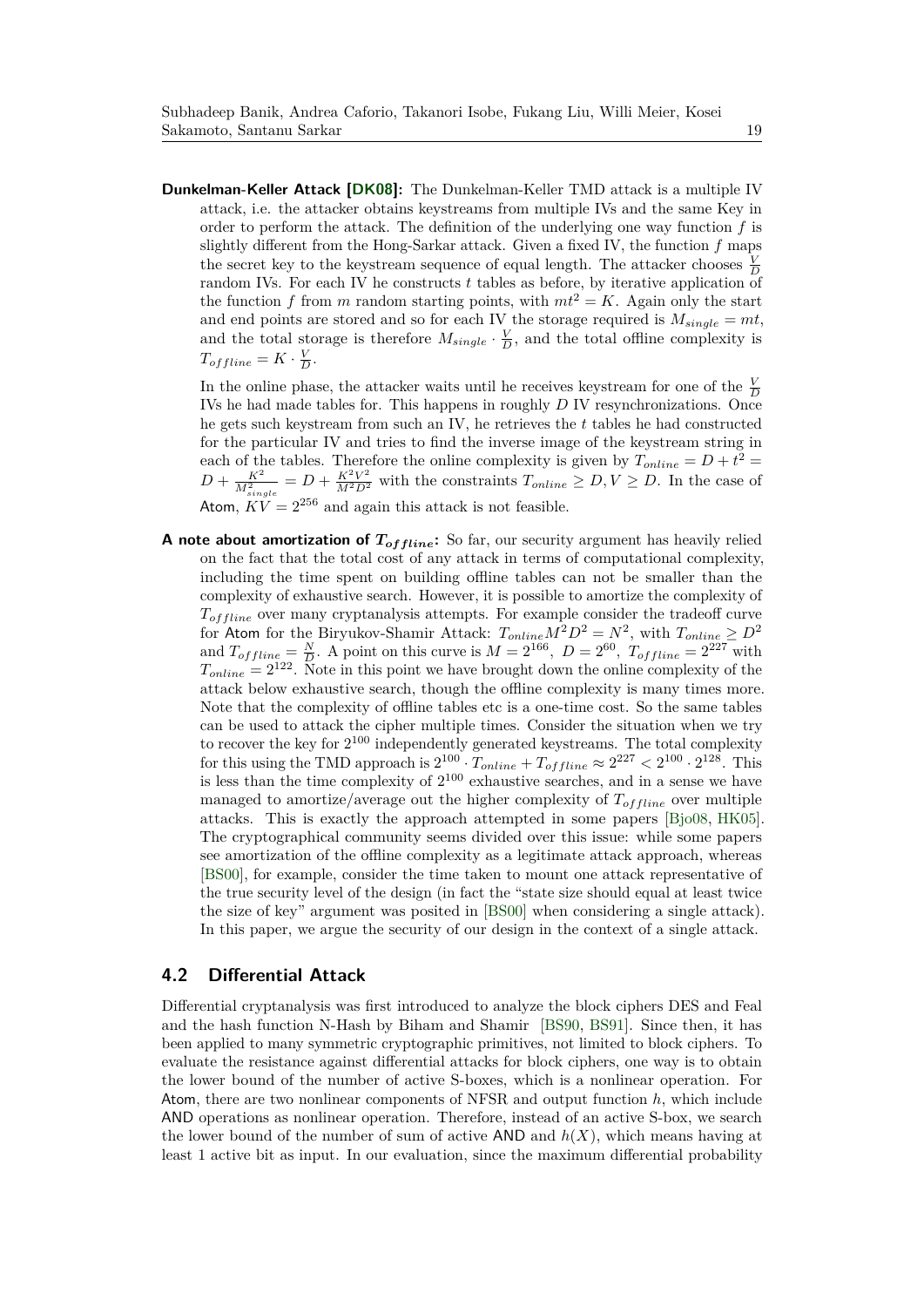of AND is 2<sup>−</sup><sup>1</sup> and *h*(*X*) consists of AND and XOR, we count the maximum differential probability of  $h(X)$  as  $2^{-1}$ . Hence, it is sufficient to guarantee the security against the differential attack if there are 128 sum of active AND and  $h(X)$ . We present this security evaluation with a MILP-based method [MWGP11], which is well known as the efficient search method to obtain the lower bound of the number of sum of active  $AND$  and  $h(X)$ (active S-boxes). Our evaluation uses the Gurobi optimizer [Inc15] as a MILP solver, and searches all bit-wise differential characteristics.

Note that our evaluation assumes that each active AND is independent in a differential characteristic. Thus, it might include invalid differential characteristics. However, since our search can cover all valid ones at the same time, we believe that our evaluation is sufficient for obtaining lower bounds of the number of active AND.

**Table 1:** The lower bound of the sum of AND and *h*(*X*) in the related IV setting.

| $\#$ of rounds                                        |  | 40   45   50   60 |  |
|-------------------------------------------------------|--|-------------------|--|
| # of sum of active AND and $h(X)$   18   24   30   43 |  |                   |  |

Table 1 shows the minimum number of the sum of active AND and  $h(X)$  for 40, 45, 50, 60 clocks at the initialization phase in the related IV setting. In our evaluation, we can search it for up to 60 clocks with a computer equipped with 48 cores and 256 GB RAM. Form this result, Atom achieves 128 sum of active AND and *h*(*X*) for more than 180 clocks. Thus, we expect that the full rounds of Atom can resist differential cryptanalysis.

#### **4.3 Conditional Differential Cryptanalysis**

Conditional differential cryptanalysis was first introduced in [BB93]. The technique allows for improved key recovery and distinguishing attacks against a group of ciphers such as Trivium, KATAN, Grain-v1 and Grain-128. For example, the authors of [KMN11] demonstrated a 961-round distinguisher for Trivium for a large class of weak keys. Attacks against reduced round variants of the Grain family were reported in [KMN10, Ban16].

In its core, conditional differential cryptanalysis is a refinement of ordinary differential attacks where the longevity of differential trails is extended by imposing some conditions on public parameters such as initialization vectors. Denote by  $x = (x_1, \ldots, x_n) \in \{0, 1\}^n$ an *n*-bit initialization vector and let  $\Delta x = (\Delta x_1, \dots, \Delta x_n) \in \{0, 1\}^n$  be an IV difference such that  $x + \Delta x = (x_1 + \Delta x_1, \ldots, x_n + \Delta x_n)$ . Furthermore, let  $t_i(k, x)$  be the newly generated state bit in round *i* based on some secret key *k* and the public parameters *x*. The IV difference  $\Delta x$  propagates to  $t_i(k, x)$  whenever

$$
\Delta t_i(k, x) + t_i(k, x + \Delta x) = 1.
$$

In order to attain a simple high-round differential trail the attacker can impose conditions on the public parameters to prevent the propagation of the differential into the state in certain rounds. More specifically, these conditions are categorized into two types:

- **Type 1:** Conditions that only involve IV variables, i.e.,  $w_1(x) \in \{0, 1\}$ .
- **Type 2:** Conditions that involve both IV and key variables, i.e.,  $w_2(x, k) \in \{0, 1\}$ .  $w_2$  should be of the form  $w(x, k) = f(x) + q(k)$ , where the function  $f(x)$  only depends on the IV bits and and the function  $q(k)$  only depends on the key bits.

For correctly chosen conditions that prevent the propagation of the differential an adversary hopes to find a biased keystream bit in some round. Then by leveraging this distinguisher the attacker partitions the IV space into  $2^N$  subsets (where  $N$  is the total number of type 2 conditions) one for each type 2 condition. A bias should then occur for the one subset for which  $q(k)$  is correctly guessed.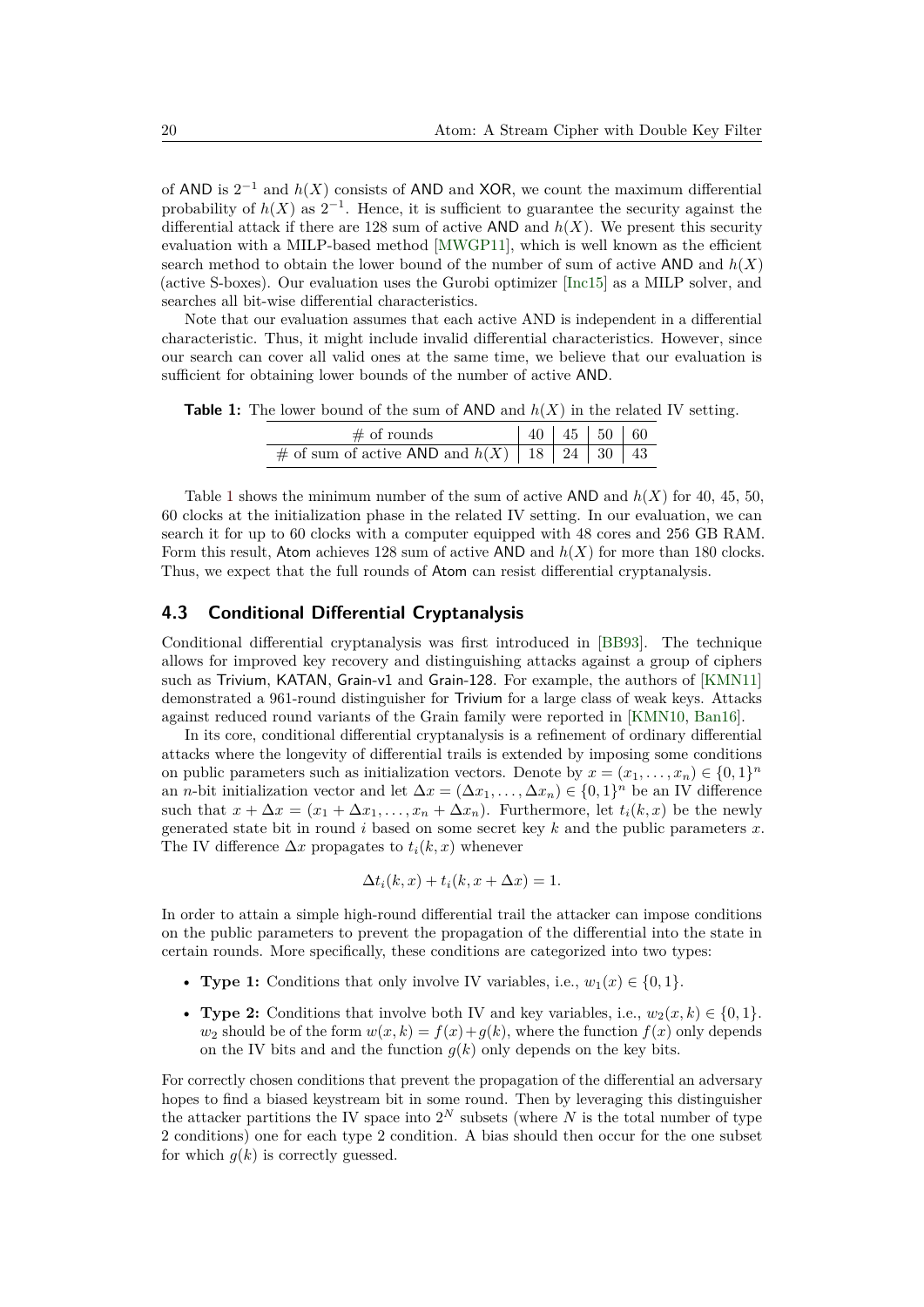The derivation of these conditions can be achieved through computer algebra systems. Evidently, the algebraic expressions of a large number of rounds can be explicitly evaluated when the state update function of the cipher is simple. For example, in Trivium it is effortlessly possible to compute the algebraic equations for more than 200 rounds. This does not hold true for Atom, in fact, due to the complex nature of its state update function, it is not possible to compute the equations of than a dozen rounds, which naturally limits the applicability of conditional differential attacks.

We searched for single-bit differentials heuristically. The best single-bit input differential trail in Atom is found when a difference is introduced in bit  $IV_{67}$ . We proceed by stopping its propagation into subsequent rounds with the following conditions:

$$
t = 5: \quad IV_{73} = 0
$$
  
\n
$$
t = 6: \quad IV_{81} = 0
$$
  
\n
$$
t = 7: \quad IV_{11} = 0
$$
  
\n
$$
t = 8: \quad IV_{64} = 0
$$
  
\n
$$
t = 11: \quad IV_{70} = 0
$$
  
\n
$$
t = 13: \quad IV_{39} = 1
$$
  
\n
$$
t = 14: \quad IV_{22} = 0, \quad IV_{56} = 1, \quad IV_{112} = 0,
$$
  
\n
$$
f_1(IV \setminus \{IV_0\}) + IV_0 + k_0 = 1,
$$
  
\n
$$
f_2(IV \setminus \{IV_8\}) + IV_8 + k_1 + k_2 + k_4 + k_5 + k_{10} = 1.
$$

Here  $f_1$ ,  $f_2$  are polynomials on both key and IV bits. At this point, the propagation of the differential is prevented during the first 15 rounds. Two of the conditions are of type 2, however the polynomials  $f_1$  and  $f_2$  are infeasible to enumerate unless more IV variables are set to zero, i.e.,

$$
IV_i = 0, i \in [10, 38] \cup [46, 55] \cup [57, 66] \cup [68, 89] \cup [100, 127]
$$

This means that in total 98 IV bits have to bit set to either 0 or 1, which leaves 30 free variables. After this  $f_1, f_2$  become polynomials defined only on the IV bits. We note that  $IV_0$  only occurs linearly in  $f_1$ , the same is true for  $IV_8$  in  $f_2$ . As we have two type 2 conditions we partition the IV variables into  $2^2 = 4$  sets  $T_U$  of the form

$$
T_U = \{ IV \in \{0, 1\}^{128} \mid IV_i = 0, \ i \in [10, 38] \cup [46, 55] \cup [57, 66] \cup [68, 89] \cup [100, 127],
$$
  
\n
$$
IV_{39} = 1, \ IV_{56} = 1,
$$
  
\n
$$
IV_0 = f_1 + k_0, \ IV_8 = f_2 + k_1 + k_4 + k_5 + k_{10} \},
$$

where  $U = [k_0, k_1 + k_2 + k_4 + k_5 + k_{10}]$ . These conditions then produce a detectable bias in the keystream bit of round 36 for the IV set  $T_U$  where  $U$  has been guessed correctly. We give the full polynomials  $f_1$  and  $f_2$  in Appendix D.

Note a bias may linger longer in the cipher state. For example a difference in IV bit  $IV_{18}$  produces a difference in  $b_{12}^6$  under the conditions

$$
IV_{17} = 0, \quad IV_{19} = 0.
$$

This conditional differential trail exhibits a bias in state bits  $b_0^{117}$  and  $l_0^{117}$ , i.e., in round 117. However, it is not clear how such a biased state bit can be exploited given the complicated nature of the keystream function. Consequently, we believe that Atom resists conditional differential attacks with a large security margin.

#### **4.4 Integral/Cube Attacks**

The integral attack was first proposed by Daemen et al. as a dedicated attack against the block cipher Square [DKR97], and then it was formalized to the integral property by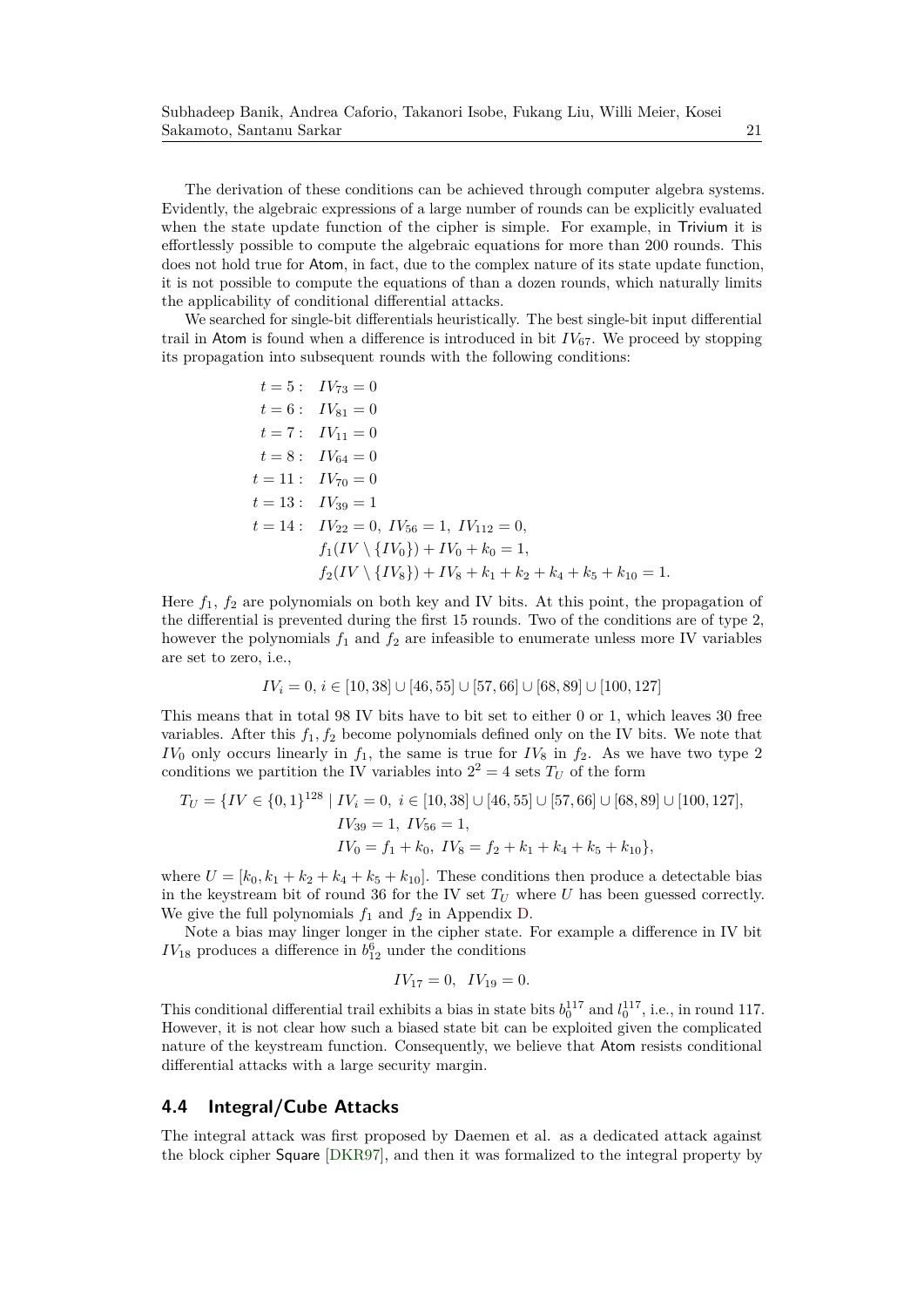Knudsen and Wagner [KW02] (the saturation attack of Lucks [Luc01] also belongs to this family of attacks). We define the four states for a set of  $2^n$  *n*-bit cell: **A**: if  $\forall i, j \in \mathcal{j} \Leftrightarrow$  $x_i \neq x_j$ , **C**: if  $\forall i, j \ i \neq j \Leftrightarrow x_i = x_j$ , **B**:  $\bigoplus_i^{2^n-1} x_i$ , and **U**: Other. In our evaluation, we search the integral distinguisher on clock-reduced Atom. To find the integral distinguisher, we explore the propagation of the division property proposed by Todo [Tod15], which can search the integral distinguisher in more detail than the integral property, with an MILP-based search method proposed by Xiang et al. [XZBL16], which can efficiently explore the propagation of the bit-based division property. When we search the integral distinguisher, we give IV having **A**, which denotes that all bits in IV are active, as the division property at the input and then we check whether the output of the keystream bit is balanced after *r* clocks or not. As a result, we found the integral distinguisher after 67 clocks and we could not find the integral distinguisher after 68 clocks. Thus, we expect that Atom can resist against the integral attack. In addition, the division property was introduced to evaluate cube attacks [DS09], i.e. it evaluates the set of key bits *J* involved in the superpoly given a certain cube *I* [TIHM17]. Therefore, this result shows that the full rounds of Atom has a sufficient security level against cube attacks.

#### **4.5 Algebraic/Guess-and-Determine Attacks**

The output functions in Atom were chosen to be sufficiently complicated to prevent advances due to algebraic attacks. In [BGJ08], an algebraic attack was proposed against Grain-like ciphers in which the NFSR variables add only linearly to the expression for the keystream bit. For example it was shown that if a modified version of the Grain v1 cipher was conceived in such a way that it contained only the non-linear register from which the keystream was obtained only by linearly adding specific bits of the inner state, then each updated NFSR bit would be a linear function of initial state of NFSR bits. For example if  $v_0, v_1, v_2, \ldots, v_{n-1}$  is the initial state of the NFSR such that each updated bit is calculated as  $v_{n+t} = G(v_{n+t-1}, v_{n+t-2}, \ldots, v_t)$  and each keystream bit  $z_t = L(v_{n+t-1}, v_{n+t-2}, \ldots, v_t)$ , where *G, L* are non-linear and linear boolean functions respectively on *n* bits, then updated bit  $v_{n+t}$  can be written as

$$
v_{n+t} = G(v_{n+t-1}, v_{n+t-2}, \dots, v_t) = \operatorname{Lin}(v_0, v_1, \dots, v_{n-1}, z_0, z_1, \dots, z_t), \forall t \tag{4}
$$

Here *Lin* is another linear function. The above is not difficult to show and requires simple mathematical induction based arguments: if  $t_0$  is the smallest integer for which the expression for  $z_{t_0}$  contains the term  $v_n$ , then from the linearity of  $z_{t_0}$ , we can see that  $v_n$  can be written as a linear expression in  $v_0, v_1, \dots, v_{n-1}$  and  $z_{t_0}$ . The argument carries forward in a similar manner for any subsequent value of  $t = t_0 + 1, t_0 + 2, \ldots$  etc. Now we can multiply Equation  $(4)$  on both sides by *H* which is the annihilator of *G* to get equations of lower algebraic degree. The authors of [BGJ08] showed that for the modified of Grain v1, one could generate degree 4 equations using the annihilator of the non-linear update function. The system could then be linearized and solved using Gaussian elimination using 2 <sup>49</sup> operations.

Consider what happens when we have a Grain-like structure in which the attacker somehow gets to know the entire LFSR state. If the output equation for the keystream bit only contains terms from the NFSR which are linearly added along with non-linear terms from the LFSR, then due to the fact that the LFSR is completely known, the expression for the keystream bit becomes a purely linear expression in the initial NFSR state variables and we arrive at a situation that is similar to the one described in the previous paragraph. For Atom, we made sure that the expression for the kesytream bit contains higher degree terms with NFSR bits. Hence the attack of [BGJ08] does not apply to Atom.

In [BBI19, MAM16, Ban15] algebraic attacks via the method of SAT solvers are proposed against Sprout and Plantlet. The idea is to formulate equations relating the key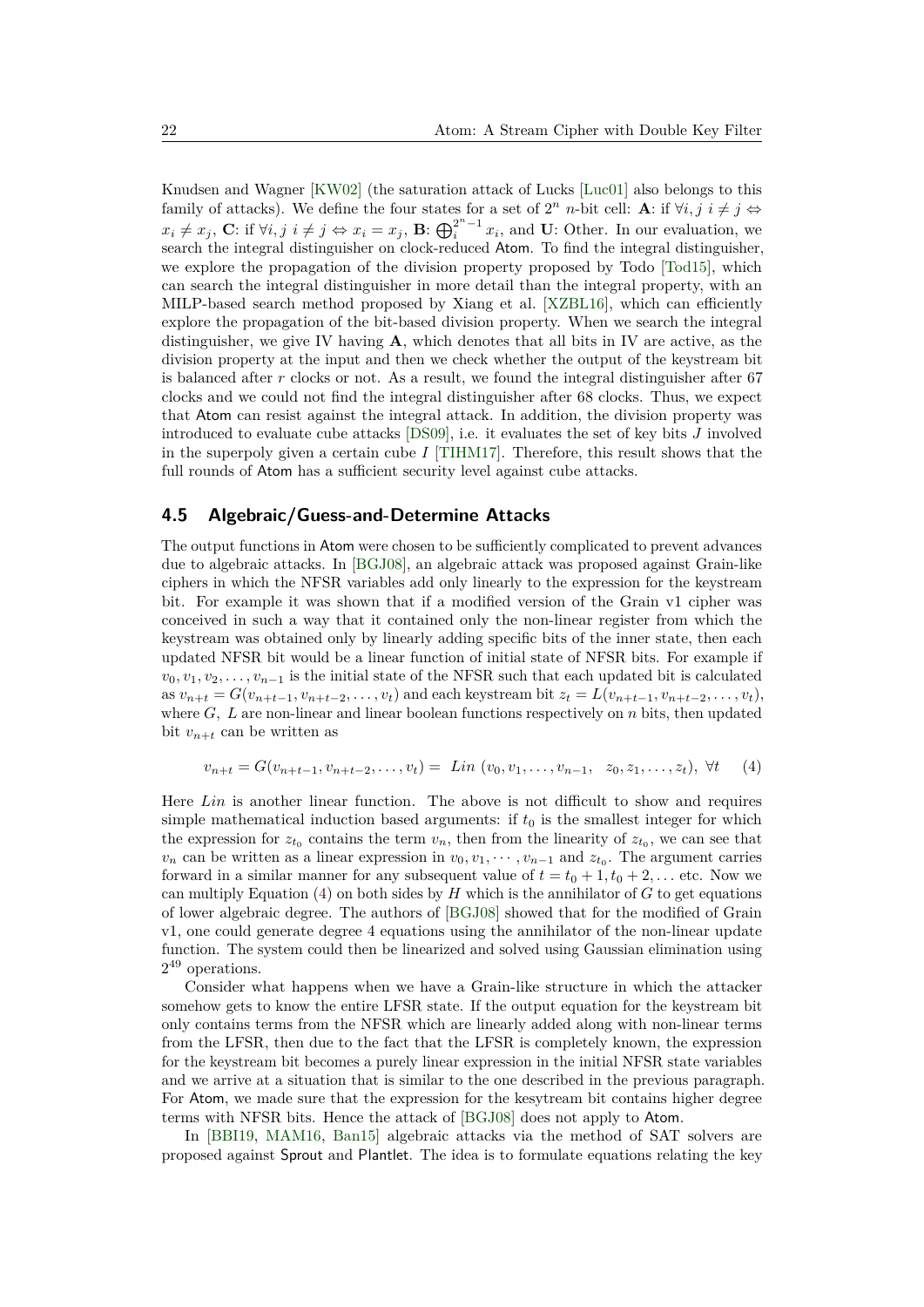**Table 2:** Experimental data for algebraic attack. The Effective Complexity has been computed in terms of number of encryptions. Threshold runtime is the maximum time any equation solver can theoretically take for the total effective complexity to be below exhaustive search.

| $#$ NFSR bits |         | Runtime (secs) |         | Effective   | Threshold             |  |  |
|---------------|---------|----------------|---------|-------------|-----------------------|--|--|
| guessed       | Average | Maximum        | Minimum | Complexity  | Runtime (secs)        |  |  |
| 65            | 398.509 | 1022.764       | 137.549 | 2145.0      | 3.016                 |  |  |
| 70            | 16.149  | 51.855         | 0.636   | 2145.4      | 0.094                 |  |  |
| 75            | 0.700   | 1.344          | 0.400   | 2145.9      | 0.003                 |  |  |
| 80            | 0.449   | 0.832          | 0.340   | $2^{150.2}$ | $9.204 \cdot 10^{-5}$ |  |  |

and the internal state variables to the keystream bits and forward the resulting equation bank to a suitable solver. This approach is in itself slightly problematic against Atom since a part of the LFSR directly decides which key bit is used to update the NFSR. If the LFSR is variable or unknown, the attacker would find it difficult to enumerate any equation bank as he wouldn't know which key bit was used in the state update. Hence to use this approach the attacker has to guess correctly the entire LFSR state in order to proceed with the attack (this imposes a multiplicative complexity  $2^{60}$  to begin with, since the attacker knows that the last 9 bits of the LFSR at the beginning of the keystream phase is always 1). After this, we tried to follow a similar approach as in the above papers and present an equation bank to the solver. On a machine running with an Intel(R) Core(TM) i5-7200U CPU  $@$  2.50GHz and 12 GB RAM, we could not solve the equations in reasonable time unless we additionally guessed correctly the values of NFSR bits too. In Table 2 we list the average runtimes taken by the solver to find a solution, against the number of NFSR bits guessed. The averages were calculated for 100 random instances of Atom keystream. The bits were guessed from the most significant end of the NFSR, so that they would remain in the NFSR longer during the evolution of the state and help simplify the algebraic complexity of the equations.

The solver failed to return any solution in reasonable time for less than 65 guesses. It can be seen that for 65 guesses of NFSR bits, we already have a complexity of  $2^{60+65} = 2^{125}$ to account for the guesses. Finally, we estimated the amount of time needed to perform one Atom encryption. Since there is no straightforward way to compute the number of steps taken by the solver to solve a given polynomial system, there is no good way of comparing the computational costs of solving an equation and performing one encryption. Due to this fact, many papers [ZLFL14, MAM16, BBI19] in the past have measured the physical time to perform the above tasks to make a comparison. In [MAM16], in order to estimate the computational complexity of guess and determine attacks, the authors had measured the time of performing one encryption and concluded that it was possible to perform around  $2^{10}$  encryptions per second on their system. Using this fact and after experimentally finding the average physical time required to solve a particular set of equations, they had concluded that guess and determine attacks on Plantlet did not perform better than a brute force attack. We adopt a similar method to estimate the bounds we present in this paper.

As argued in [EK15, Ban15, BBI19] one Atom encryption should be equal to the average number of rounds required to be executed per trial with a guessed value of the key (in a brute force search). This comes to 511 initialization rounds and 4 rounds in the keystream generation phase. We have given a proof of this in Appendix A (at the end of this paper). We calculated the average time required to execute one encryption (i.e. 511 initialization and 4 keystream rounds) on the same setup for 10000 randomly generated test vectors. We found that the average time required to compute one encryption is around 0.377 ms, which amounts to  $E \approx 2652.5$  encryptions per second. The total complexity (in terms of number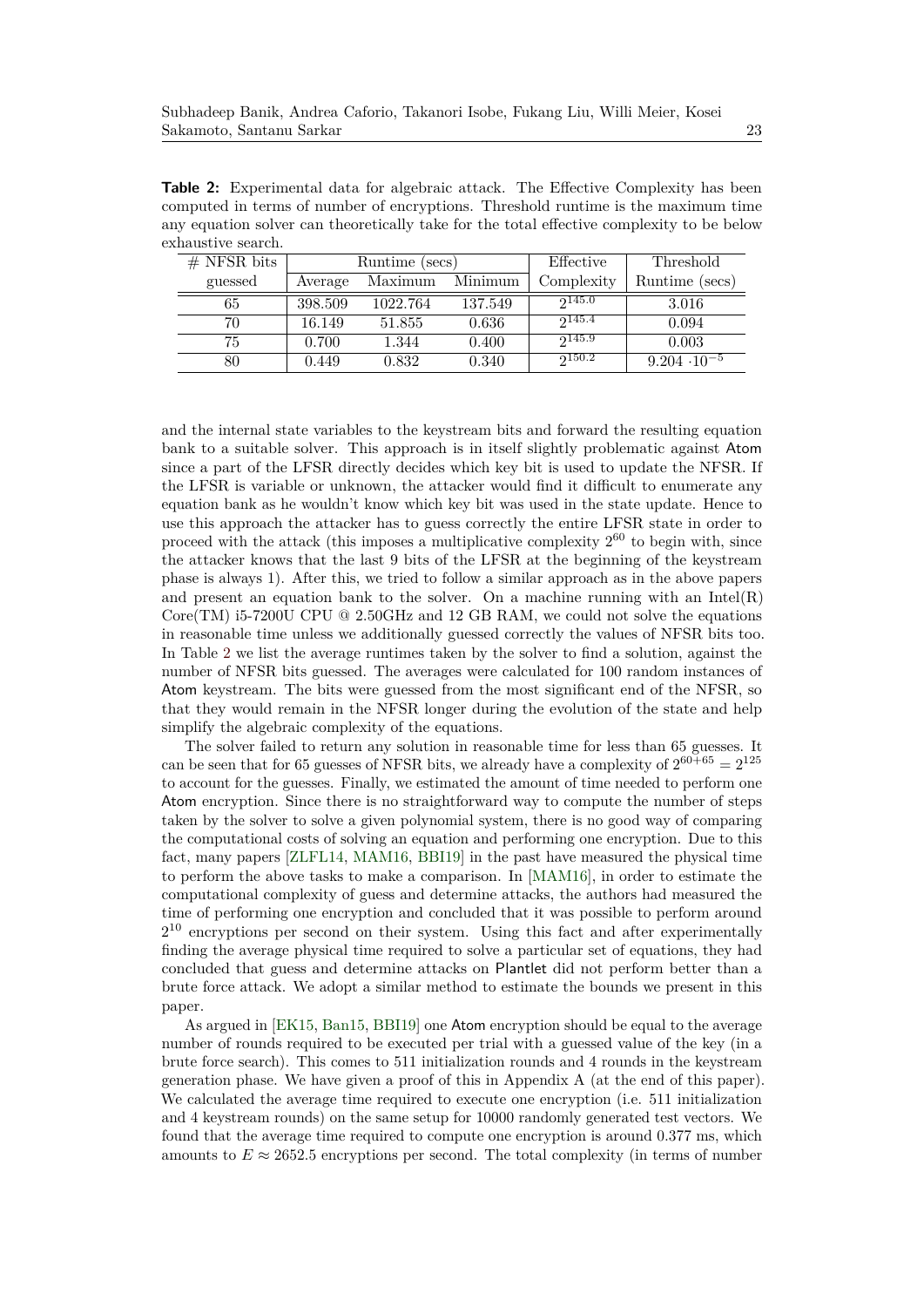of encryptions) may be estimated as  $2^{60+g} \cdot E \cdot T$ , where *T* is roughly the average number of time taken to solve an equation, and *g* is the number of NFSR bits guessed. The results are tabulated in Table 2. In can be seen that Atom is secure against algebraic/guess and determine attacks.

For a hardware oriented cipher, exhaustive search should ideally be measured by the efficiency of a hardware implementation. However in most previous papers such as [ZLFL14, MAM16, BBI19], attacks are software oriented and the cost in encryptions has been calculated on the basis of the software attack. An exhaustive search in hardware can run as fast as the underlying technology allows it to. For example in Table 3 we can see that Atom can produce a maximum throughput of 490.5 Mbps on a circuit constructed with STM 90nm standard cells, 800 Mbps on Nangate 45 nm, and over 1 Gbps on TSMC 28 nm standard cells. This corresponds to  $E = 6.06 \cdot 10^5$ ,  $1.55 \cdot 10^6$ ,  $2.09 \cdot 10^6$  encryptions per second on the 3 respective platforms. For example if exhaustive search were to be run on a custom made ASIC chip constructed with TSMC 28 nm transistors, using our circuit, we would be able to verify  $2.09 \cdot 10^6$  keys per second. However to estimate the cost of algebraic attack fairly, we need to run our equation solver in hardware on the same chip. At the moment we do not have access to such a solver: while software based SAT solvers are easily available, we do not know if there exists such a custom circuit on hardware. Hence our benchmarking is done on software solvers.

#### **4.6 Banik's Distinguishing Attack Against** Sprout **[Ban15]**

Atom is secure against generic Time Memory Data (TMD) Tradeoff attacks as presented in [BS00], for the same reason that Sprout, Plantlet, Lizard are secure. The reason is that it is not possible to construct a one way function that maps the internal state to any keystream vector that does not additionally require the secret key. Furthermore the key update component in the state update function is completely linear, this ensures that table based special state attacks of [EK15] do not apply to all post-Sprout constructions. An interesting distinguishing attack against Sprout using slid keystreams was presented in [Ban15] that also applies to Plantlet, Lizard which was further generalized in [HKMZ18]. We will present the attack in context of Atom. Consider any random initial state  $S_R \in \{0,1\}^{159}$ . Since the state update function in both the keystream generation and key-IV initialization is bijective and efficiently invertible, we can apply both the  $Init^{-1}$  and Update<sup>-1</sup> algorithms on it. Given the secret key, the former would reverse the entire key-IV initialization on any random string of 159 bits, and the latter inverts one round of the state update during keystream generation. A state  $S_R$  is a valid initial state after key-IV initialization, if a) its last 9 bits in decimal representation equals 511 and b) if  $\text{Init}^{-1}(S_R)$  has the 22 bit constant used to initialize Atom in bit positions 128 to 149. Thus the probability that a random  $S_R$  is a valid initial state is around  $2^{-22-9} = 2^{-31}$ . Similarly the probability that  $S_R$  is a valid  $t^{th}$  state after initialization is also  $2^{-31}$  ( $S =$  [Update<sup>-1</sup>]<sup>*t*</sup>( $S_R$ ) and  $Init^{-1}(S)$  must satisfy the required conditions). Hence the probability that for any given key  $S_R$  is both the  $0^{th}$  and  $t^{th}$  post-initialization state for 2 different IVs is around  $2^{-62}$ . From randomness considerations we can therefore conclude that on average for every key there exists  $2^{159-62} = 2^{97}$  IV pairs  $IV_1, IV_2$  that satisfy such a condition. If *t* is such that the order and sequence of keybits that is used in the state update following the 0*th* and  $t^{th}$  clocks are the same, then it is clear that the IV pair  $IV_1, IV_2$  produce *t*-bit shifted keystream for the given key. So our distinguisher is as follows:

- Generate around 2t keystream bits  $Z_1||Z_2$  for the unknown Key K and some randomly generated Initial Vector  $IV$  (where  $Z_1$  and  $Z_2$  are  $t$ -bit vectors each).
- **•** Store the keystream bits in some appropriate data structure such as a hash table keyed with both  $Z_1$  and  $Z_2$  (to help easy detection of collisions),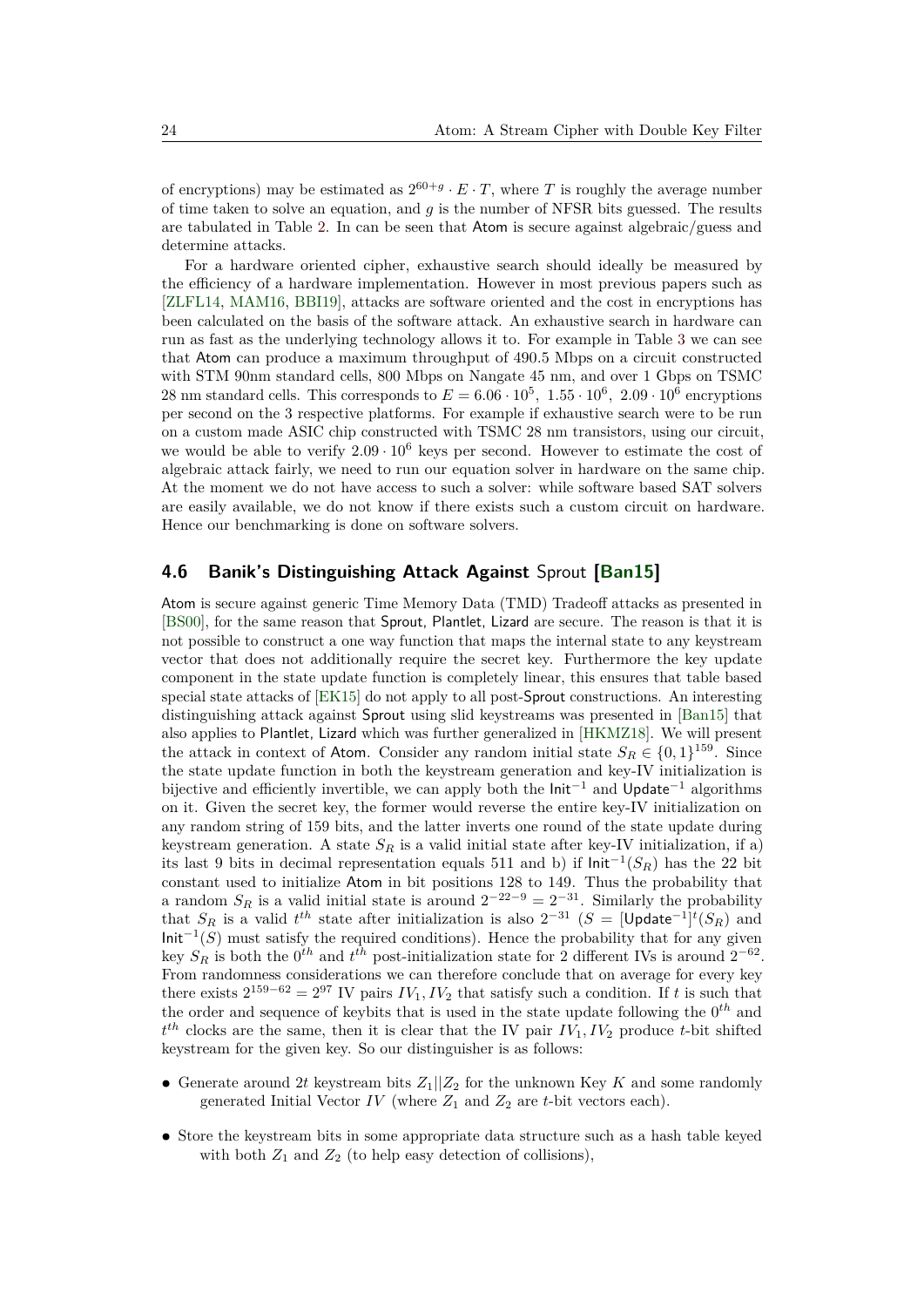**•** Continue the above steps with more randomly generated IVs *IV* till we obtain two Initial Vectors for *K* that generate *t*-bit shifted keystream.

Imagine the space of Initial Vectors as an undirected Graph  $G = (W, E)$ , where  $W = \{0, 1\}^{128}$  is the Vertex set which contains all the possible 128 bit Initial vector values as nodes. An edge  $(IV_1, IV_2) \in E$  if and only if  $(K, IV_1)$  and  $(K, IV_2)$  produce *t*-bit shifted keystream sequence. From the above discussion, it is clear that the cardinality of *E* is expected to be 2<sup>97</sup>. When we run the Distinguisher algorithm for *N* different Initial Vectors, we effectively add  $\binom{N}{2}$  edges to the coverage and a match occurs when one of these edges is actually a member of the Edge-set E. Since there are potentially  $\binom{2^{128}}{2}$  $\binom{120}{2}$ edges in the IV space, by the Birthday bound, a match will occur when the product of  $\binom{N}{2}$  and the cardinality of *E* which is around 2<sup>97</sup> is equal to  $\binom{2^{128}}{2}$  $\binom{120}{2}$ . From this equation solving for *N*, we get  $N \approx 2^{79.5} = \sqrt{2^{159}}$  which is square root of the cardinality of the state space. This gives a bound for the time and memory complexity of the Distinguisher. The time complexity is around  $\sqrt{2^{159}}$  encryptions, and the memory required is of the order of  $2t \cdot \sqrt{2^{159}}$  bits.

This keystream distinguisher also works for Atom, but we claim that this can not be converted to a key recovery attack. Consider what happens when the attacker finds two IVs  $V_1, V_2$  that produces 128-bit shifted keystream for some secret key  $K$ . This implies that there exists a state  $S_R$  which is the  $0^{th}$  and  $128^{th}$  post-initialization state after initialization with key-IV pairs  $(K, V_1)$  and  $(K, V_2)$  respectively. This implies the following two things

- 1.  $S_R$  and [Update<sup>-1</sup>]<sup>128</sup>( $S_R$ ) are such that the last 9 LFSR bits of both these states is the 9 bit string  $1^9$ .
- 2. Init<sup>-1</sup>S<sub>R</sub> and Init<sup>-1</sup>○[Update<sup>-1</sup>]<sup>128</sup>(S<sub>R</sub>) are such that the last 31 LFSR bits of both these states is the 31-bit constant used to initialize Atom.

Of these, the latter is not of much use cryptographically, since  $Init^{-1}$  is an algebraically complex function, most probably of degree close to  $(128 + 159)$ . However, Update<sup>-1</sup> is a linear function on the LFSR part of the state. The statement "last 9 bits of *S<sup>R</sup>* equals 1" implies that the  $S_R$  can be denoted as the symbolic variable string  $\ell_0, \ell_1, \ldots, \ell_{59}, 1^9$ over GF(2). The statement "last 9 bits of (Update−<sup>1</sup> ) <sup>128</sup>(*SR*) equals 1" is a set of 9 linear equations over the 60 variables  $\ell_i$ . The kernel of this system has dimension 51, which implies that there are  $2^{51}$  possible values that the LFSR part of  $S_R$  can have.

Hereafter, the attacker may use the equation solving approach used in the previous subsection to solve for the NFSR state and the key. The only difference is that the attacker now has fewer number of LFSR states to try out  $(2^{51}$  is this attack compared to  $2^{60}$  in the pure guess and determine attack in the previous subsection). This implies that the total complexity required for this approach is faster than the attack complexities listed in Table 2 by a factor of  $2^9$ , plus an additive complexity of  $2^{79.5}$  required to find the shifted keystreams. This is still worse than exhaustive search and requires memory of  $2t \cdot 2^{79.5} \approx 2^{87.5}$  bits.

## **5 Hardware Evaluation**

We implemented all the ciphers using the standard cell libraries based on the STM 90nm, Nangate 45nm and TSMC 28 nm logic processes<sup>1</sup>. The following design flow was adhered to. All the designs were initially implemented in VHDL and the functional verification was done using *Mentor Graphics ModelSim SE* software. The designs were then synthesized using the *Synopsys Design Compiler* for the Standard Cell libraries of the three logic processes mentioned above. The switching activity file was then generated by performing a

<sup>1</sup>All source codes are publicly available in https://github.com/qantik/atom.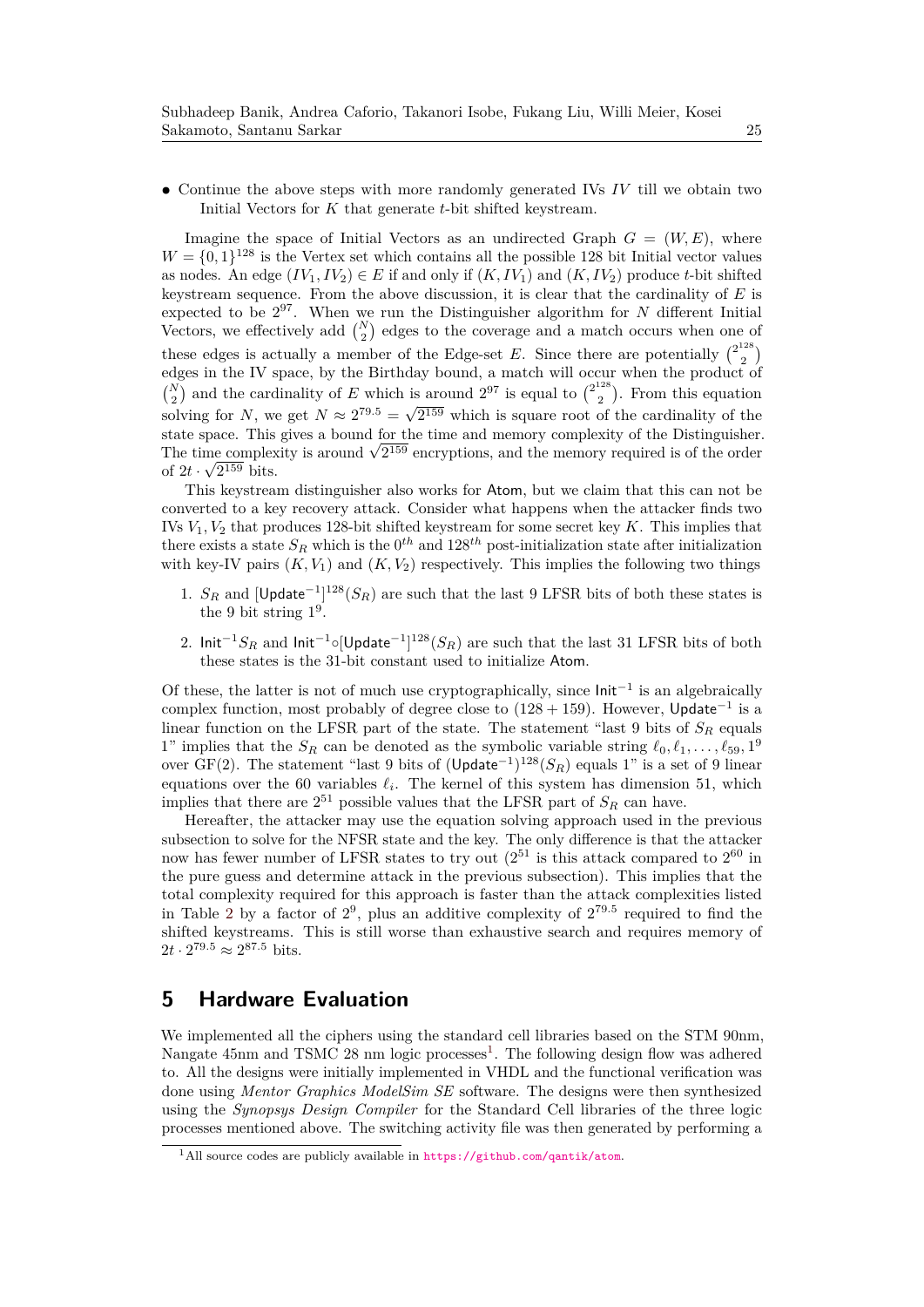

**Figure 4:** Breakdown of the area of individual components for the STM 90 nm process using the compile ultra -no autoungroup synthesis directive.

timing simulation on the synthesized netlist using the *Synopsys VCS* Software. The power was then estimated with the *Synopsys Power Compiler* by using the switching activity file. In Table 3, we compare our implementation results with current state of the art hardware stream ciphers providing 80-bit security Grain v1, Trivium, Sprout, Plantlet, Lizard and the 128-bit stream cipher Grain-128. For completeness, we also include AES-CTR in our benchmarks. There are numerous hardware implementations of AES presented in literature: from fully unrolled which performs encryption in one clock cycle, to round based which takes 10 clock cycles per encryption to various serialized circuits which although smaller in hardware size, utilize much more clock cycles for the same purpose. We choose the byte-serial AES implementation presented in [BCB20] which takes around 176 clock cycles to encrypt one plaintext and so when used in counter mode, this circuit can encrypt 128 bits every 176 clock cycles (this is better than the 216/246 cycle implementations of [BBR16, BBR19]). This is close to the 1 bit/cycle implementations of the other stream ciphers we have listed in Table 3.

As an instructive example, in Figure 4, we present a break-up of the area shares taken by the various components of the circuit in the design of Atom using the standard cell library of the STM 90nm logic process. As can be seen, a major part of the circuit area (around 56%) is occupied just by the registers. The two key filters occupy 303 GE in total, which means that the additional innovation cost us around 150 GE. As can be seen our design is quite competitive in performance as compared with Grain 128.

A high level diagram of the circuit is present in Figure 5. As can be seen Init represents the signal which is high only during the initialization phase. The LFSR is indeed partitioned in to two sections of 60 and 9 bits each. We also have a dedicated decimal counter that updates the last 9 bits of the LFSR during initialization which is discontinued as soon as the initialization phase is completed. The key filters are arranged so that the  $k_{t\%128}$ component is added to the NFSR update only after the initialization phase is completed.

**A note about throughput:** If any application requires higher throughput relative to hardware area. Table 3 shows that this can be achieved with Grain or Trivium. Hence for some speeds, these ciphers offer a much better area/performance tradeoff. Also note that, for Grain/Trivium it is possible to compute a lot of bits in parallel relatively easily, because these designs deliberately leave last few bits in the registers untapped. While these designs can afford to do this, because their register sizes are 2-3 times the key size, for small-state designs this is undesirable, for following reasons: **(1)** It decreases the sampling resistance of the cipher and so a TMD-tradeoff attack via BSW sampling may become feasible, **(2)** prevent situations like [Ban15, Section 5.2] in which if part of the LFSR with some probability is zero for few clock cycles, the keystream can be expressed as a function of a much smaller part of the internal state, and **(3)** another reason why parallelizing

<sup>2</sup>We implemented AES in the counter mode of operation in a byte-serial way equipped with a 32-bit counter.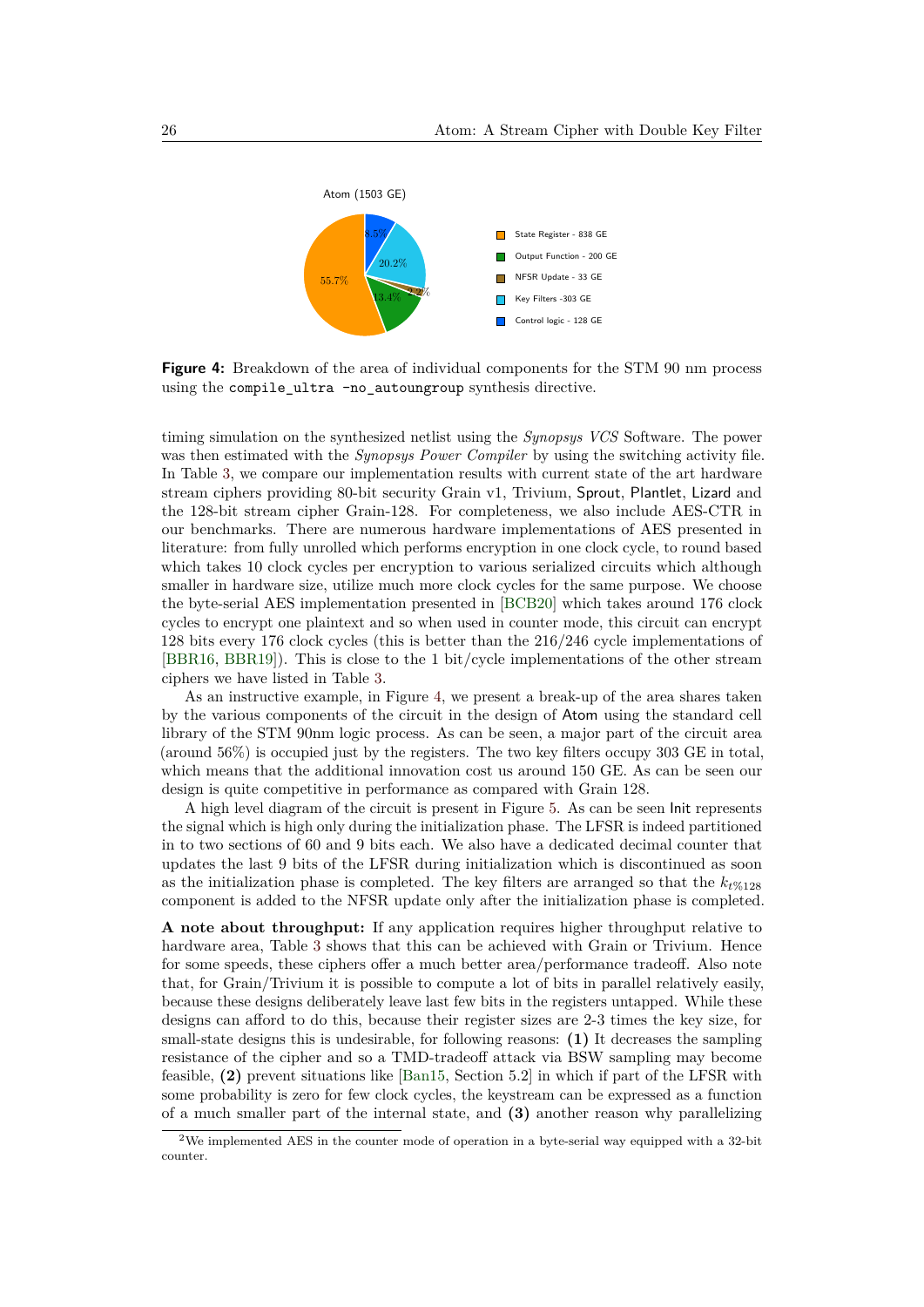**Table 3:** Hardware measurements of Atom and other lightweight stream cipher constructions. For this comparison all listed algorithms have been implemented using three different cell library processes, i.e., STM 90 nm, NanGate 45 nm and TSMC 28 nm. All constructions were synthesized using the compile\_ultra directive.

|                      |                |             | ້       |          |            |                                   |                    |          |
|----------------------|----------------|-------------|---------|----------|------------|-----------------------------------|--------------------|----------|
|                      | State/Key Size | Area        |         | Latency  | Throughput | TP/Area                           | Power              | Energy   |
|                      |                | $(\mu m^2)$ | (GE)    | (ns)     | (Mbit/s)   | $(10^6 \text{ Mbit/s} \cdot m^2)$ | $(\mu W, 100 MHz)$ | (pJ/bit) |
| STM 90 nm            |                |             |         |          |            |                                   |                    |          |
| Grain-v1 [HJM07]     | 160/80         | 4300.40     | 979.52  | 1.65     | 606.06     | 0.141                             | 372.7              | 3.78     |
| Trivium [Can06]      | 288/80         | 6597.57     | 1502.7  | 1.83     | 546.45     | 0.083                             | 607.7              | $6.21\,$ |
| Sprout [AM15]        | 80/80          | 2990.96     | 681.25  | 1.87     | 534.76     | 0.179                             | 234.8              | 2.37     |
| Plantlet [MAM16]     | 101/80         | 3436.58     | 782.70  | 1.87     | 534.76     | 0.156                             | 276.4              | 2.79     |
| Lizard [HKM17]       | 121/120        | 5490.19     | 1250.5  | 2.58     | 387.63     | 0.071                             | 358.2              | 3.65     |
| Grain-128 [HJMM06]   | 256/128        | 6397.91     | 1457.2  | 2.22     | 450.45     | 0.070                             | 562.9              | 5.75     |
| Kreyvium $[CCF+18]$  | 288/128        | 12970.3     | 2954.2  | 2.04     | 490.21     | 0.038                             | 1019               | 10.60    |
| Trivium-MB [MB07]    | 288/128        | 7085.00     | 1613.7  | 2.06     | 485.44     | 0.069                             | 614.5              | 6.29     |
| Trivia [CCHN15]      | 384/128        | 8964.09     | 2041.7  | 2.06     | 485.44     | 0.054                             | 803.5              | $8.29\,$ |
| AES-CTR <sup>2</sup> | 288/128        | 9191.35     | 2093.5  | 6.16     | 118.06     | 0.013                             | 1099.0             | 15.10    |
| Atom                 | 159/128        | 6543.89     | 1490.5  | 3.20     | 312.51     | 0.047                             | 490.5              | $5.02\,$ |
| NanGate 45 nm        |                |             |         |          |            |                                   |                    |          |
| Grain-v1             | 160/80         | 1161.93     | 1456.02 | 0.63     | 1587.38    | 1.367                             | 342.5              | 3.50     |
| Trivium              | 288/80         | 1857.58     | 2327.79 | 0.51     | 1960.78    | 1.056                             | 548.3              | 5.68     |
| Sprout               | 80/80          | 768.740     | 963.331 | 0.62     | 1612.90    | 2.098                             | 227.0              | 2.30     |
| Plantlet             | 101/80         | 873.277     | 1094.32 | 0.76     | 1315.79    | 1.507                             | 242.0              | 2.46     |
| Lizard               | 121/120        | 1326.00     | 1661.65 | 0.81     | 1234.57    | 0.931                             | 386.9              | 3.97     |
| Grain-128            | 256/128        | 1685.64     | 2112.33 | 0.87     | 1149.43    | 0.682                             | 453.5              | 4.68     |
| Kreyvium             | 288/128        | 3441.55     | 4312.66 | 0.76     | 1315.79    | 0.382                             | 824.9              | 8.80     |
| Trivium-MB           | 288/128        | 1947.91     | 2440.99 | 0.51     | 1960.78    | 1.007                             | 128.8              | 1.33     |
| Trivia               | 384/128        | 2482.58     | 3111.00 | 0.73     | 1369.86    | 0.552                             | 725.1              | 7.60     |
| AES-CTR              | 288/128        | 2340.28     | 2932.68 | $2.05\,$ | 354.767    | 0.152                             | 729.5              | 10.00    |
| Atom                 | 159/128        | 1613.29     | 2021.67 | 1.25     | 800.000    | 0.496                             | 431.8              | 4.45     |
| TSMC 28 nm           |                |             |         |          |            |                                   |                    |          |
| Grain-v1             | 160/80         | 493.53      | 1353.99 | 0.81     | 1234.57    | 2.502                             | 101                | 1.04     |
| Trivium              | 288/80         | 730.74      | 2004.66 | 0.61     | 1639.34    | 2.243                             | 163                | 1.68     |
| Sprout               | 80/80          | 333.27      | 914.325 | 0.50     | 2000.00    | 6.001                             | 60.8               | 0.62     |
| Plantlet             | 101/80         | 384.18      | 1053.99 | 0.54     | 1851.85    | 4.820                             | 72.1               | 0.73     |
| Lizard               | 121/120        | 596.93      | 1637.67 | 0.92     | 1086.96    | 1.821                             | 86.9               | 0.89     |
| Grain-128            | 256/128        | 736.77      | 2021.32 | 0.57     | 1754.39    | 2.381                             | 155                | 1.60     |
| Kreyvium             | 288/128        | 1455.6      | 3993.33 | 0.62     | 1612.90    | 1.108                             | 284                | 3.02     |
| Trivium-MB           | 288/128        | 806.03      | 2211.33 | 0.65     | 1538.46    | 1.909                             | 168                | 1.74     |
| Trivia               | 384/128        | 1004.8      | 2756.65 | $0.66\,$ | 1515.15    | 1.508                             | 200                | $2.08\,$ |
| AES-CTR              | 288/128        | 1054.3      | 2892.35 | 1.62     | 448.93     | 0.526                             | 254                | 3.49     |
| Atom                 | 159/128        | 720.61      | 1976.98 | 0.93     | 1075.27    | 1.492                             | 121                | 1.25     |

is counterproductive in Atom/ciphers with key-filter, is that for any *x*-times parallelized implementation, we will need 2*x* keybits to update the state, which requires 2*x* key-filters. Since each filter is a 128-to-1 multiplexer, this increases the area of the design multiple folds.

# **6 Conclusion**

In this paper we present the stream cipher Atom with internal state only around 25% larger than the secret key. Since all such attempts in the past had some cryptanalytic advances reported against them, our aim was to see if there were any high level architectural modifications that could make such designs immune against common cryptanalytic methods. As a result we adopted a Grain-like structure with an additional key filter that seems to protect against most cryptanalytic advances reported against small state ciphers. We performed an extensive review of the design with detailed hardware implementations in 2 standard cell libraries to support our findings.

## **Acknowledgments**

The authors would like to thank Yann Rotella and the anonymous ToSC reviewers for their valuable comments and suggestions. Subhadeep Banik is supported by the Swiss National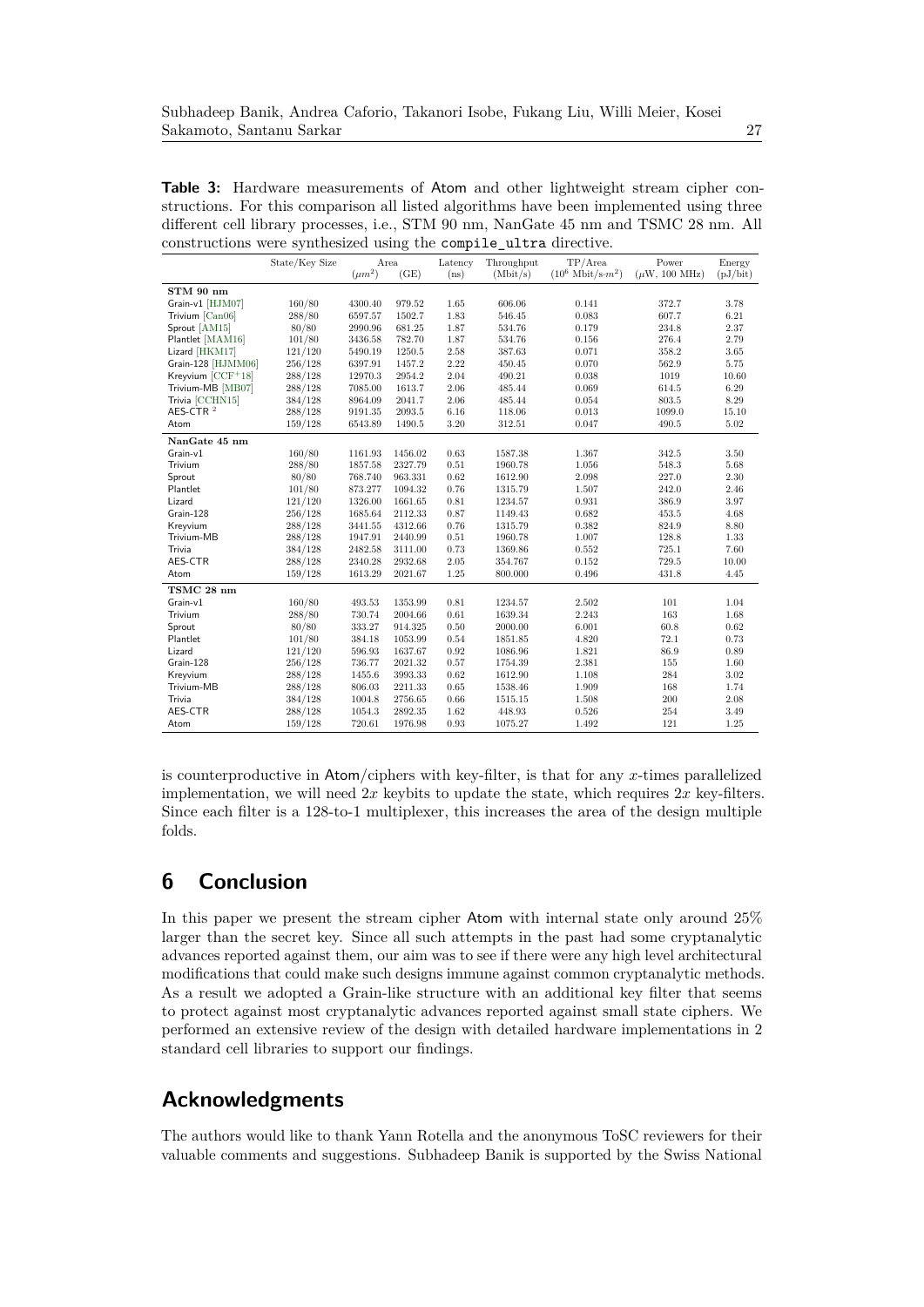

**Figure 5:** High level Circuit Diagram. Note that the logic required to load the IV and constant pad on to the registers is not explicitly shown.

Science Foundation (SNSF) through the Ambizione Grant PZ00P2\_179921. Takanori Isobe is supported by JST, PRESTO Grant Number JPMJPR2031, Grant-in-Aid for Scientific Research (B)(KAKENHI 19H02141) and JSPS bilateral Program with DST (JPJSBP 120197735). Kosei Sakamoto is supported by Grant-in-Aid for JSPS Fellows (KAKENHI 20J23526) for Japan Society for the Promotion of Science.

### **References**

- [AM15] Frederik Armknecht and Vasily Mikhalev. On Lightweight Stream Ciphers with Shorter Internal States. In *Fast Software Encryption - 22nd International Workshop, FSE 2015, Istanbul, Turkey, March 8-11, 2015, Revised Selected Papers*, pages 451–470, 2015.
- [Bab95] S. H. Babbage. Improved "exhaustive search" attacks on stream ciphers. In *European Convention on Security and Detection, 1995.*, pages 161–166, 1995.
- [Ban15] Subhadeep Banik. Some Results on Sprout. In *Progress in Cryptology - INDOCRYPT 2015 - 16th International Conference on Cryptology in India, Bangalore, India, December 6-9, 2015, Proceedings*, pages 124–139, 2015.
- [Ban16] Subhadeep Banik. Conditional differential cryptanalysis of 105 round grain v1. *Cryptogr. Commun.*, 8(1):113–137, 2016.
- [BB93] Ishai Ben-Aroya and Eli Biham. Differential Cryptanalysis of Lucifer. In *Advances in Cryptology - CRYPTO '93, 13th Annual International Cryptology Conference, Santa Barbara, California, USA, August 22-26, 1993, Proceedings*, pages 187–199, 1993.
- [BBI19] Subhadeep Banik, Khashayar Barooti, and Takanori Isobe. Cryptanalysis of Plantlet. *IACR Trans. Symmetric Cryptol.*, 2019(3):103–120, 2019.
- [BBR16] Subhadeep Banik, Andrey Bogdanov, and Francesco Regazzoni. Atomicaes: A compact implementation of the AES encryption/decryption core. In *Progress in Cryptology - INDOCRYPT 2016 - 17th International Conference*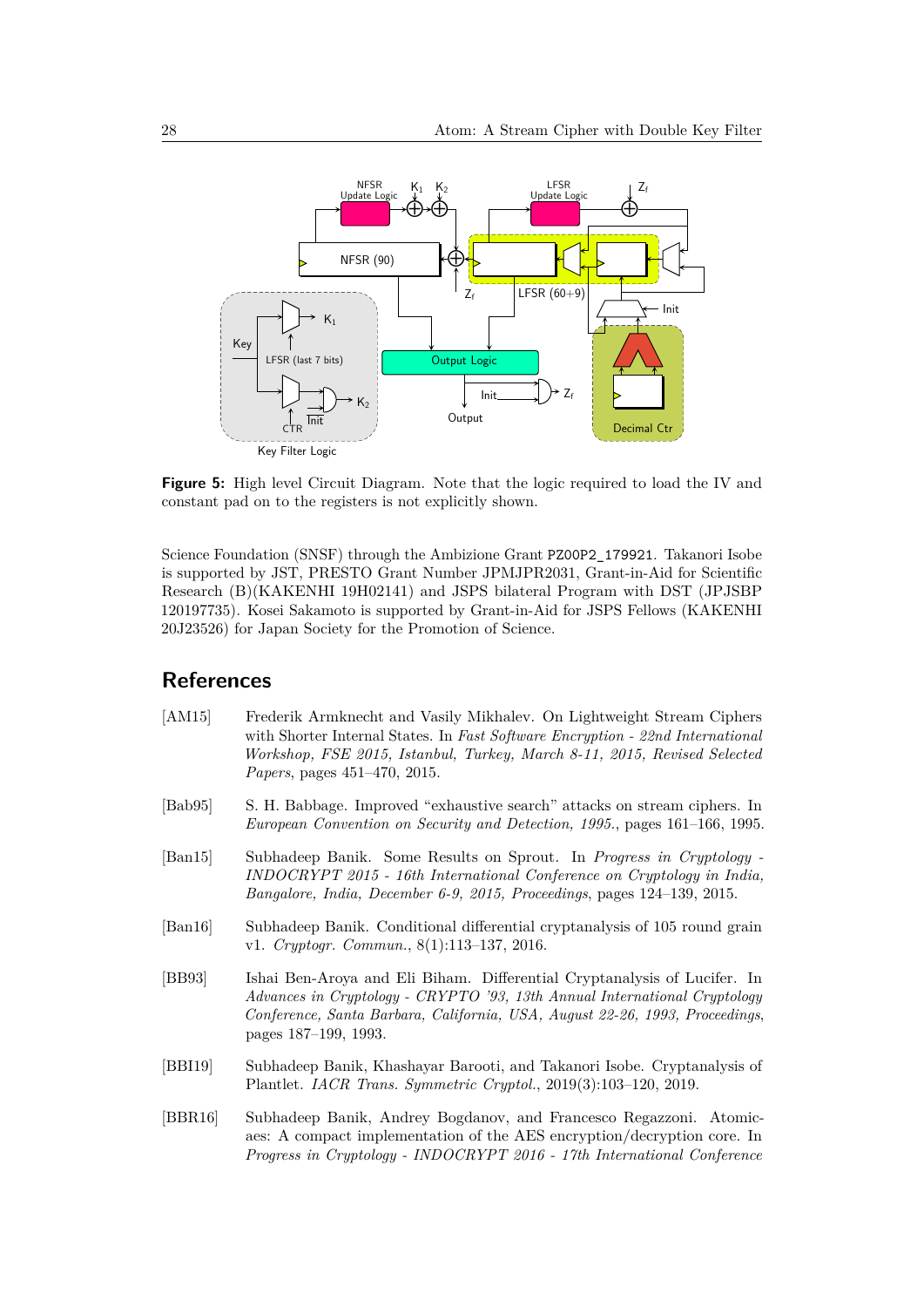*on Cryptology in India, Kolkata, India, December 11-14, 2016, Proceedings*, pages 173–190, 2016.

- [BBR19] Subhadeep Banik, Andrey Bogdanov, and Francesco Regazzoni. Compact circuits for combined AES encryption/decryption. *J. Cryptogr. Eng.*, 9(1):69– 83, 2019.
- [BCB20] Fatih Balli, Andrea Caforio, and Subhadeep Banik. The Area-Latency Symbiosis: Towards Improved Serial Encryption Circuits. *IACR Cryptol. ePrint Arch.*, 2020:608, 2020.
- [BGJ08] Côme Berbain, Henri Gilbert, and Antoine Joux. Algebraic and Correlation Attacks against Linearly Filtered Non Linear Feedback Shift Registers. In *Selected Areas in Cryptography, 15th International Workshop, SAC 2008, Sackville, New Brunswick, Canada, August 14-15, Revised Selected Papers*, pages 184–198, 2008.
- [BGM06] Côme Berbain, Henri Gilbert, and Alexander Maximov. Cryptanalysis of Grain. In *Fast Software Encryption, 13th International Workshop, FSE 2006, Graz, Austria, March 15-17, 2006, Revised Selected Papers*, pages 15–29, 2006.
- [BICG17] Subhadeep Banik, Takanori Isobe, Tingting Cui, and Jian Guo. Some cryptanalytic results on Lizard. *IACR Trans. Symmetric Cryptol.*, 2017(4):82–98, 2017.
- [Bjo08] Tor E. Bjorstad. Cryptanalysis of Grain using Time/Memory/Date Tradeoffs. eSTREAM, ECRYPT Stream Cipher Project, Report 2008/012, 2008. https: //www.ecrypt.eu.org/stream/papersdir/2008/012.pdf.
- [BS90] Eli Biham and Adi Shamir. Differential Cryptanalysis of DES-like Cryptosystems. In *Advances in Cryptology - CRYPTO '90, 10th Annual International Cryptology Conference, Santa Barbara, California, USA, August 11-15, 1990, Proceedings*, pages 2–21, 1990.
- [BS91] Eli Biham and Adi Shamir. Differential Cryptanalysis of Feal and N-Hash. In *Advances in Cryptology - EUROCRYPT '91, Workshop on the Theory and Application of of Cryptographic Techniques, Brighton, UK, April 8-11, 1991, Proceedings*, pages 1–16, 1991.
- [BS00] Alex Biryukov and Adi Shamir. Cryptanalytic Time/Memory/Data Tradeoffs for Stream Ciphers. In *Advances in Cryptology - ASIACRYPT 2000, 6th International Conference on the Theory and Application of Cryptology and Information Security, Kyoto, Japan, December 3-7, 2000, Proceedings*, pages 1–13, 2000.
- [Can06] Christophe De Cannière. Trivium: A Stream Cipher Construction Inspired by Block Cipher Design Principles. In Sokratis K. Katsikas, Javier López, Michael Backes, Stefanos Gritzalis, and Bart Preneel, editors, *Information Security, 9th International Conference, ISC 2006, Samos Island, Greece, August 30 - September 2, 2006, Proceedings*, volume 4176 of *Lecture Notes in Computer Science*, pages 171–186. Springer, 2006.
- [Can11] Anne Canteaut. A5/1. In Henk C. A. van Tilborg and Sushil Jajodia, editors, *Encyclopedia of Cryptography and Security*, pages 1–2. Springer US, Boston, MA, 2011.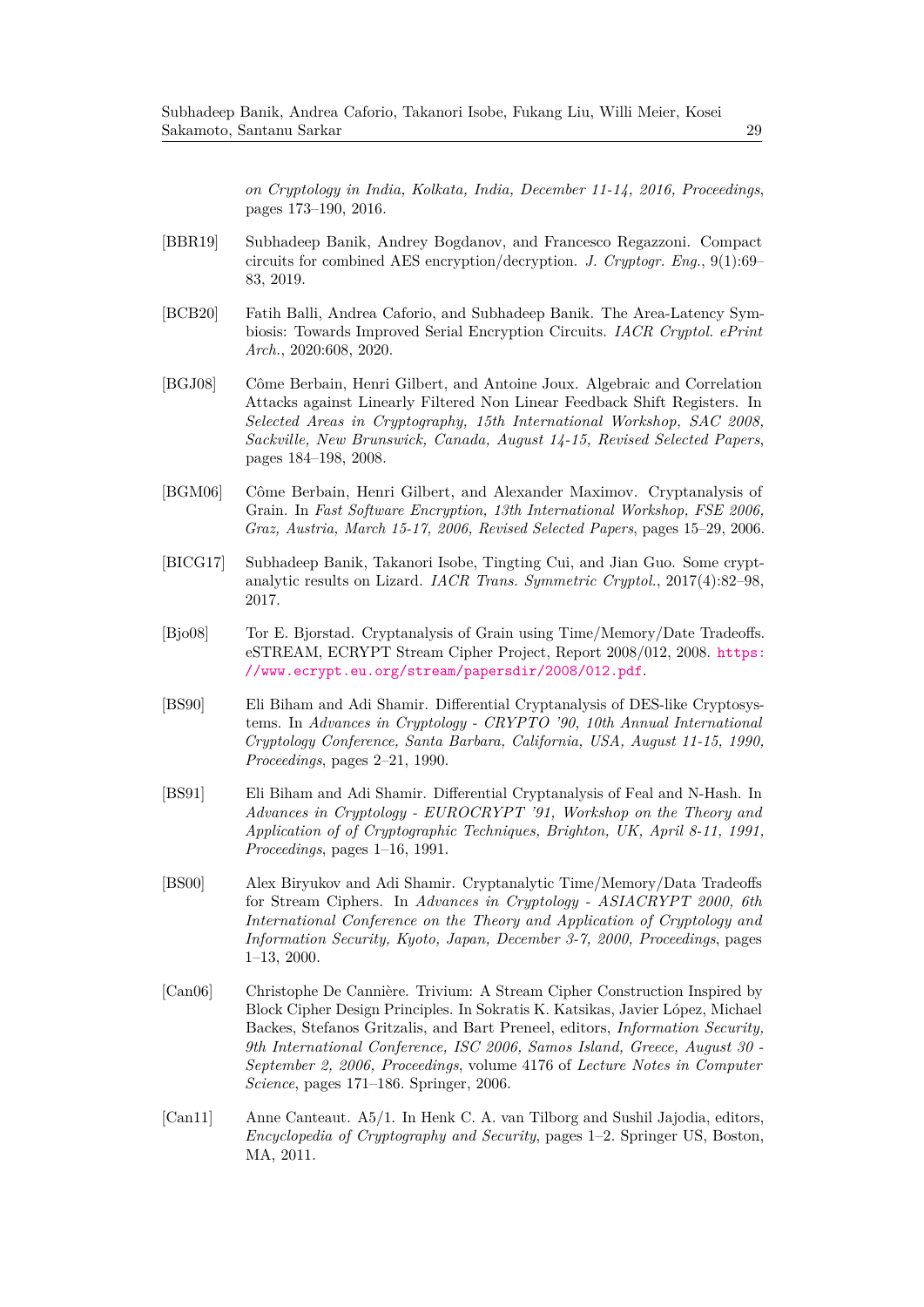- [CCF+18] Anne Canteaut, Sergiu Carpov, Caroline Fontaine, Tancrède Lepoint, María Naya-Plasencia, Pascal Paillier, and Renaud Sirdey. Stream Ciphers: A Practical Solution for Efficient Homomorphic-Ciphertext Compression. *J. Cryptol.*, 31(3):885–916, 2018.
- [CCHN15] Avik Chakraborti, Anupam Chattopadhyay, Muhammad Hassan, and Mridul Nandi. TriviA: A Fast and Secure Authenticated Encryption Scheme. In Tim Güneysu and Helena Handschuh, editors, *Cryptographic Hardware and Embedded Systems - CHES 2015 - 17th International Workshop, Saint-Malo, France, September 13-16, 2015, Proceedings*, volume 9293 of *Lecture Notes in Computer Science*, pages 330–353. Springer, 2015.
- [DK08] Orr Dunkelman and Nathan Keller. Treatment of the initial value in Time-Memory-Data Tradeoff attacks on stream ciphers. *Inf. Process. Lett.*, 107(5):133–137, 2008.
- [DKR97] Joan Daemen, Lars R. Knudsen, and Vincent Rijmen. The Block Cipher Square. In *Fast Software Encryption, 4th International Workshop, FSE '97, Haifa, Israel, January 20-22, 1997, Proceedings*, pages 149–165, 1997.
- [DS09] Itai Dinur and Adi Shamir. Cube Attacks on Tweakable Black Box Polynomials. In Antoine Joux, editor, *Advances in Cryptology - EUROCRYPT 2009*, pages 278–299, Berlin, Heidelberg, 2009. Springer Berlin Heidelberg.
- [EK15] Muhammed F. Esgin and Orhun Kara. Practical Cryptanalysis of Full Sprout with TMD Tradeoff Attacks. In *Selected Areas in Cryptography - SAC 2015 - 22nd International Conference, Sackville, NB, Canada, August 12-14, 2015, Revised Selected Papers*, pages 67–85, 2015.
- [Fon11] Caroline Fontaine. RC4. In Henk C. A. van Tilborg and Sushil Jajodia, editors, *Encyclopedia of Cryptography and Security*, pages 1031–1032. Springer US, Boston, MA, 2011.
- [Gol97] Jovan Dj. Golic. Cryptanalysis of Alleged A5 Stream Cipher. In *Advances in Cryptology - EUROCRYPT '97, International Conference on the Theory and Application of Cryptographic Techniques, Konstanz, Germany, May 11-15, 1997, Proceeding*, pages 239–255, 1997.
- [Hel80] Martin E. Hellman. A cryptanalytic time-memory trade-off. *IEEE Trans. Inf. Theory*, 26(4):401–406, 1980.
- [HJM07] Martin Hell, Thomas Johansson, and Willi Meier. Grain: a stream cipher for constrained environments. *Int. J. Wirel. Mob. Comput.*, 2(1):86–93, 2007.
- [HJMM06] Martin Hell, Thomas Johansson, Alexander Maximov, and Willi Meier. A Stream Cipher Proposal: Grain-128. In *Proceedings 2006 IEEE International Symposium on Information Theory, ISIT 2006, The Westin Seattle, Seattle, Washington, USA, July 9-14, 2006*, pages 1614–1618. IEEE, 2006.
- [HK05] Jin Hong and Woo-Hwan Kim. TMD-Tradeoff and State Entropy Loss Considerations of Streamcipher MICKEY. In Subhamoy Maitra, C. E. Veni Madhavan, and Ramarathnam Venkatesan, editors, *Progress in Cryptology - IN-DOCRYPT 2005*, pages 169–182, Berlin, Heidelberg, 2005. Springer Berlin Heidelberg.
- [HKM17] Matthias Hamann, Matthias Krause, and Willi Meier. LIZARD A Lightweight Stream Cipher for Power-constrained Devices. *IACR Trans. Symmetric Cryptol.*, 2017(1):45–79, 2017.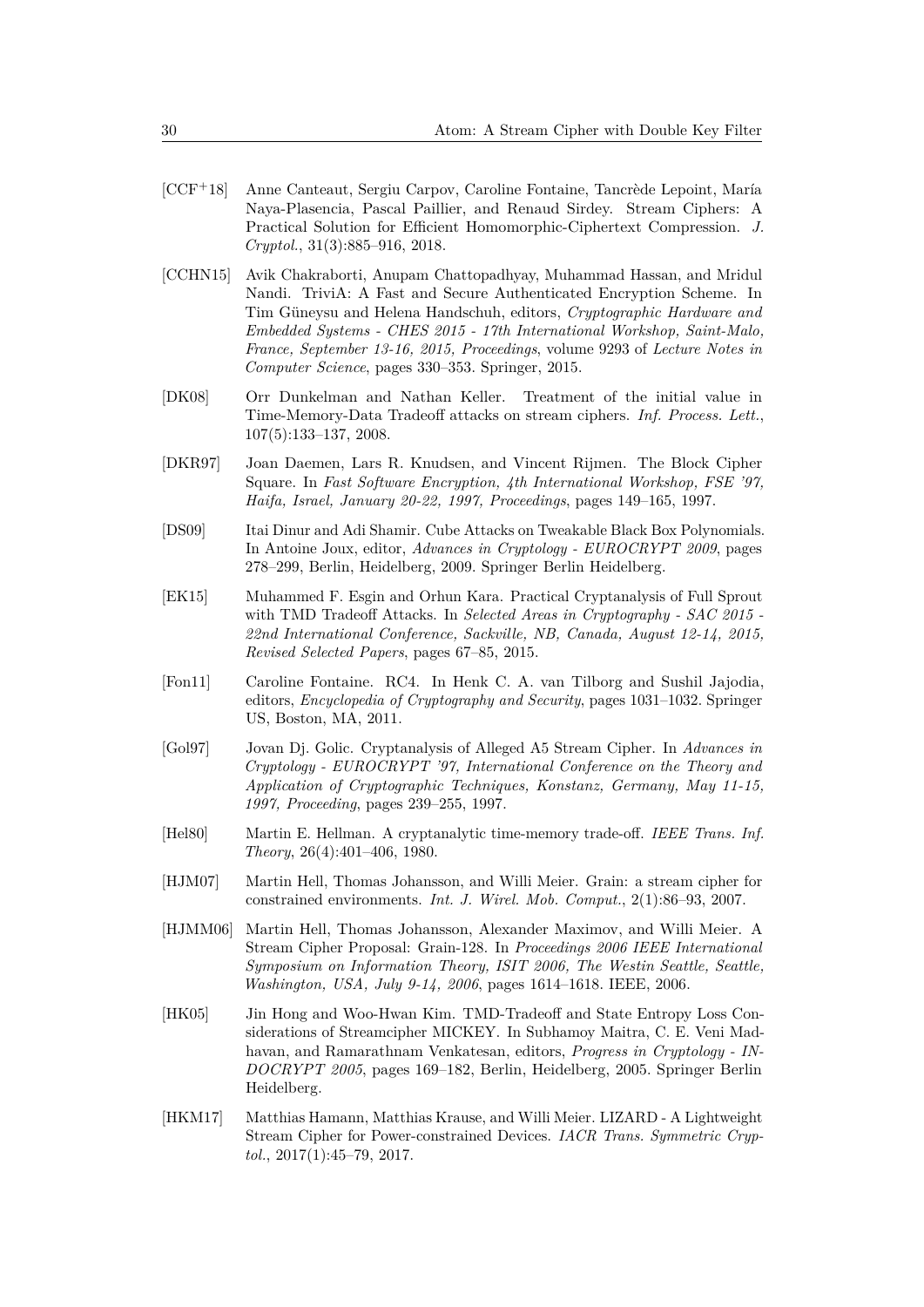- [HKMZ18] Matthias Hamann, Matthias Krause, Willi Meier, and Bin Zhang. Design and analysis of small-state Grain-like stream ciphers. *Cryptogr. Commun.*, 10(5):803–834, 2018.
- [HS05] Jin Hong and Palash Sarkar. New Applications of Time Memory Data Tradeoffs. In *Advances in Cryptology - ASIACRYPT 2005, 11th International Conference on the Theory and Application of Cryptology and Information Security, Chennai, India, December 4-8, 2005, Proceedings*, pages 353–372, 2005.
- [Inc15] Gurobi Optimization Inc. Gurobi Optimizer 6.5. Official webpage, http: //www.gurobi.com/, 2015.
- [KMN10] Simon Knellwolf, Willi Meier, and María Naya-Plasencia. Conditional Differential Cryptanalysis of NLFSR-Based Cryptosystems. In Masayuki Abe, editor, *Advances in Cryptology - ASIACRYPT 2010 - 16th International Conference on the Theory and Application of Cryptology and Information Security, Singapore, December 5-9, 2010. Proceedings*, volume 6477 of *Lecture Notes in Computer Science*, pages 130–145. Springer, 2010.
- [KMN11] Simon Knellwolf, Willi Meier, and María Naya-Plasencia. Conditional Differential Cryptanalysis of Trivium and KATAN. In Ali Miri and Serge Vaudenay, editors, *Selected Areas in Cryptography - 18th International Workshop, SAC 2011, Toronto, ON, Canada, August 11-12, 2011, Revised Selected Papers*, volume 7118 of *Lecture Notes in Computer Science*, pages 200–212. Springer, 2011.
- [KW02] Lars R. Knudsen and David A. Wagner. Integral Cryptanalysis. In *Fast Software Encryption, 9th International Workshop, FSE 2002, Leuven, Belgium, February 4-6, 2002, Revised Papers*, pages 112–127, 2002.
- [KY10] Selçuk Kavut and Melek Diker Yücel. 9-variable Boolean functions with nonlinearity 242 in the generalized rotation symmetric class. *Inf. Comput.*, 208(4):341–350, 2010.
- [LN15] Virginie Lallemand and María Naya-Plasencia. Cryptanalysis of Full Sprout. In *Advances in Cryptology - CRYPTO 2015 - 35th Annual Cryptology Conference, Santa Barbara, CA, USA, August 16-20, 2015, Proceedings, Part I*, pages 663–682, 2015.
- [Luc01] Stefan Lucks. The Saturation Attack A Bait for Twofish. In *Fast Software Encryption, 8th International Workshop, FSE 2001 Yokohama, Japan, April 2-4, 2001, Revised Papers*, pages 1–15, 2001.
- [MAM16] Vasily Mikhalev, Frederik Armknecht, and Christian Müller. On Ciphers that Continuously Access the Non-Volatile Key. *IACR Trans. Symmetric Cryptol.*, 2016(2):52–79, 2016.
- [MB07] Alexander Maximov and Alex Biryukov. Two Trivial Attacks on Trivium. In Carlisle M. Adams, Ali Miri, and Michael J. Wiener, editors, *Selected Areas in Cryptography, 14th International Workshop, SAC 2007, Ottawa, Canada, August 16-17, 2007, Revised Selected Papers*, volume 4876 of *Lecture Notes in Computer Science*, pages 36–55. Springer, 2007.
- [MSS<sup>+</sup>18] Subhamoy Maitra, Nishant Sinha, Akhilesh Siddhanti, Ravi Anand, and Sugata Gangopadhyay. A TMDTO Attack Against Lizard. *IEEE Trans. Computers*, 67(5):733–739, 2018.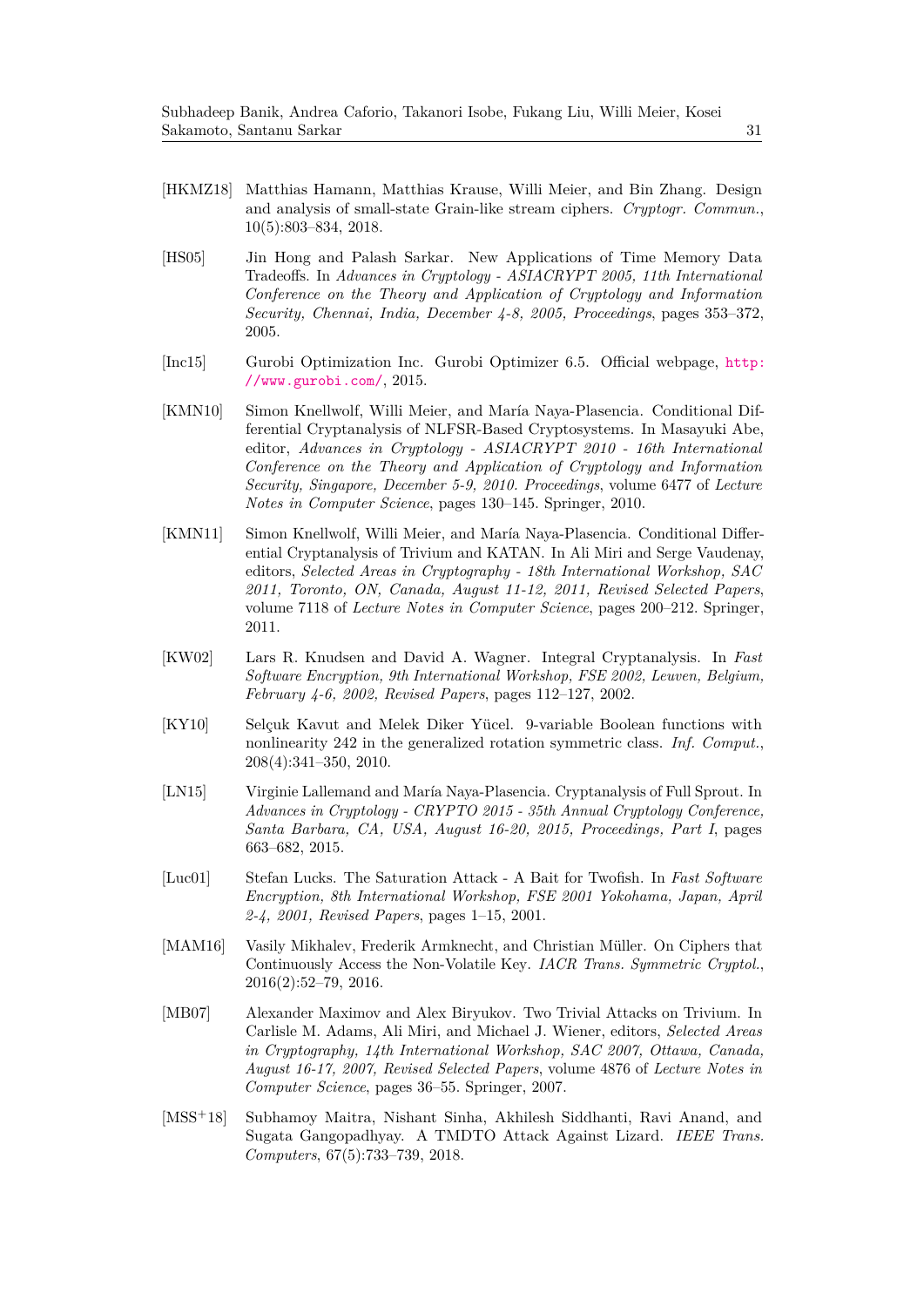- [MWGP11] Nicky Mouha, Qingju Wang, Dawu Gu, and Bart Preneel. Differential and Linear Cryptanalysis Using Mixed-Integer Linear Programming. In *Information Security and Cryptology - 7th International Conference, Inscrypt 2011, Beijing, China, November 30 - December 3, 2011. Revised Selected Papers*, volume 7537 of *LNCS*, pages 57–76, 2011.
- [TIHM17] Yosuke Todo, Takanori Isobe, Yonglin Hao, and Willi Meier. Cube Attacks on Non-Blackbox Polynomials Based on Division Property. In *Advances in Cryptology - CRYPTO 2017 - 37th Annual International Cryptology Conference, Santa Barbara, CA, USA, August 20-24, 2017, Proceedings, Part III*, pages 250–279, 2017.
- [TIM+18] Yosuke Todo, Takanori Isobe, Willi Meier, Kazumaro Aoki, and Bin Zhang. Fast Correlation Attack Revisited - Cryptanalysis on Full Grain-128a, Grain-128, and Grain-v1. In *Advances in Cryptology - CRYPTO 2018 - 38th Annual International Cryptology Conference, Santa Barbara, CA, USA, August 19-23, 2018, Proceedings, Part II*, pages 129–159, 2018.
- [TMA19] Yosuke Todo, Willi Meier, and Kazumaro Aoki. On the Data Limitation of Small-State Stream Ciphers: Correlation Attacks on Fruit-80 and Plantlet. In *Selected Areas in Cryptography - SAC 2019 - 26th International Conference, Waterloo, ON, Canada, August 12-16, 2019, Revised Selected Papers*, pages 365–392, 2019.
- [Tod15] Yosuke Todo. Structural Evaluation by Generalized Integral Property. In *Advances in Cryptology - EUROCRYPT 2015 - 34th Annual International Conference on the Theory and Applications of Cryptographic Techniques, Sofia, Bulgaria, April 26-30, 2015, Proceedings, Part I*, pages 287–314, 2015.
- [XZBL16] Zejun Xiang, Wentao Zhang, Zhenzhen Bao, and Dongdai Lin. Applying MILP Method to Searching Integral Distinguishers Based on Division Property for 6 Lightweight Block Ciphers. In *Advances in Cryptology - ASIACRYPT 2016 - 22nd International Conference on the Theory and Application of Cryptology and Information Security, Hanoi, Vietnam, December 4-8, 2016, Proceedings, Part I*, pages 648–678, 2016.
- [ZGM17] Bin Zhang, Xinxin Gong, and Willi Meier. Fast Correlation Attacks on Grain-like Small State Stream Ciphers. *IACR Trans. Symmetric Cryptol.*, 2017(4):58–81, 2017.
- [ZLFL14] Bin Zhang, Zhenqi Li, Dengguo Feng, and Dongdai Lin. Near Collision Attack on the Grain v1 Stream Cipher. In Shiho Moriai, editor, *Fast Software Encryption*, pages 518–538, Berlin, Heidelberg, 2014. Springer Berlin Heidelberg.
- [ZXM18] Bin Zhang, Chao Xu, and Willi Meier. Fast Near Collision Attack on the Grain v1 Stream Cipher. In *Advances in Cryptology - EUROCRYPT 2018 - 37th Annual International Conference on the Theory and Applications of Cryptographic Techniques, Tel Aviv, Israel, April 29 - May 3, 2018 Proceedings, Part II*, pages 771–802, 2018.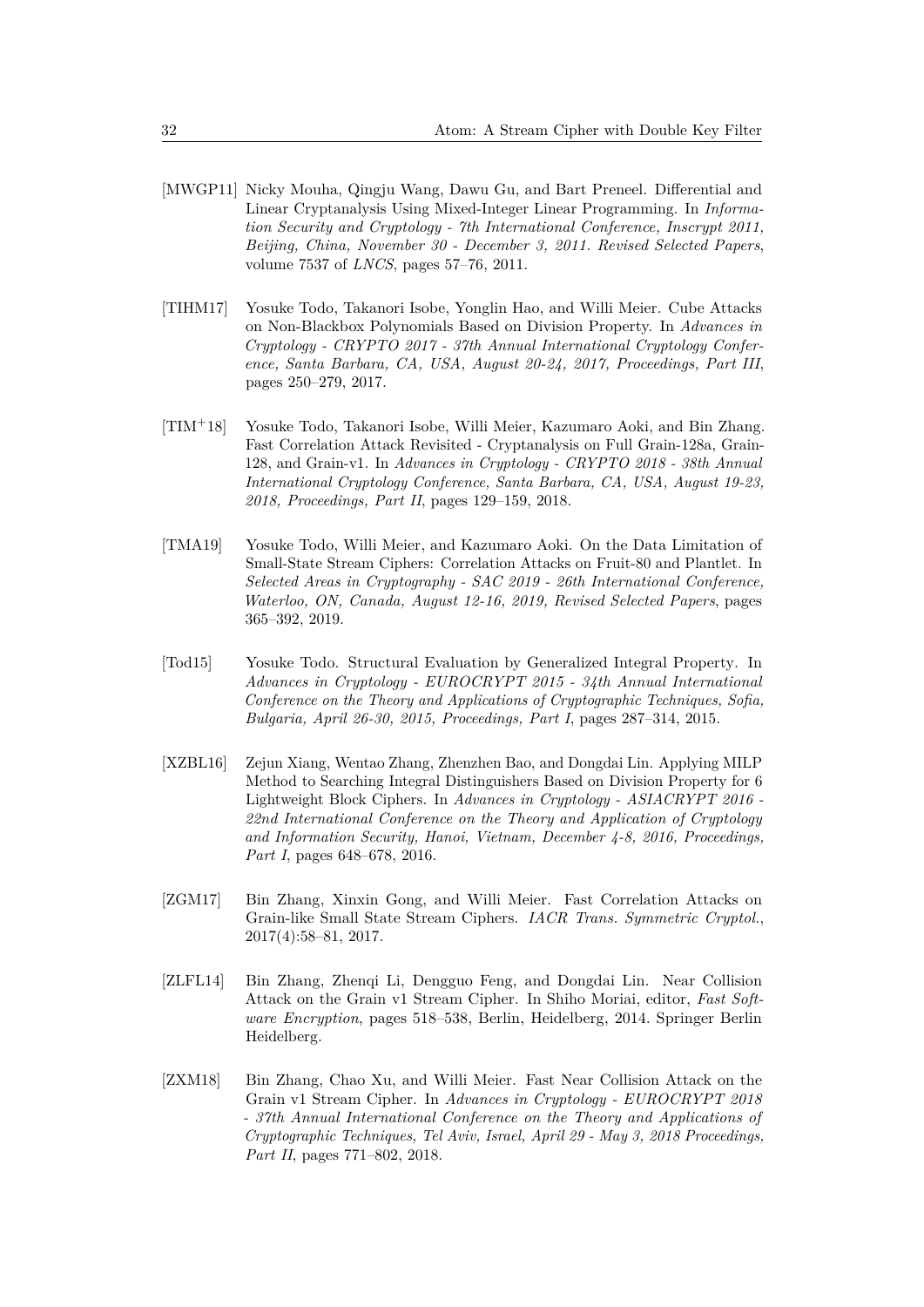# **A Number of rounds equaling one Atom encryption [EK15, BBI19]**

To do an exhaustive search, first an initialization phase has to be run for 511 rounds, and then generate 128 -bits of keystream to do a unique match. However, since each keystream bit generated matches the correct one with probability  $\frac{1}{2}$ ,  $2^{128}$  keys are tried for 1 clock and roughly half of them are eliminated,  $2^{127}$  for 2 clocks and half of the remaining keys are eliminated, and so on. This means that in the process of brute force search, the probability that for any random key,  $(i + 1)$  Atom keystream phase rounds need to be run, is  $\frac{1}{2^i}$ . Hence, the expected number of Atom keystream rounds per trial is

$$
\sum_{i=0}^{127} \frac{(i+1)2^{128-i}}{2^{128}} = \sum_{i=0}^{127} (i+1)\frac{1}{2^i} \approx 4
$$

### **B Test vectors**

- 1*. Key* = 0000 0000 0000 0000 0000 0000 0000 0000 *IV* = 0000 0000 0000 0000 0000 0000 0000 0000  $Z = 8$ ddb 7baf 22c4 ce3a b3bc 350f aa13 552b
- 2*. Key* = aaaa aaaa aaaa aaaa aaaa aaaa aaaa aaaa  $IV = 5555$  5555 5555 5555 5555 5555 55555 5555  $Z = 0906$  c183 66a8 0c65 8f8b 2c8b 6c61 f978
- 3*. Key* = bcd6 0b1e 3af4 a91d 5d52 8342 18e8 9d7f *IV* = 0000 0000 0000 0000 0000 0000 0000 0000  $Z =$  ba1c 3e51 eaad 415a ca7b 41f2 cf79 a017
- 4*. Key* = e933 7ce2 2191 2ea7 e481 b3d9 a630 564e  $IV = 6e16$  4e17 fc18 487f bbbf 01af b42f 4545 *Z* = 3d16 c749 2881 d2c5 8547 0bd0 e1ef 50f1
- 5*. Key* = cd71 8f56 a392 6747 6758 7feb 4906 a5d4  $IV =$  ba3c 55a8 d8e2 7e97 7534 b17d 7bf5 40c5  $Z =$  d0d2 370e e7d6 9587 67c5 56cf 7b85 b11e
- 6*. Key* = e90e 92e6 fc7c caeb ff72 3369 1cc2 0350 *IV* = 8118 9ff9 ca94 999c faaa a700 e9b3 a82c  $Z = 8d41$  b026 3e6b cf60 56b7 f3a3 54fa c80c

## **C Search for Linear Masks**

Let us give one example of the search that we undertook to mount a correlation attack. First define  $\theta_{90+t} = b_{89}^{t+1} \oplus G(B^t) \oplus l_0^t \oplus k_{cnt} \oplus k_{t\%128}$  which is identically equal to 0. As per the terminology introduced in [TMA19], we try to find linear masks  $\mathbb{T}_Z$  and  $\mathbb{T}_\theta$  such that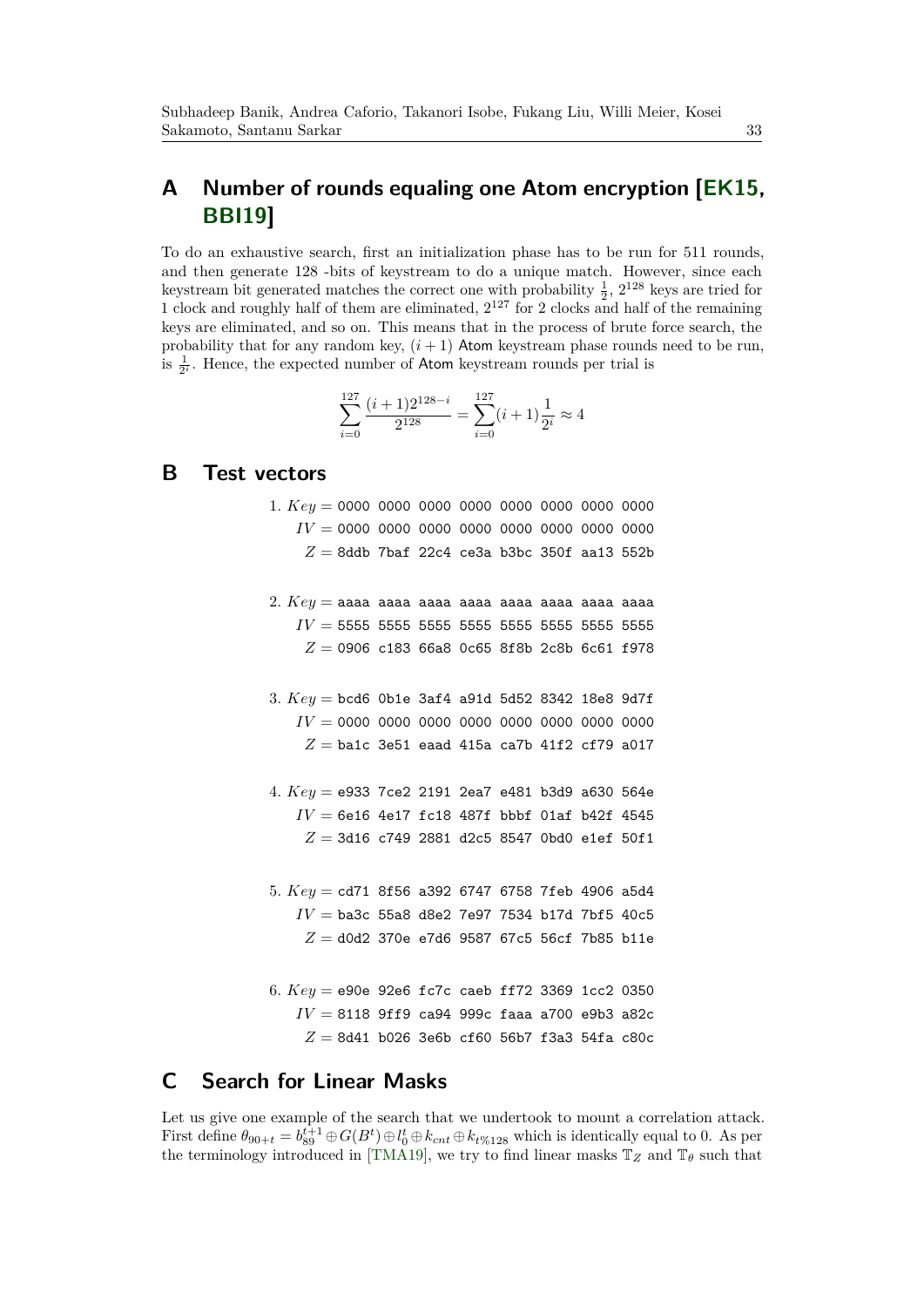the resulting expression for the sum of keystream bits is the simplest and likely to yield high correlation between sum of keystream, keybits and LFSR bits. After exhaustively looking through the search space we found  $\mathbb{T}_Z = \{1,3,8\}$  and  $\mathbb{T}_\theta = \{1,4,5,7,8\}$ . Now we have

$$
z^t \oplus z^{t+3} \oplus z^{t+8} = z^t \oplus z^{t+3} \oplus z^{t+8} \oplus \theta_{91+t} \oplus \theta_{94+t} + \oplus \theta_{95+t} \oplus \theta_{97+t} \oplus \theta_{98+t} = F(B^t, L^t) \oplus G(K),
$$

where *F* is a function of the NFSR state  $B<sup>t</sup>$  and LFSR state  $L<sup>t</sup>$  and *G* is a function of key bits *K*. The function  $F(B^t, L^t)$  contains 428 monomials over 107 variables. We write *F* as a sum of four functions  $F_1, F_2, F_3$  and  $F_4$  such that number of variables of each function is less than 37.

$$
\begin{array}{lll} F_1&=&F_1(b_4^t,b_7^t,b_8^t,b_{10}^t,b_{11}^t,b_{13}^t,b_{32}^t,b_{33}^t,b_{56}^t,b_{59}^t,b_{60}^t,b_{61}^t,b_{62}^t,b_{63}^t,b_{64}^t,b_{65}^t,\\ &&& b_{66}^t,b_{67}^t,b_{68}^t,b_{69}^t,b_{70}^t,b_{72}^t,b_{73}^t,b_{75}^t,b_{76}^t,b_{77}^t,b_{78}^t,b_{79}^t,b_{80}^t,b_{81}^t,b_{82}^t,b_{84}^t),\\ F_2&=&l_4^t\oplus l_8^t l_{19}^t\oplus l_8^t\oplus l_{21}^t l_{23}^t\oplus l_{30}^t l_{42}^t\oplus l_{30}^t l_{75}^t\oplus b_{18}^t b_{20}^t\oplus b_{19}^t b_{20}^t\oplus b_{19}^t\oplus b_{20}^t b_{21}^t\\ &&& \oplus b_{21}^t b_{23}^t b_{24}^t\oplus b_{22}^t b_{23}^t\oplus b_{22}^t\oplus b_{23}^t b_{24}^t\oplus b_{24}^t b_{24}^t b_{26}^t b_{27}^t\oplus b_{25}^t b_{27}^t b_{28}^t\oplus b_{26}^t b_{54}^t\\ &&& \oplus b_{25}^t b_{29}^t b_{30}^t\oplus b_{28}^t b_{30}^t b_{31}^t\oplus b_{28}^t\oplus b_{29}^t b_{27}^t\oplus b_{29}^t\oplus b_{30}^t b_{58}^t\oplus b_{30}^t\oplus b_{31}^t\\ &&& \oplus b_{54}^t\oplus b_{57}^t, \end{array}
$$

$$
F_3 = l_1^t \oplus l_5^t l_{16}^t \oplus l_5^t \oplus l_{16}^t l_{18}^t \oplus b_{36}^t b_{43}^t \oplus b_{36}^t \oplus b_{39}^t b_{46}^t \oplus b_{39}^t \oplus b_{40}^t b_{47}^t \oplus b_{43}^t b_{50}^t
$$
  

$$
\oplus b_{50}^t \oplus b_{56}^t \oplus b_{17}^t b_{19}^t \oplus b_{81}^t b_{84}^t b_{85}^t b_{87}^t \oplus b_{82}^t b_{85}^t b_{86}^t \oplus b_{88}^t \oplus b_{84}^t b_{87}^t b_{88}^t b_{89}^{t+1},
$$

$$
F_4 = F_4(l_7^t, l_{10}^t, l_{13}^t, l_{15}^t, l_{22}^t, l_{24}^t, l_{25}^t, l_{33}^t, l_{36}^t, l_{38}^t, l_{41}^t, l_{45}^t, l_{46}^t, l_{50}^t, l_{53}^t, l_{58}^t, l_{59}^t, l_{62}^t, l_{65}^t, l_{65}^t, l_{65}^t, l_{65}^t, l_{65}^t, l_{65}^t, l_{65}^t, l_{65}^t, l_{65}^t, l_{65}^t, l_{65}^t, l_{65}^t, l_{65}^t, l_{65}^t, l_{65}^t, l_{65}^t, l_{65}^t, l_{65}^t, l_{65}^t, l_{65}^t, l_{65}^t, l_{65}^t, l_{65}^t, l_{65}^t, l_{65}^t, l_{65}^t, l_{65}^t, l_{65}^t, l_{65}^t, l_{65}^t, l_{65}^t, l_{65}^t, l_{65}^t, l_{65}^t, l_{65}^t, l_{65}^t, l_{65}^t, l_{65}^t, l_{65}^t, l_{65}^t, l_{65}^t, l_{65}^t, l_{65}^t, l_{65}^t, l_{65}^t, l_{65}^t, l_{65}^t, l_{65}^t, l_{65}^t, l_{65}^t, l_{65}^t, l_{65}^t, l_{65}^t, l_{65}^t, l_{65}^t, l_{65}^t, l_{65}^t, l_{65}^t, l_{65}^t, l_{65}^t, l_{65}^t, l_{65}^t, l_{65}^t, l_{65}^t, l_{65}^t, l_{65}^t, l_{65}^t, l_{65}^t, l_{65}^t, l_{65}^t, l_{65}^t, l_{65}^t, l_{65}^t, l_{65}^t, l_{65}^t, l_{65}^t, l_{
$$

The expressions for  $F_1, F_4$  are omitted for space constraints. However the function  $F$ is completely balanced no matter how the values of the involved LFSR bits are guessed in the expression. Since  $b_{19}^t$  is the only common variable in the expressions  $F_2$ ,  $F_3$ , to verify that *F* is balanced we checked that  $Pr(F_2 = 0|b_{19}^t = 0) = Pr(F_2 = 0|b_{19}^t = 1) = 0.5$  and  $Pr(F_3 = 0 | b_{19}^t = 0) = Pr(F_3 = 0 | b_{19}^t = 1) = 0.5$ . There may exist, but it is highly unlikely, that there exists other linear masks which lead to correlation attack in time faster than exhaustive search.

## **D Conditional Differential Polynomials**

For the sake of brevity, we denote by  $x_0, x_1, \ldots, x_{127}$  the IV bits, i.e.,  $x_0, x_1, \ldots, x_{127} =$  $IV_0, IV_1, \ldots, IV_{127}$ .

 $f_1 = x_1x_4x_3x_4x_4x_5 + x_1x_4x_2x_4x_3x_4 + x_1x_4x_4x_4x_5x_4x_6x_9$ 

```
+x_1x_4x_4x_99 + x_1x_4x_2x_45 + x_1x_4x_2x_99 + x_1x_42 + x_1x_4x_3x_4x_45x_98
```
- $+x_1x_43x_44x_98 + x_1x_43x_98 + x_1x_44x_45x_98x_99 + x_1x_44x_45$
- $+x_1x_4x_98x_99 + x_1x_44 + x_1x_45x_98 + x_1x_98x_99 + x_1x_98$
- $+x_2x_{43}x_{44}x_{45} + x_2x_{43}x_{44} + x_2x_{43} + x_2x_{44}x_{45}x_{99}$

 $+ x_2 x_{44} x_{99} + x_2 x_{45} + x_2 x_{99} + x_2 + x_3 x_{44} x_{45} + x_3 x_{44} + x_3 + x_4 x_{45}$ 

- $+x_4 + x_5x_{42}x_{43}x_{44}x_{45} + x_5x_{42}x_{43}x_{44} + x_5x_{42}x_{43}$
- $+x_5x_42x_44x_45x_99 + x_5x_42x_44x_99 + x_5x_42x_45 + x_5x_42x_99$
- $+x_5x_{42} + x_5x_{43}x_{44}x_{45}x_{98} + x_5x_{43}x_{44}x_{98} + x_5x_{43}x_{98}$
- $+ x_5x_4x_4x_45x_98x_99 + x_5x_4x_4x_45 + x_5x_4x_4x_98x_99 + x_5x_44$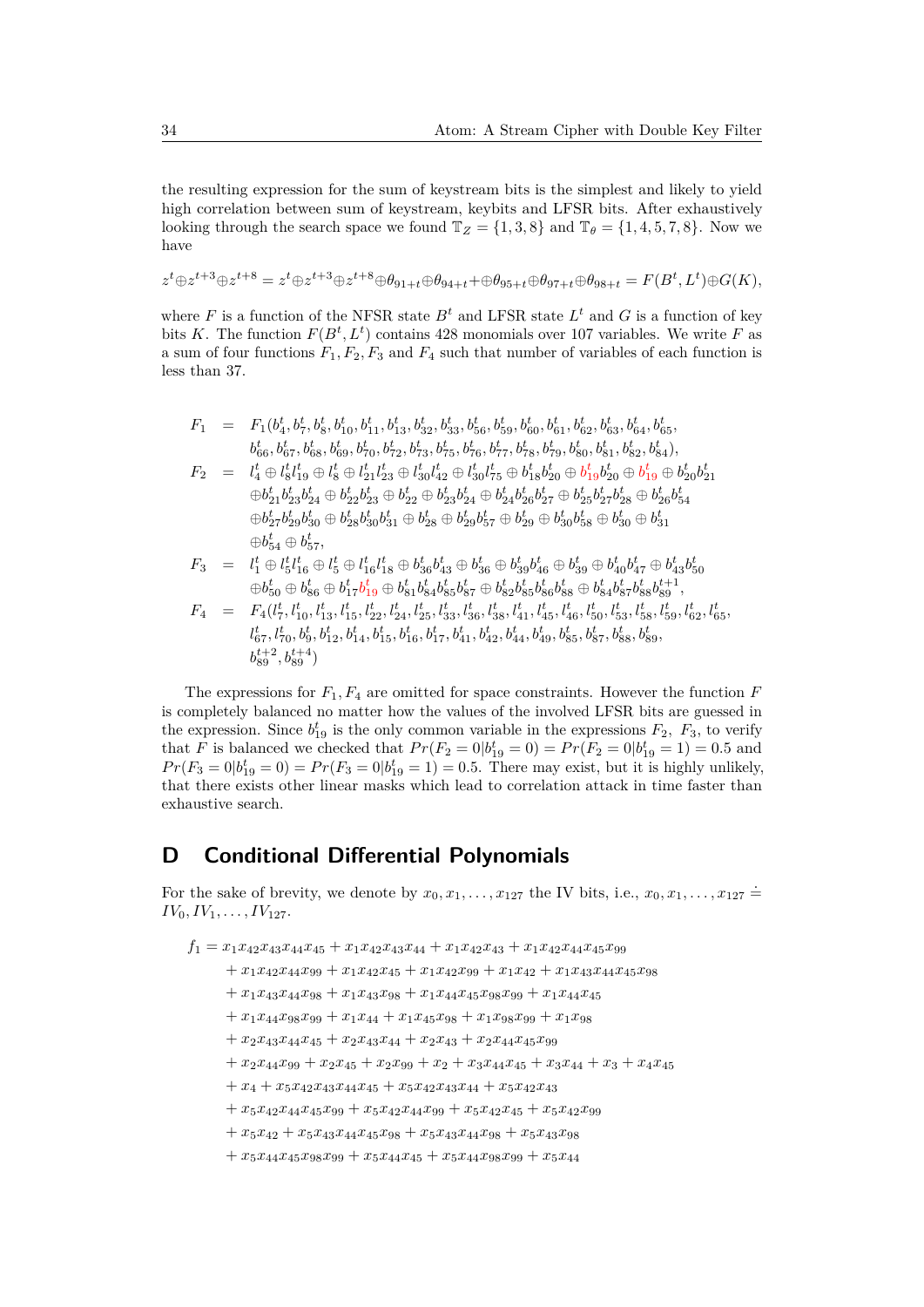$+ x_5x_45x_{98} + x_5x_{98}x_{99} + x_5x_{98}x_{98} + x_5 + x_6x_{43}x_{44}x_{45}$  $+ x_6x_{43}x_{44} + x_6x_{43} + x_6x_{44}x_{45}x_{99} + x_6x_{44}x_{99} + x_6x_{45}$  $+x_6x_{99} + x_7x_{44}x_{45} + x_7x_{44} + x_7 + x_8x_{45} + x_8$  $+ x_9x_{41}x_{42}x_{43}x_{44}x_{45}x_{97} + x_9x_{41}x_{42}x_{43}x_{44}x_{97} + x_9x_{41}x_{42}x_{43}x_{97}$  $+ x_9x_{41}x_{42}x_{44}x_{45}x_{97}x_{99} + x_9x_{41}x_{42}x_{44}x_{97}x_{99} + x_9x_{41}x_{42}x_{45}x_{97}$  $+x_9x_{41}x_{42}x_{97}x_{99} + x_9x_{41}x_{42}x_{97} + x_9x_{41}x_{43}x_{44}x_{45}x_{97}x_{98}$  $+x_9x_{41}x_{43}x_{44}x_{97}x_{98} + x_9x_{41}x_{43}x_{97}x_{98} + x_9x_{41}x_{44}x_{45}x_{97}x_{98}x_{99}$  $+ x_9x_{41}x_{44}x_{45}x_{97} + x_9x_{41}x_{44}x_{97}x_{98}x_{99} + x_9x_{41}x_{44}x_{97} + x_9x_{41}x_{45}x_{97}x_{98}$  $+x_9x_{41}x_{97}x_{98}x_{99} + x_9x_{41}x_{97}x_{98} + x_9 + x_{40}$  $+ x_{41}x_{42}x_{43}x_{44}x_{45}x_{97} + x_{41}x_{42}x_{43}x_{44}x_{45} + x_{41}x_{42}x_{43}x_{44}x_{97} + x_{41}x_{42}x_{43}x_{44}$  $+x_{41}x_{42}x_{43}x_{97} + x_{41}x_{42}x_{43} + x_{41}x_{42}x_{44}x_{45}x_{97}x_{99} + x_{41}x_{42}x_{44}x_{45}x_{99}$  $+x_{41}x_{42}x_{44}x_{97}x_{99} + x_{41}x_{42}x_{44}x_{99} + x_{41}x_{42}x_{45}x_{97}$  $+x_{41}x_{42}x_{45} + x_{41}x_{42}x_{97}x_{99} + x_{41}x_{42}x_{97} + x_{41}x_{42}x_{99}$  $+x_{41}x_{42} + x_{41}x_{43}x_{44}x_{45}x_{97}x_{98} + x_{41}x_{43}x_{44}x_{45}x_{98}$  $+x_{41}x_{43}x_{44}x_{97}x_{98} + x_{41}x_{43}x_{44}x_{98} + x_{41}x_{43}x_{97}x_{98}$  $+x_{41}x_{43}x_{98} + x_{41}x_{44}x_{45}x_{97}x_{98}x_{99} + x_{41}x_{44}x_{45}x_{97}$  $+x_{41}x_{44}x_{45}x_{98}x_{99} + x_{41}x_{44}x_{45} + x_{41}x_{44}x_{97}x_{98}x_{99}$  $+x_{41}x_{44}x_{97} + x_{41}x_{44}x_{98}x_{99} + x_{41}x_{44} + x_{41}x_{45}x_{97}x_{98} + x_{41}x_{45}x_{98}$  $+x_{41}x_{97}x_{98}x_{99} + x_{41}x_{97}x_{98} + x_{41}x_{98}x_{99} + x_{41}x_{98}$  $+ x_{41} + x_{42}x_{43}x_{44}x_{45}x_{90} + x_{42}x_{43}x_{44}x_{45}x_{95}$  $+ x_{42}x_{43}x_{44}x_{45}x_{97} + x_{42}x_{43}x_{44}x_{45}x_{98} + x_{42}x_{43}x_{44}x_{45} + x_{42}x_{43}x_{44}x_{90}$  $+ x_{42}x_{43}x_{44}x_{95} + x_{42}x_{43}x_{44}x_{97} + x_{42}x_{43}x_{44}x_{98}$  $+x_{42}x_{43}x_{44} + x_{42}x_{43}x_{90} + x_{42}x_{43}x_{95} + x_{42}x_{43}x_{97}$  $+x_{42}x_{43}x_{98} + x_{42}x_{43} + x_{42}x_{44}x_{45}x_{90}x_{99}x_{42}x_{44}x_{45}x_{95}x_{99} + x_{42}x_{44}x_{45}x_{97}x_{99}$  $+x_{42}x_{44}x_{45}x_{98}x_{99} + x_{42}x_{44}x_{45}x_{99} + x_{42}x_{44}x_{90}x_{99}$  $+x_{42}x_{44}x_{95}x_{99} + x_{42}x_{44}x_{97}x_{99} + x_{42}x_{44}x_{98}x_{99} + x_{42}x_{44}x_{99}$  $+x_{42}x_{45}x_{90} + x_{42}x_{45}x_{95} + x_{42}x_{45}x_{97} + x_{42}x_{45}x_{98}$  $+x_{42}x_{45} + x_{42}x_{90}x_{99} + x_{42}x_{90} + x_{42}x_{95}x_{99} + x_{42}x_{95}$  $+x_{42}x_{97}x_{99} + x_{42}x_{97} + x_{42}x_{98}x_{99} + x_{42}x_{98} + x_{42}x_{99} + x_{42}$  $+x_{43}x_{44}x_{45}x_{90}x_{98} + x_{43}x_{44}x_{45}x_{91} + x_{43}x_{44}x_{45}x_{95}x_{98}$  $+x_{43}x_{44}x_{45}x_{96} + x_{43}x_{44}x_{45}x_{97}x_{98} + x_{43}x_{44}x_{45}x_{98}$  $+x_{43}x_{44}x_{45}x_{99} + x_{43}x_{44}x_{90}x_{98} + x_{43}x_{44}x_{91}$  $+x_{43}x_{44}x_{95}x_{98} + x_{43}x_{44}x_{96} + x_{43}x_{44}x_{97}x_{98} + x_{43}x_{44}x_{98}$  $+x_{43}x_{44}x_{99} + x_{43}x_{90}x_{98} + x_{43}x_{91} + x_{43}x_{95}x_{98} + x_{43}x_{96}$  $+x_{43}x_{97}x_{98} + x_{43}x_{98} + x_{43}x_{99} + x_{44}x_{45}x_{90}x_{98}x_{99} + x_{44}x_{45}x_{90}$  $+x_{44}x_{45}x_{91}x_{99} + x_{44}x_{45}x_{92} + x_{44}x_{45}x_{95}x_{98}x_{99}$  $+x_{44}x_{45}x_{95} + x_{44}x_{45}x_{96}x_{99} + x_{44}x_{45}x_{97}x_{98}x_{99} + x_{44}x_{45}x_{98}x_{99}$  $+x_{44}x_{90}x_{98}x_{99} + x_{44}x_{90} + x_{44}x_{91}x_{99} + x_{44}x_{92} + x_{44}x_{95}x_{98}x_{99}$  $+x_{44}x_{95} + x_{44}x_{96}x_{99} + x_{44}x_{97}x_{98}x_{99} + x_{44}x_{98}x_{99} + x_{45}x_{90}x_{98}$  $+x_{45}x_{91} + x_{45}x_{93} + x_{45}x_{95}x_{98} + x_{45}x_{96} + x_{45}x_{97}x_{98} + x_{45}$ 

 $+x_{90}x_{98}x_{99} + x_{90}x_{98} + x_{91}x_{99} + x_{91}x_{92} + x_{93}x_{94} + x_{94}x_{95}x_{98}x_{99}$ 

 $+x_{95}x_{98} + x_{96}x_{99} + x_{96} + x_{97}x_{98}x_{99} + x_{97}x_{98} + x_{97} + x_{98}x_{99} + x_{99}.$